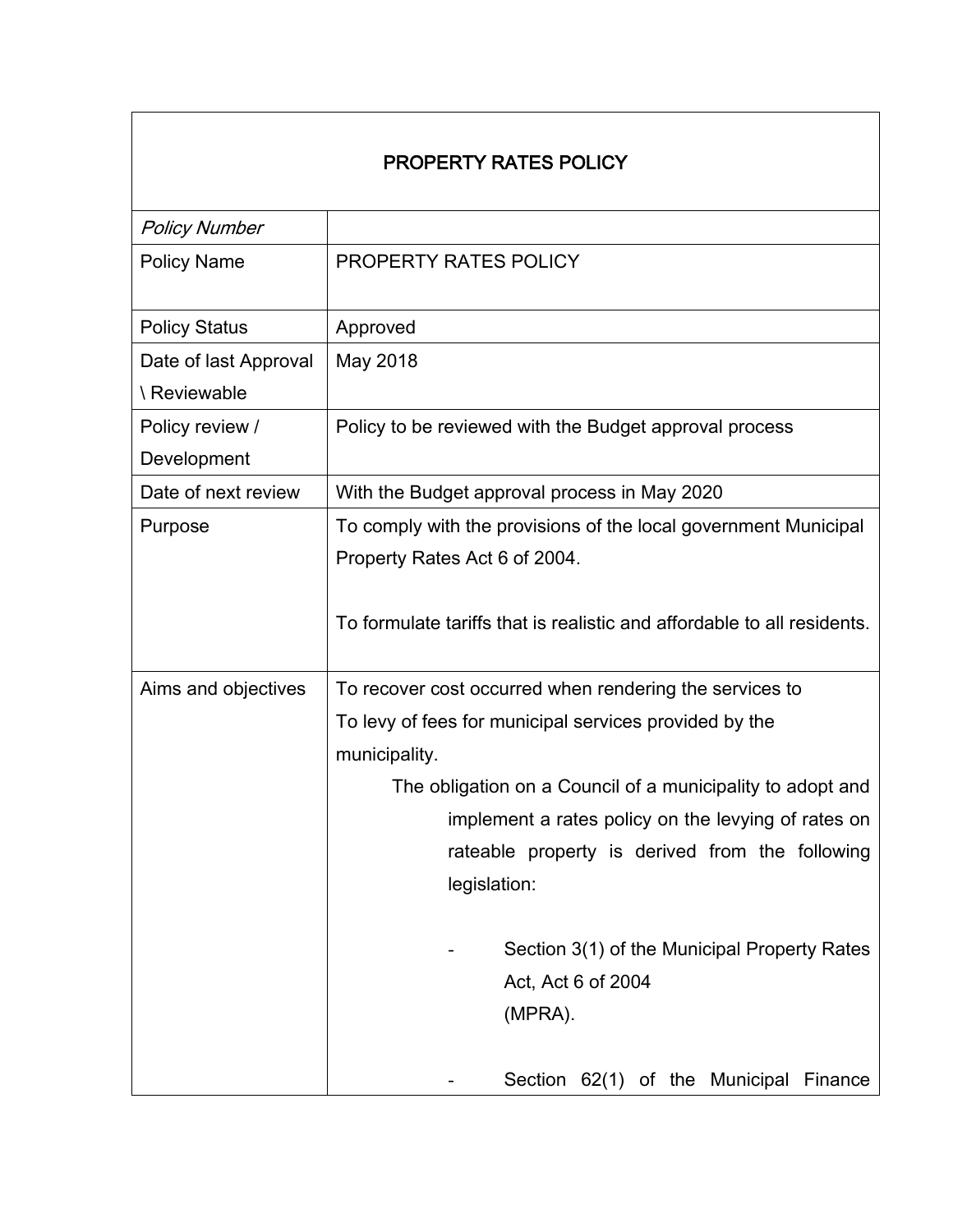|                             | Management Act, Act 56 of 2003 (MFMA).                            |  |
|-----------------------------|-------------------------------------------------------------------|--|
| Policy custodian            | <b>Chief Financial Officer</b>                                    |  |
| <b>Related Policies and</b> | Municipal systems Act 32 of 2000                                  |  |
| Legislations                | Municipal Finance Act 2003 (Act. 56 of 2003)                      |  |
| Approving authority         | Council                                                           |  |
| Applicability               | To the Municipal Manager and Chief Financial Officer when in      |  |
|                             | vesting Councils Funds.                                           |  |
| Amendments to the           | Any owner of erven that is not a registered as an indigent must   |  |
| Policy                      | pay the full property rated after impermissible rates and a 15%   |  |
|                             | discount was awarded. The full value if taxable less R 15 000     |  |
|                             | Indigent properties will pay tax after the value of R 70 000 that |  |
|                             | is rebated to a maximum of R 70 000 for the financial year        |  |
|                             | 2020/21                                                           |  |
| <b>Policy Benchmark</b>     | None                                                              |  |
| and References              |                                                                   |  |
| <b>Stakeholders</b>         | Not applicable                                                    |  |
| Consulted                   |                                                                   |  |
| Accountability              | The Municipal Manager is accountable for the proper               |  |
|                             | implementation of this policy in terms of the Municipal Finance   |  |
|                             | Act 2003 (Act. 56 of 2003)                                        |  |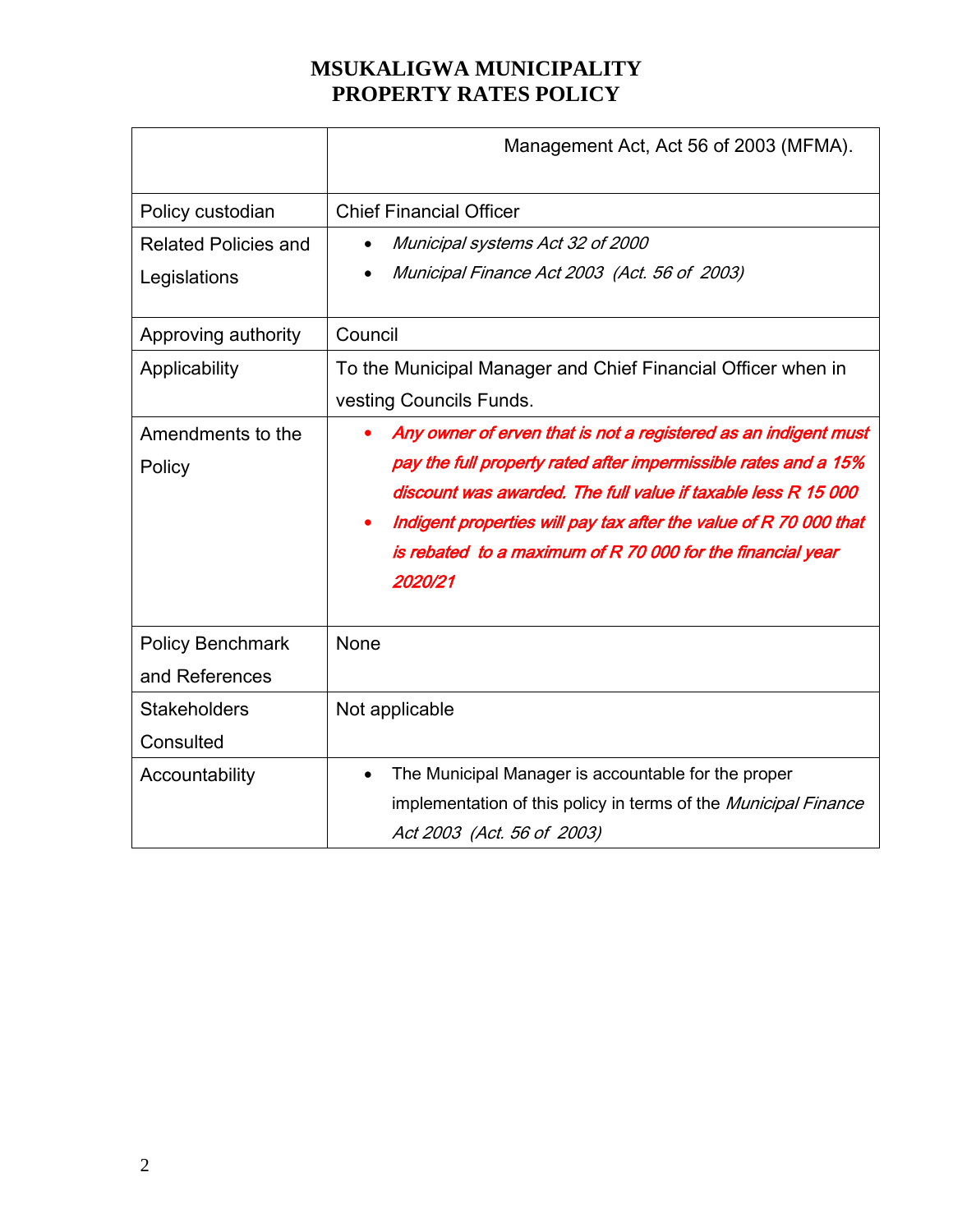# **MSUKALIGWA**

# **LOCAL MUNICIPALITY**

**(MP 302)**



# **PROPERTY RATES POLICY**

**1 JULY 2020 – 30 JUNE 2021**

**Council Resolution: LM685(b)/06/2020**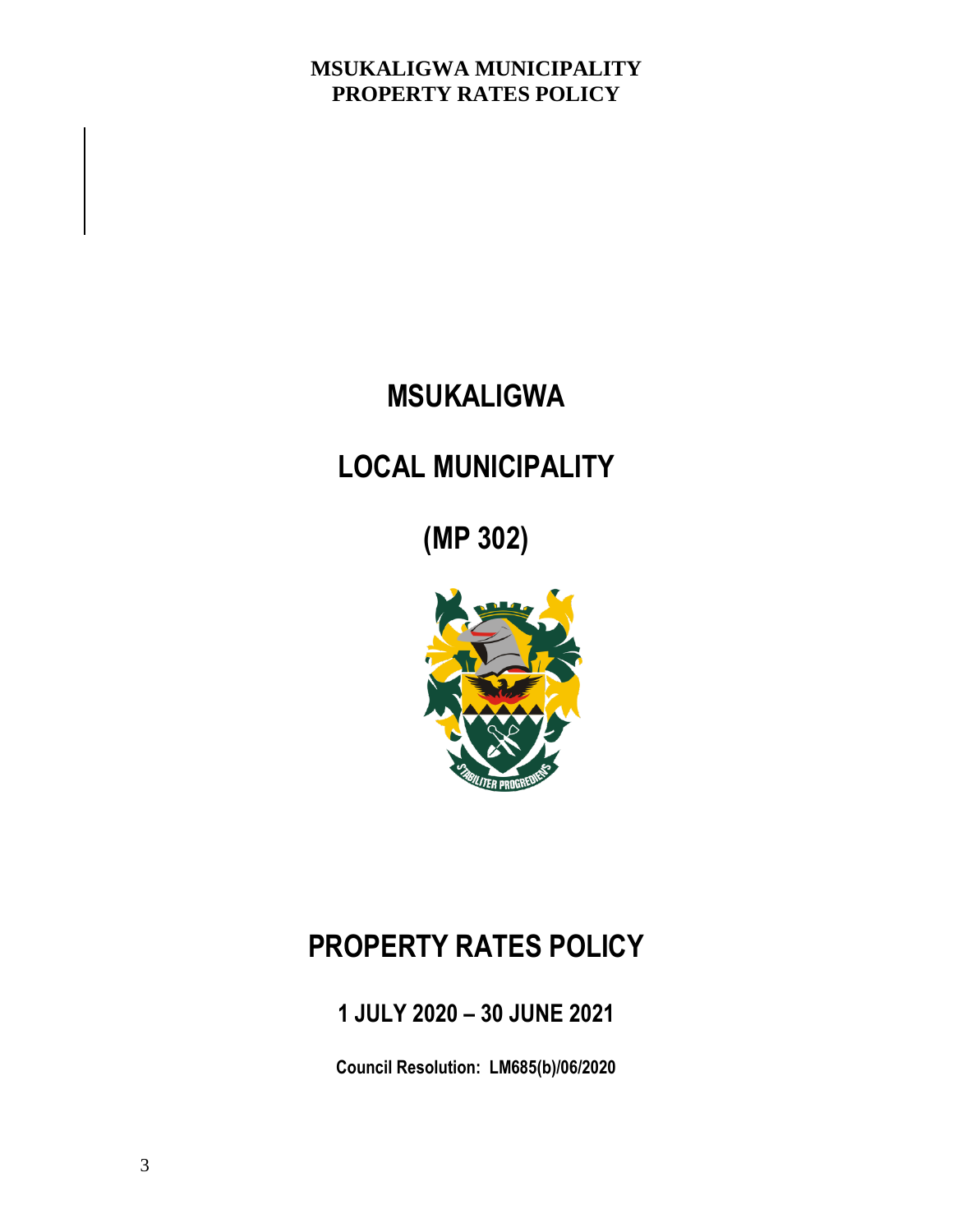#### **INDEX**

- **PART 1 PREAMBLE**
- **PART 2 DEFINITIONS**
- **PART 3 OBJECTIVES**
- **PART 4 IMPOSITION OF RATES**
- **PART 5 CATEGORIES OF PROPERTIES – CLARIFICATION OF CATEGORIES**
- **PART 6 RATE RATIOS**
- **PART 7 EXEMPTIONS, REBATES AND REDUCTIONS ON RATES**
- **PART 8 FREQUENCY OF PAYMENTS**
- **PART 9 CORRECTIONS OF ERRORS AND OMISSIONS**
- **PART 10 FREQUENCY OF VALUATIONS**
- **PART 11 ANNEXURE: LEGAL REQUIREMENTS**

#### **PARAPHRASE OF KEY REQUIREMENTS OF LOCAL GOVERNMENT: MUNICIPAL PROPERTY RATES ACT NO. 6 OF 2004**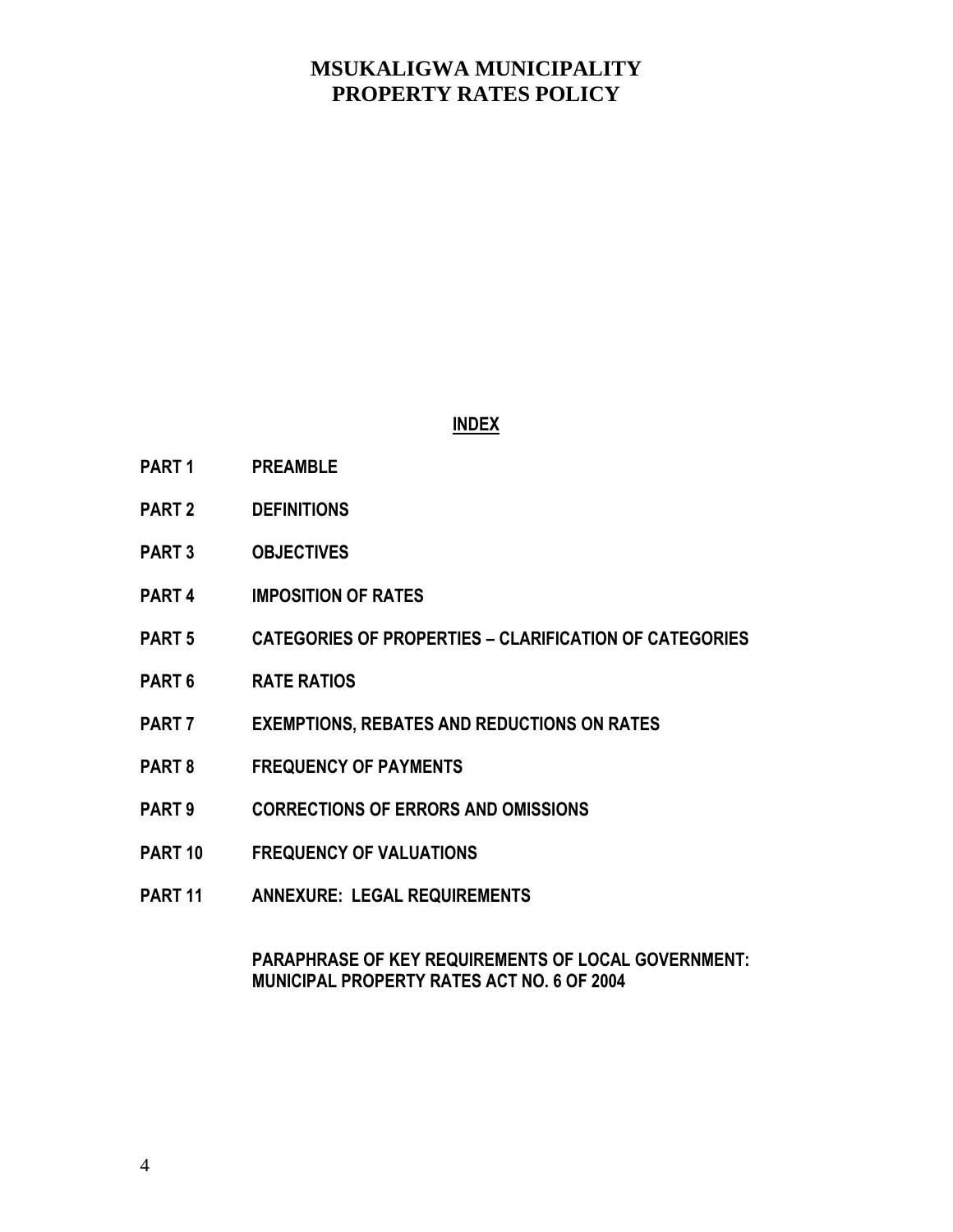**MP 302**

#### **1. PART 1: PREAMBLE**

- **•** The municipality derives its power to levy rates from Section 229(1) of the Constitution of the Republic of South Africa.
- The obligation on a Council of a municipality to adopt and implement a rates policy on the levying of rates on rateable property is derived from the following legislation:
	- Section 3(1) of the Municipal Property Rates Act, Act 6 of 2004 (MPRA).
	- Section 62(1) of the Municipal Finance Management Act, Act 56 of 2003 (MFMA).

The policy of the Msukaligwa Local Municipality for levying rates on rateable property is set out in this document. The Council adheres to all requirements of the Municipal Property Rates Act (MPRA) and Municipal Finance Management Act (MFMA) including any regulations promulgated in terms of these Acts.

The Rates Policy only rules the rating of valued property which are valued according to the Municipal Property Rates Act, Act 6 of 2004.

As part of each annual operating budget the Council is obliged to impose a rate in the rand on the market value of all rateable properties as recorded in the municipality's valuation roll or supplementary valuation roll(s). Rateable property shall include any rights registered against such property, with the exception of a mortgage bond. Generally, all land within the Msukaligwa Local Municipal area of jurisdiction is rateable unless it is specifically exempted as set out in Section 15 of the MPRA.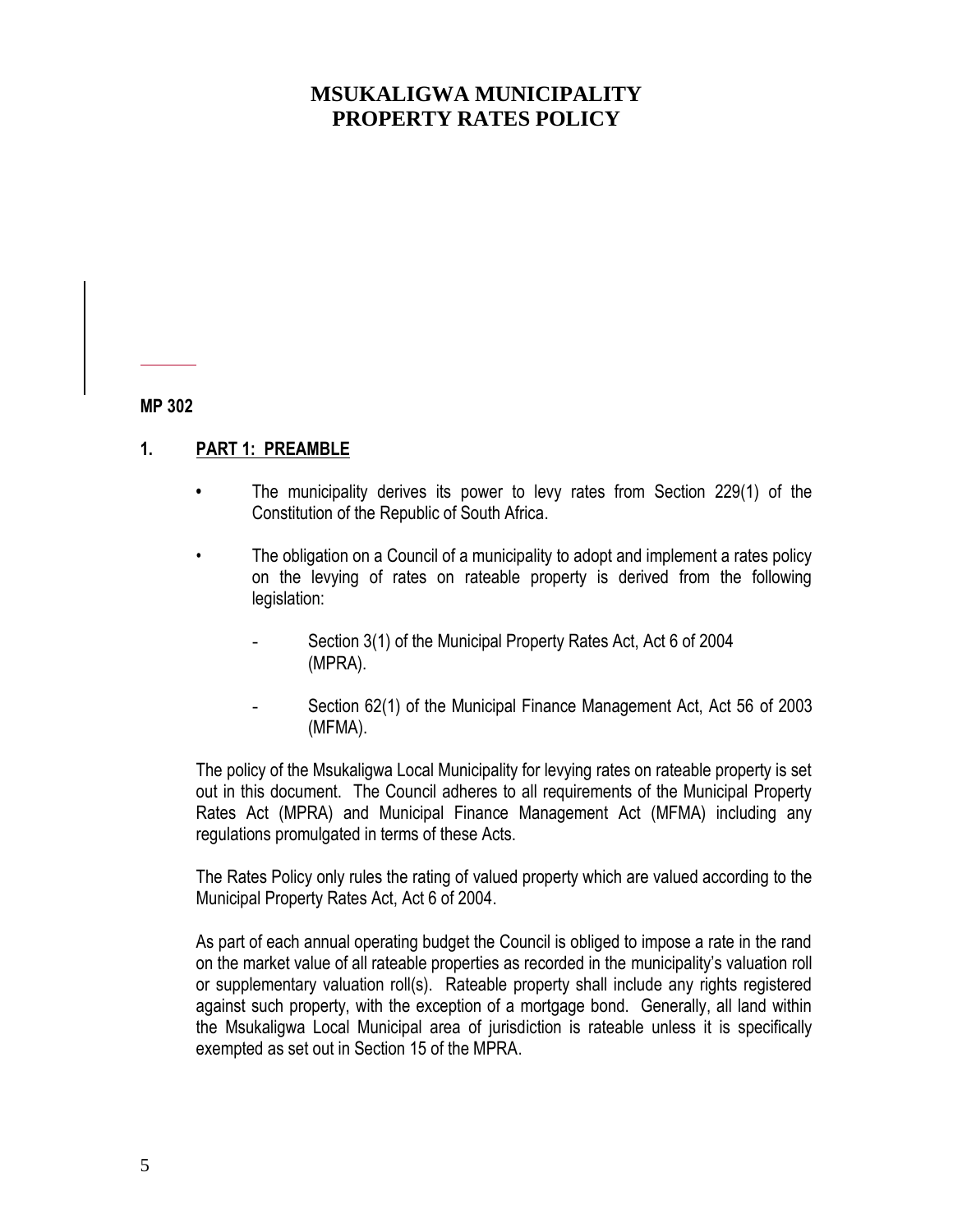The Rates Policy sets out the broad policy framework within which the municipality rates its area as per Section 3 of the MPRA, and gets annually reviewed and, when necessary, amends the municipality's rates of assessment as per Section 5 of the MPRA.

### 2. **PART 2**: **DEFINITIONS**

In this policy, unless the context indicates otherwise, in addition to the definitions contained in both the MPRA and the MFMA, the following meanings are assumed:

"**agricultural (purposes**" means a property that is used primarily for agricultural purposes, including the rearing, trading and hunting of game but, without derogating from section 9, excludes the use of (a) the property for the purpose of eco-tourism (or for the trading in or hunting of game) and any portion thereof that is used for the hospitality of guests;

"**annually**" means once every financial year;

"**appeal board**" means a valuation appeal board established in terms of section 56;

"**assistant municipal valuer**" means a person designated as an assistant municipal valuer in terms of section 35(1) or (2);

**"business and commercial"** means the activity of buying, selling or trade in goods or services and includes any office or other accommodation on the same property, the use of which is incidental to such business.

#### *"category"*

**(a) In relation to property, means a category of properties determined in terms of section 9:**

#### **And**

**(b) In relation to owners of properties, means a category of owners determined in section 15(2)**

**"***data-collector***" means a person designated as a data-collector in terms of section 36.**

**"***date of valuation***" means the date determined by a municipality in terms of section 31(1)**

**"***district municipality***" means a municipality that has municipal executive, and legislative authority in an area that includes more than one municipality, and which is described in section 155(1) of the Constitution as a category C municipality;**

**"***effective date***"-**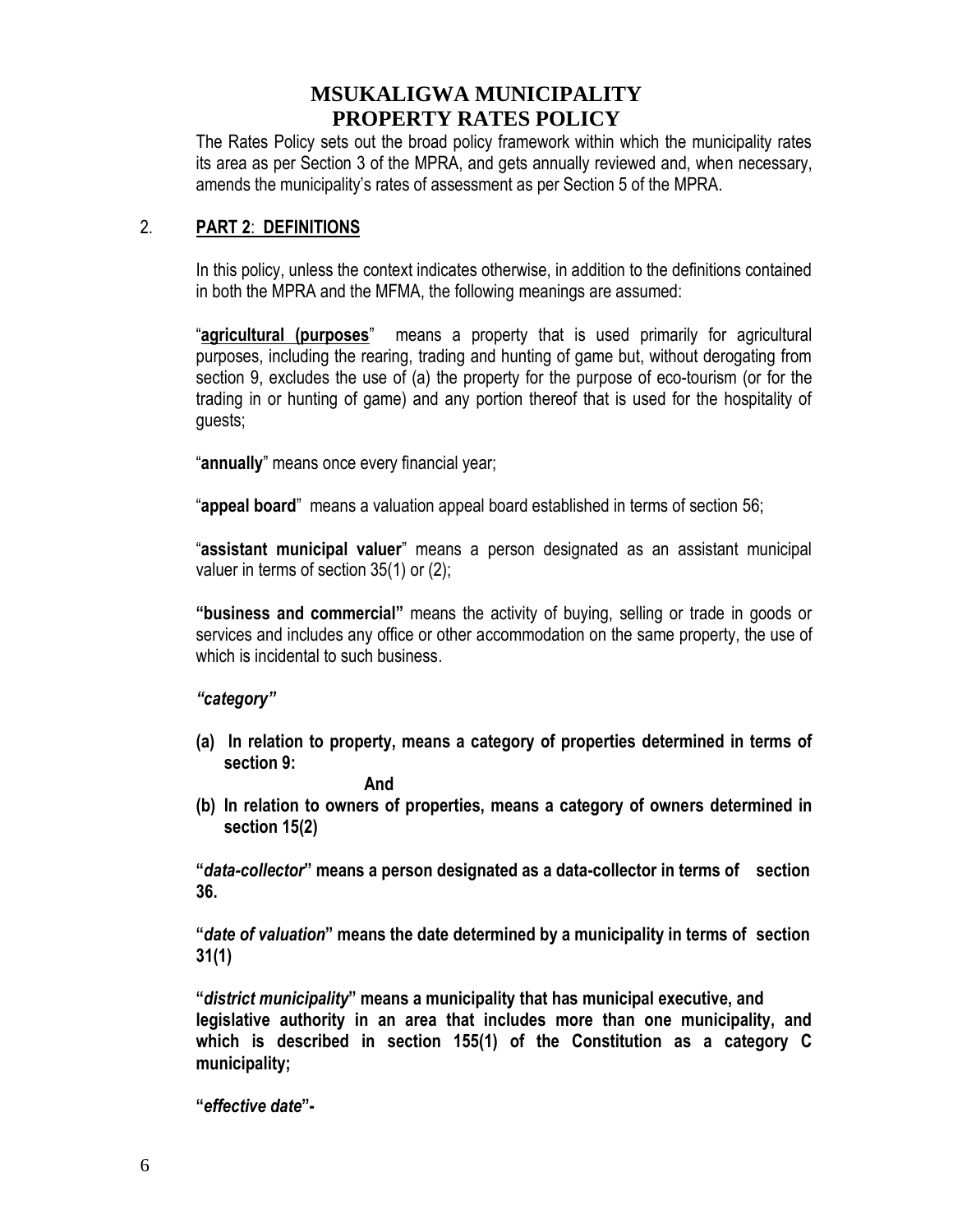- **(a) In relation to a valuation roll, means the date on which the valuation roll takes effect in terms of section 32(1); or**
- **(b) In relation to a supplementary valuation roll, means the date on which a supplementary valuation roll takes effect in terms of section 78(2)(b);**

**"***exclusion***", in relation to a municipality's rating power, means a restriction of that power as provided for in section 17;**

**"***exemption***", in relation to the payment of a rate, means an exemption granted by a municipality in terms of section 15;**

**"***financial year***" means the period starting from 1 July in a year to 30 June the following year;**

*"government/state"* means National and Provincial Government properties owned and exclusively used by an organ of the state.

*"illegal use"* means any use that is inconsistent with or in contravention of the permitted use of the property.

*"Income Tax Act" means the Income Tax Act, 1962 (act No. 58 of 1962)*

*"indigent"* means debtors who are poor private residential households as defined by the municipality's policy on Free Basic Services and Indigent Support.

*"industrial"* means branch of trade or manufacturing, production, assembling or processing of finished or partially finished products from raw materials or fabricated parts, on so large scale that capital and labour are significantly involved. This includes factories as defined in the Machinery and Building Work Act, Act 22 of 1941, as amended and includes any office or other accommodation on the same erf, the use of which is incidental to the use of such factory.

*"land reform beneficiary"* in relation to a property, means a person who-

- *(a) acquired the property through- (i) the Provision of Land and Assistance Act, 1993 (Act No. 126 of 1993) (ii) the Restitution of land Rights Act, 1994 (Act No. 22 of 1994); or*
- *(b) holds the property subject to the Communal Property associations Act, 1996 (Act No. 28 of 1996).*
- *(c) holds or acquires the property in terms of such other land tenure reform legislation as may pursuant to section 25(6) and (7) of the Constitution be enacted after this Act has taken effect;*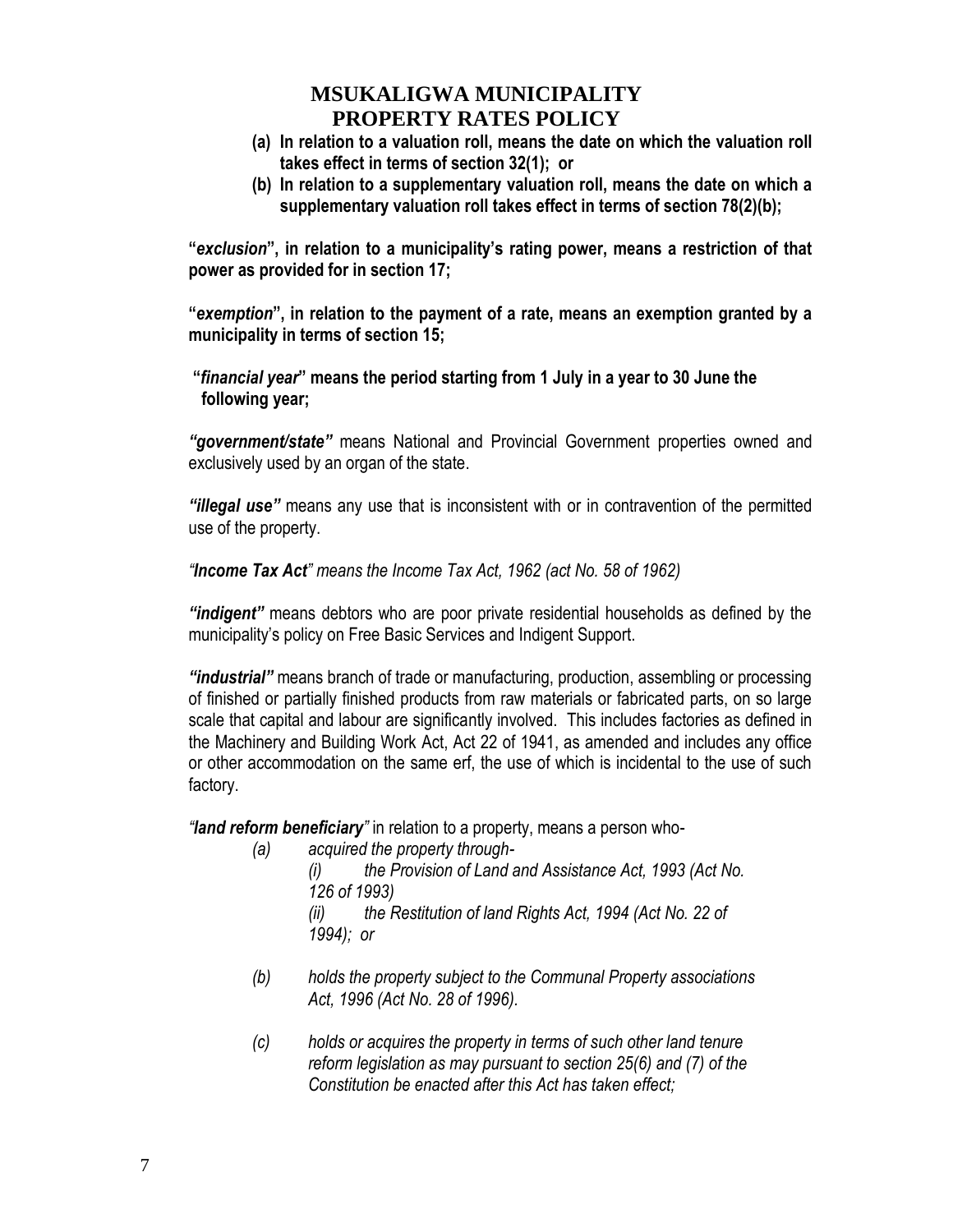"*land tenure right*" means (an old order right or new order right) a land tenure right as defined in section 1 of the Upgrading of Land Tenure Rights act 1991 (Act 112 of 1991);

"*local community*", in relation to a municipality-

- (a) Means that body of persons comprising
	- a. the residents of the municipality;
	- b. the ratepayers of the municipality;
	- c. any civic organizations and non-governmental, private sector or labour organizations or bodies which are involved in local affairs within the municipality; and
	- d. visitors and other people residing outside the municipality who, because of their presence in the municipality, make use of services or facilities provided by the municipality; and
- (b) includes, more specifically, the poor and other disadvantaged sections of such body of persons.

"*local municipality*" means a municipality that shares municipal executive and legislative authority in its area with a district municipality within whose area it falls, and which is described in section 155(1) of the Constitution as a category B municipality;

"*market value*", in relation to a property, means the value of the property determined in accordance with section 46;

"*MEC for local government*" means the member of the Executive Council of a province who is responsible for local government in that province;

"*metropolitan municipality*" means a municipality that has exclusive executive and legislative authority in its area, and which is described in section 155(1) of the Constitution as a category A municipality;

*"mining property"* means a property used for mining operations as defined in the Minerals and Petroleum Resources development Act, 2002 (Act No. 28 of 2002);

"*Minister*" means the Cabinet member responsible for local government:

"*Multiple purposes*" in relation to a property, means the use of a property for more than one purpose, subsection to section 9;

"*Municipal Council" or "council"* means a municipal council referred to in section 18 of the Municipal Structures Act:

"*Municipal Finance Management Act*" means the Local Government: Municipal Finance Management Act, 2003 (Act No. 56 of 2003);

"*Municipal System Act*" means the Local Government: Municipal System Act, 2000 (Act No. 32 of 2000);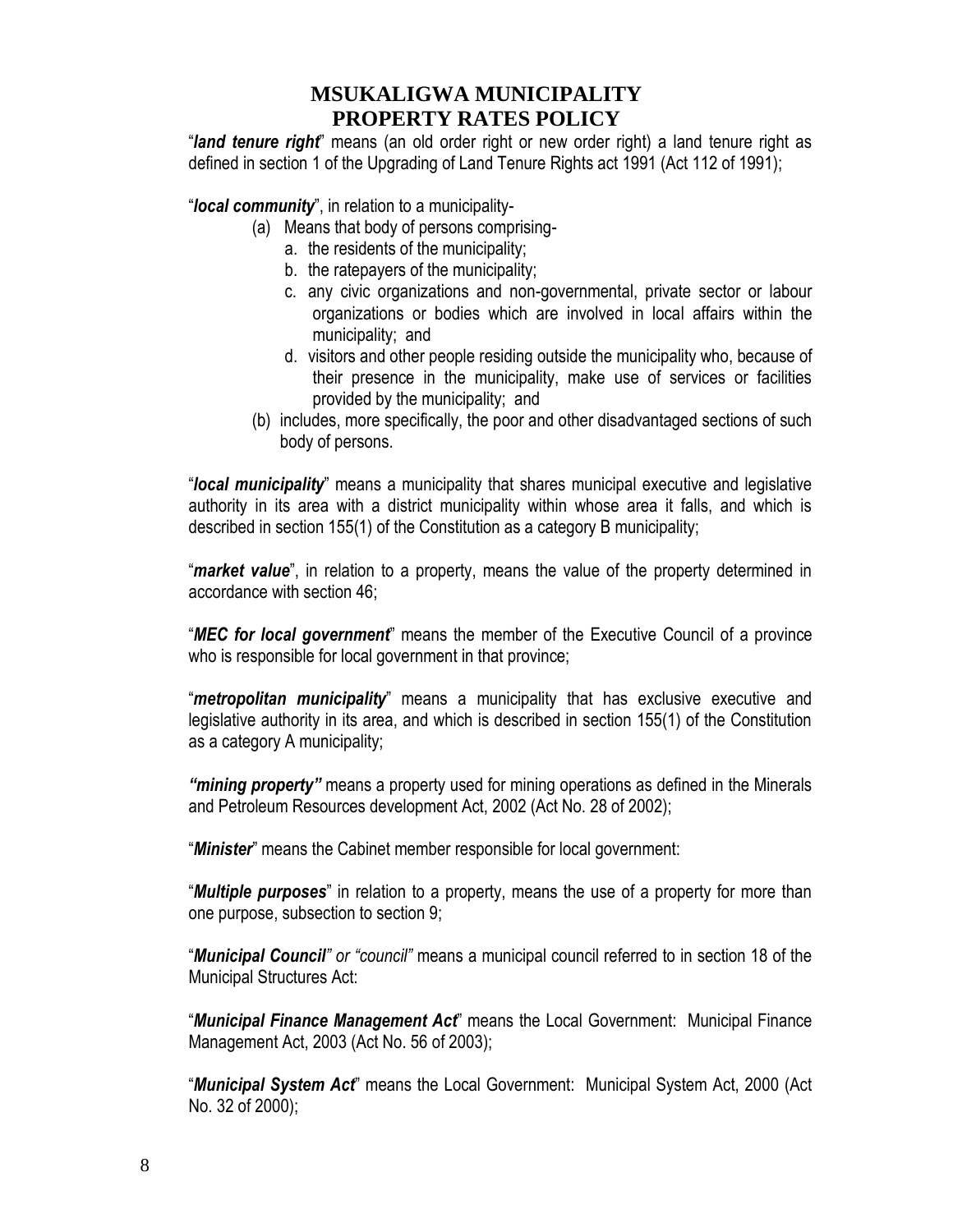*"Municipal manager"* means a person appointed in terms of section 82 of the Municipal Structures Act;

"*Municipal valuer*" or "*valuer of a municipality*" means a person designated as a municipal valuer in terms of section 33(1);

*"newly ratable property"* means any ratable property on which property rates were not levied before the end of the financial year preceding the date on which this Act took effect, excluding-

- **(a)** a property which was incorrectly omitted from a valuation roll and for that reason was not rated before that date; and
- **(b)** a property identified by the Minister by notice in the Gazette where phasing-in of a rate is not justified;

"*Occupier*" in relation to a property; means a person in actual occupation of a property, whether or not that person has a right to occupy the property;

"*Office bearer*", in relation to places of public worship: means the primary person who officiates at services at that place of worship:

"*Official residence*", in relation to places of public worship, means a single property registered in the office of the Registrar of Deeds in the name of a religious community or religious community or registered in the office of the Registrar of Deeds in the name of a trust established for the sole benefit of a religious community and used as a place of residence for an office bearer;

"*Organ of state*" means an organ of state as defined in section 239 of the Constitution:

#### *"Owner"*

*(a) in relation to a property referred to in paragraph (a) of the definition of "property", means a person in whose name ownership of the property is registered;*

*(b)* in relation to a right referred to in paragraph (b) of the definition of "property", means *a person in whose name the right is registered;*

*(bA) in relation to a time sharing interest contemplated in the Property Timesharing Control Act, 1983 (Act No. 75 of 1983), means the management association contemplated in the regulations made in terms of section 12 of the Property Time-sharing Control Act, 1983, and published in government notice R327 of 24 February 1983;*

*(bB)in relation to a share block company as defined in the Share Block Control Act, 1980 (Act No. 59 of 1980):*

*(Applicable from 1 July 2015).*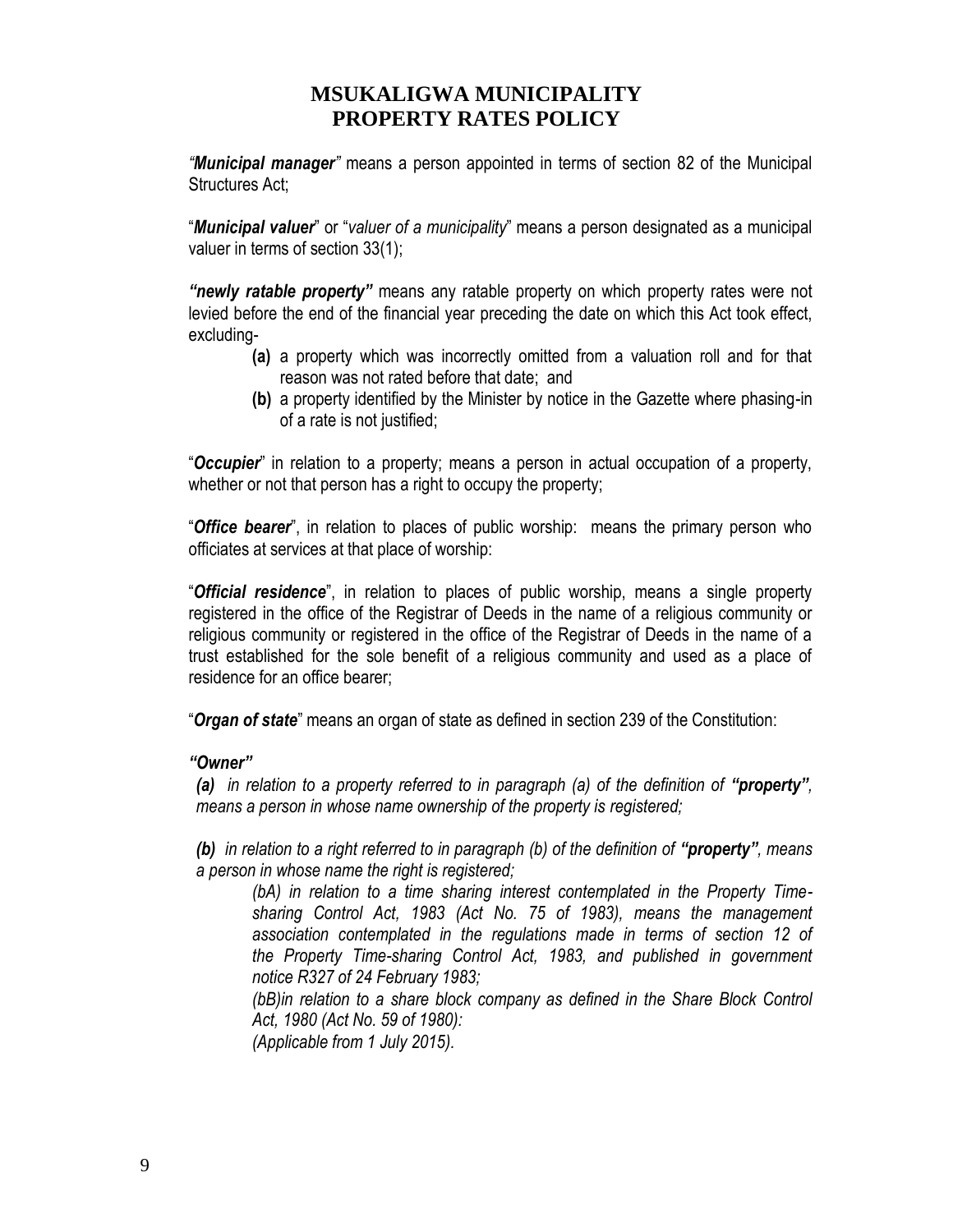*(c) in relation to a land tenure right referred to in paragraph (c) of the definition of "property", means a person in whose name the right is registered or to whom it was granted in terms of legislation; or*

*(d) in relation to public service infrastructure referred to in paragraph (d) of the definition of "property", means the organ of state which owns or controls that public service infrastructure as envisaged in the definition of publicly controlled".*

*Provided that a person mentioned below, may for the purposes of this Act be regarded by a municipality as the owner of a property in the following cases:*

- *(i) A trustee, in the case of property in a trust excluding state trust land;*
- *(ii) An executor or administrator, in the case of a property in a deceased estate;*
- *(iii) A trustee or liquidator, in the case of a property in an insolvent estate or in liquidation;*
- *(iv) A judicial manger, in the case of a property in the estate of a person under judicial management;*
- *(v) A curator, in the case of a property in the estate of a person under curatorship;*
- *(vi) A person in whose name a usufruct or other personal servitude is registered, in the case of a property that is subject to a usufruct or other personal servitude;*
- *(vii) A lessee, in the case of a property that is registered in the name of a municipality and is leased by it; or*
- *(ViiA) A lessee, in the case of property to which a land tenure right applies and which is leased by the holder of such right; or*
- *(viii) A buyer, in the case of a property that was sold by a municipality and of which possession was given to the buyer pending registration of ownership in the name of the buyer;*

*"Permitted use", in relation to a property means the limited purposes for which 30 the property may be used in terms of-*

- *(a) Any restrictions imposed by*
	- *a. A condition of title;*
	- *b. A provision of a town planning or land use scheme; or*
	- *c. Any legislation applicable to any specific property or properties;*
- *(b) Any alleviation of any such restrictions;*

 *"Person" includes an organ of state;*

 *"Place of public worship" means used primarily for the purposes of congregation, excluding a structure that is primarily used for educational instruction in which secular or religious education is the primary instructive medium:* 

 *Provided that the property is-*

- *(a) Registered in the name of a religious community;*
- *(b) Registered in the name of a trust established for the sole benefit of a religious community; or*
- *(c) Subject to a land tenure right:*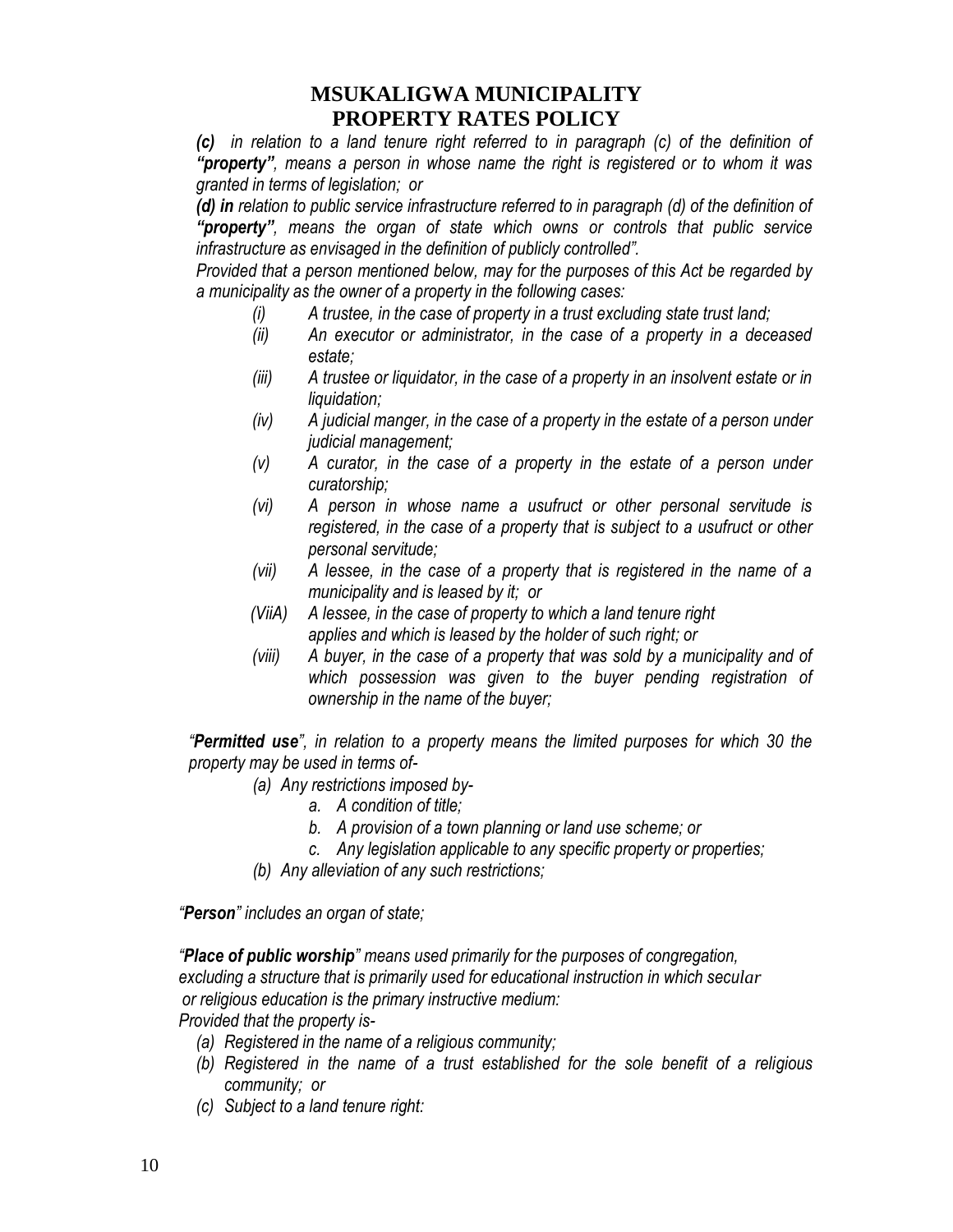*"Prescribe" means prescribe by regulation in terms of section 83;*

**"***Property***"** means-

- **(a)** *immovable property registered in the name of a person, including, in the case of a sectional title scheme, a sectional title unit registered in the name of a person;*
- **(b)** *a right registered against immovable property in the name of a person, excluding a mortgage bond registered against the property;*
- **(c)** *a land tenure right registered in the name of a person or granted to a person in terms of legislation; or*
- *(d) Public service infrastructure.*

"*Property register" means a register of properties referred to in section 23;*

*"Protected area"* means an area that is or has to be listed in the register referred to in section 10 of the National Environmental Management: Protected Areas Act, 2003.

*"Protected Areas Act" means the national Environmental Management: protected Areas Act, 2003;*

*"Publicly controlled" means owned by or otherwise under the control of an organ of state, including-*

- *(a) a public entity listed in the Public Finance Management Act, 1999 (Act No. 1 of 1999)*
- *(b) a municipality; or*
- *(c) a municipal entity as defined in the Municipal systems Act;*

*"Public service infrastructure"* means publicly controlled infrastructure of the following kinds:

- (a) national, provincial or other public roads on which goods, services or labour move across a municipal boundary;
- (b) water or sewer pipes, ducts or other conduits, dams and water supply reservoirs, water treatment plants or water pumps forming part of a water or sewer scheme serving the public;
- (c) power stations, power substations or power lines forming part of an electricity scheme serving the public;
- (d) gas of liquid fuel plants or refineries or pipelines for gas or liquid fuels, forming part of a scheme for transporting such fuels;
- (e) railway lines forming part of a national railway system;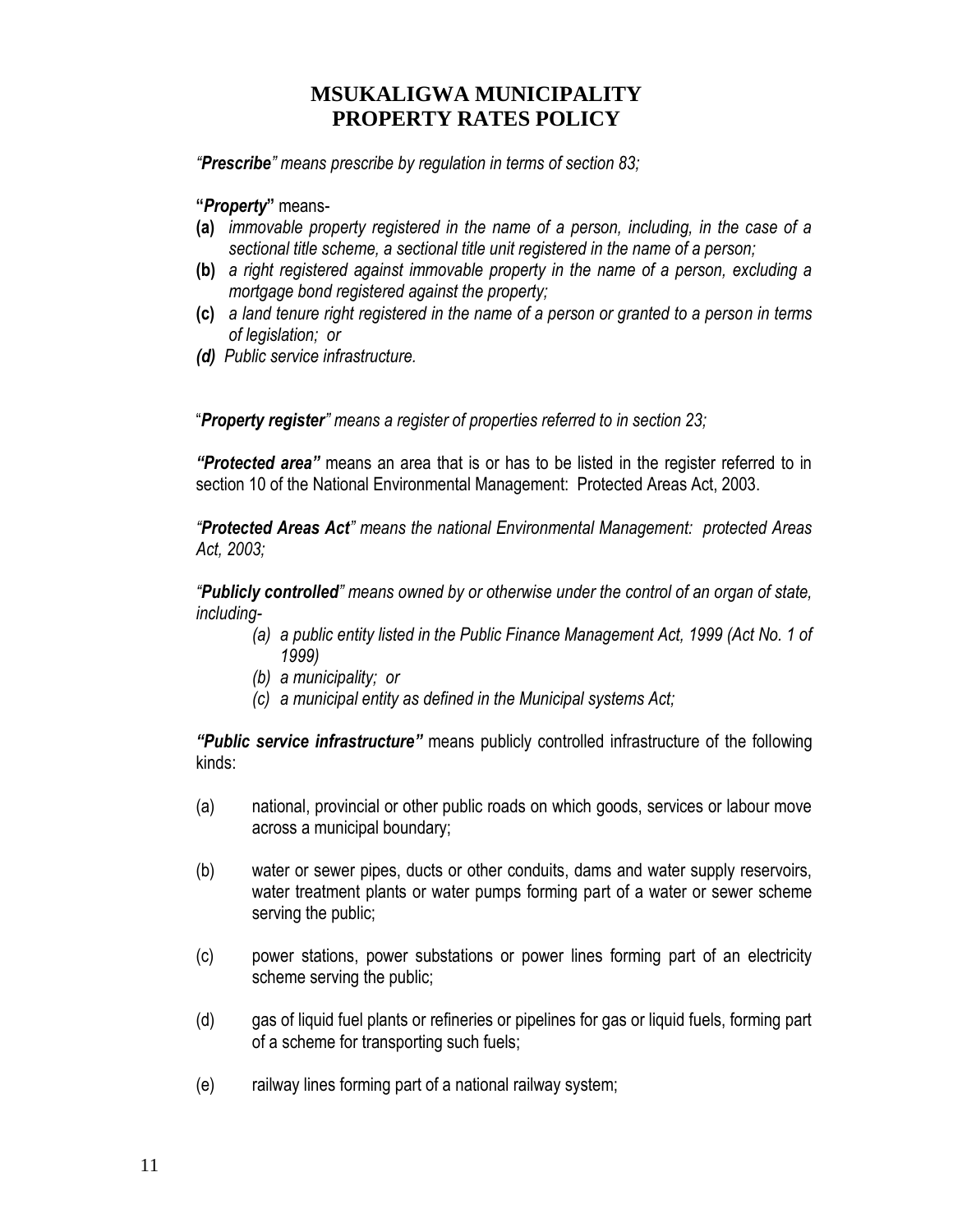- (f) communication towers, masts, exchanges or lines forming part of a communications system serving the public;
- (g) runways or aprons on the air traffic control unit at national or provincial airports; including the vacant land know as the obstacle free zone surrounding these, which must be vacant for the air navigation purpose;
- (h) breakwaters, sea walls, channels, basins, clay walls, jetties, roads, railway or infrastructure used for the provision of water, lights, power, sewerage or similar services of ports, or navigational aids comprising lighthouses, radio navigational aids comprising lighthouses, radio navigational aids, buoy, beacons or any other device or system used to assist the safe and efficient navigation of vessels; communications system serving the public;
- (i) any other publicly controlled as may be prescribed; or
- (j) a right registered against immovable property in connection with infrastructure mentioned in paragraphs (a) to (i);

"*Rate***"** means a municipal rate on property envisaged in section 229(l) of the Constitution;

"*Rateable property*" means property on which a municipality may in terms of section 2 levy a rate, excluding property fully excluded from the levying of rates in terms of section 17;

"*Ratio***"**, in relation to section 19, means the relationship between the cent amount in the Rand applicable to residential properties and non-residential properties: Provided that the two relevant cent amounts in the Rand are inclusive of any relief measures that amount to rebates of a general application to all properties within a property category;

"*Rebate*" in relation to a rate payable on a property, means a discount granted in terms of section 15 on the amount of the rate payable on the property;

"*Reduction*" in relation to a rate payable on a property, means to lowering in terms of section 15 of the amount for which the property was valued and the rating of the property at that lower amount;

#### "*R***egister**"-

- (a) Means to record in a register in terms of-
	- (i) The deeds Registries Act, 1937 (Act No. 47 of 1937); or
	- (ii) The Mining Titles Registration Act, 19679 Act No. 16 of 1967); and
- (b) Includes any other formal act in terms of any other legislation to record-
	- A right to use land for or in connection with mining purpose; or
	- (ii) A land tenure right;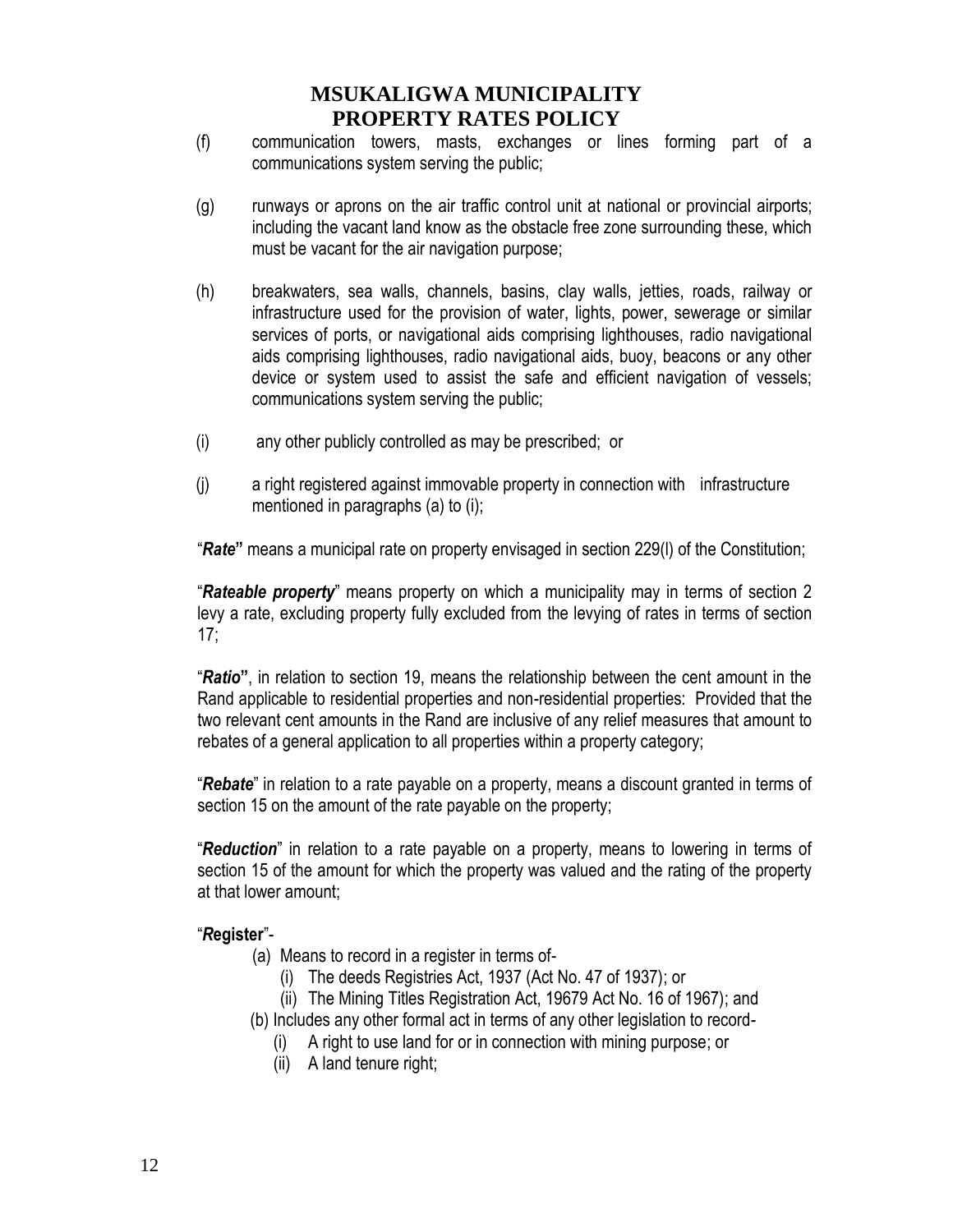*"Residential property" means* a property included in a valuation roll in terms of section 48(2)(b)(as residential); in respect of which the primary use or permitted use is for residential purpose;

"*Sectional Titles Act*" means a scheme defined in section 1 of the Sectional Titles Act;

"*Sectional Title Scheme*" means a scheme defined in section 1 of the Sectional Titles Act;

"*Sectional title unit*" means a unit defined in section 1 of the Sectional Titles Act;

"*Specified public benefit activity*" means an activity listed in item 1 (welfare and humanitarian), item 2 (health care) and item 4 (education and development) of part 1 of the Ninth Schedule to the Income Tax Act;

"*State trust land*" means land owned by the state-

- (a) In trust for persons communally inhabiting the land in terms of a traditional
- (b) Over which land tenure rights were registered or granted; or
- (c) Which is earmarked for disposal in terms of the Restitution of Land Rights Act, 1994 (Act 22 of 1994);

*"Tax base"* means the values as reflected in the officially approved valuation roll of the municipality.

*"This Act"* includes regulations made in terms of section 83.

(2) In this act, a word or expression derived from a word or expression defined in subsection (1) has a corresponding meaning unless the context indicates that another meaning is intended.

#### *"Vacant land"* means:

- land where no immovable improvements have been erected; or
- the value added by the immovable improvements is less than 10% of the value of the land.

#### **PART 3: OBJECTIVE**

In developing and adopting this rates policy, the council has sought to give effect to the sentiments expressed in the preamble of the Property Rates Act, namely that:

(1) the Constitution enjoins local government to be developmental in nature, in addressing the service delivery priorities of our country and promoting the economic and financial viability of our municipalities;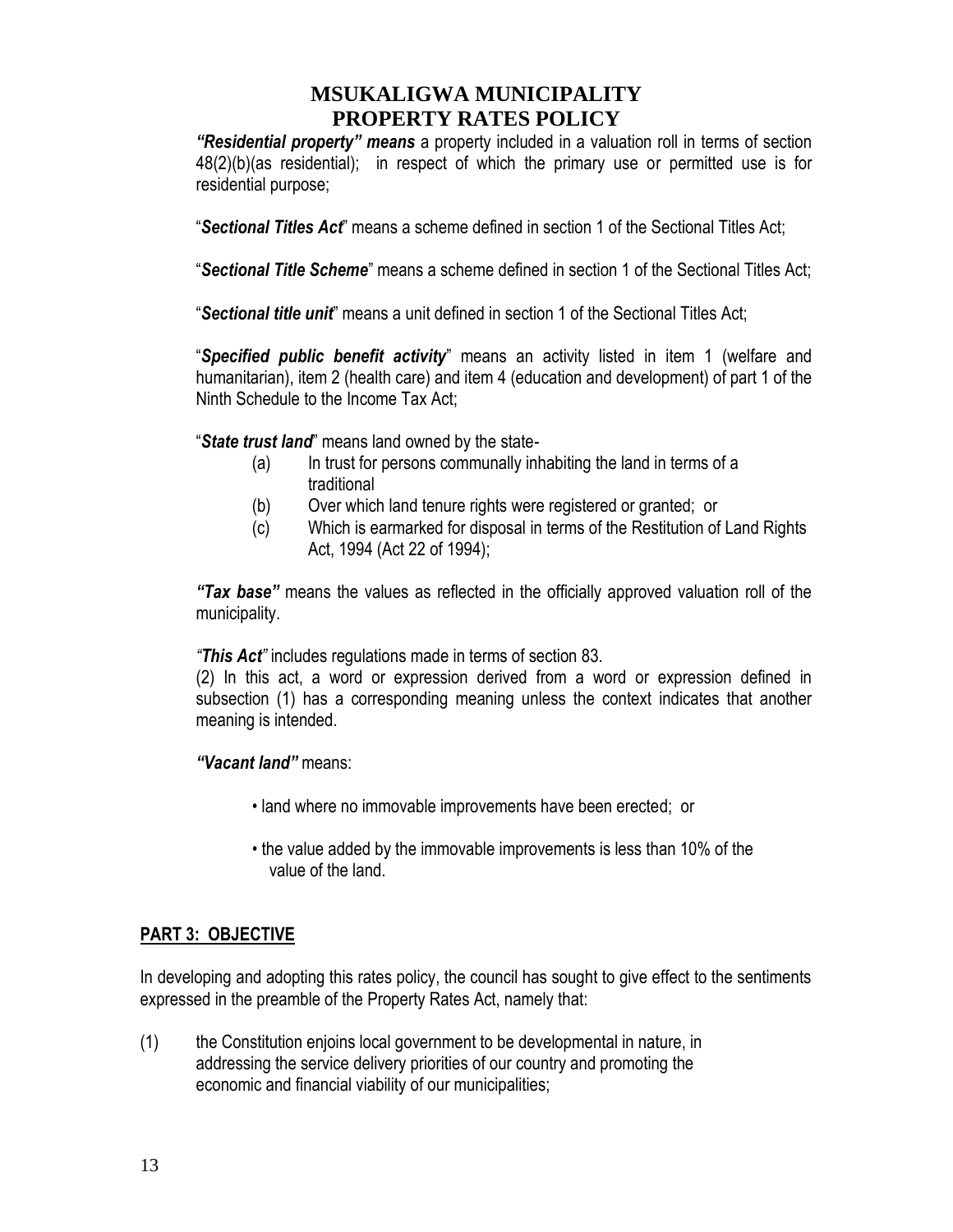- (2) there is a need to provide local government with access to a sufficient and buoyant source of revenue necessary to fulfill its developmental responsibilities;
- (3) revenues derived from property rates represent a critical source of income for municipalities to achieve their constitutional objectives, especially in areas neglected in the past because of racially discriminator legislation and practices; and
- (4) it is essential that municipalities exercise their power to impose rates within a statutory framework which enhances certainty, uniformity and simplicity across the nation, and which takes account of historical imbalances and the burden of rates on the poor.

In applying its rates policy, the council shall adhere to all the requirements of the Property Rates Act no. 6 of 2004 including any regulations promulgated in terms of that Act.

### **PART 4: IMPOSITION OF RATES**

The council shall as part of each annual operating budget component impose a rate in the rand on the market value of all rateable property as recorded in the municipality's valuation roll and supplementary valuation roll. Rateable property shall include any rights registered against such property, with the exception of a mortgage bond.

The council pledges itself to limit each annual increase as far as practicable to the increase in the consumer price index over the period preceding the financial year to which the increase relates, except when the approved integrated development plan of the municipality provides for a greater increase.

The council shall, in imposing the rate for each financial year, take proper cognizance of the aggregate burden of rates and service charges on representative property owners, in the various categories of property ownership, and of the extent to which this burden is or remains competitive with the comparable burden in other municipalities within the local economic region.

The council shall further, in imposing the rate for each financial year, strive to ensure that the aggregate budgeted revenues from property rates, less revenues forgone and less any contributions to the provision for bad debts, equal at least 25% (twenty five percent) of the municipality's aggregate budgeted net revenues for the financial year concerned. By doing so, the municipality will ensure that its revenue base and the collectability of its revenues remain sound.

### **PART 5: CATEGORIES OF PROPERTIES**

The Council may levy different rates to different categories of rateable property. All rateable property will be classified in a category and will be rated based on the use of the property. For purposes of levying differential rates based on the use of the properties in terms of section 8(1)(a) read with sections 3 (3)(b) and 3(3)(c) of the Act, the following categories (including clarification of category) of properties are determined: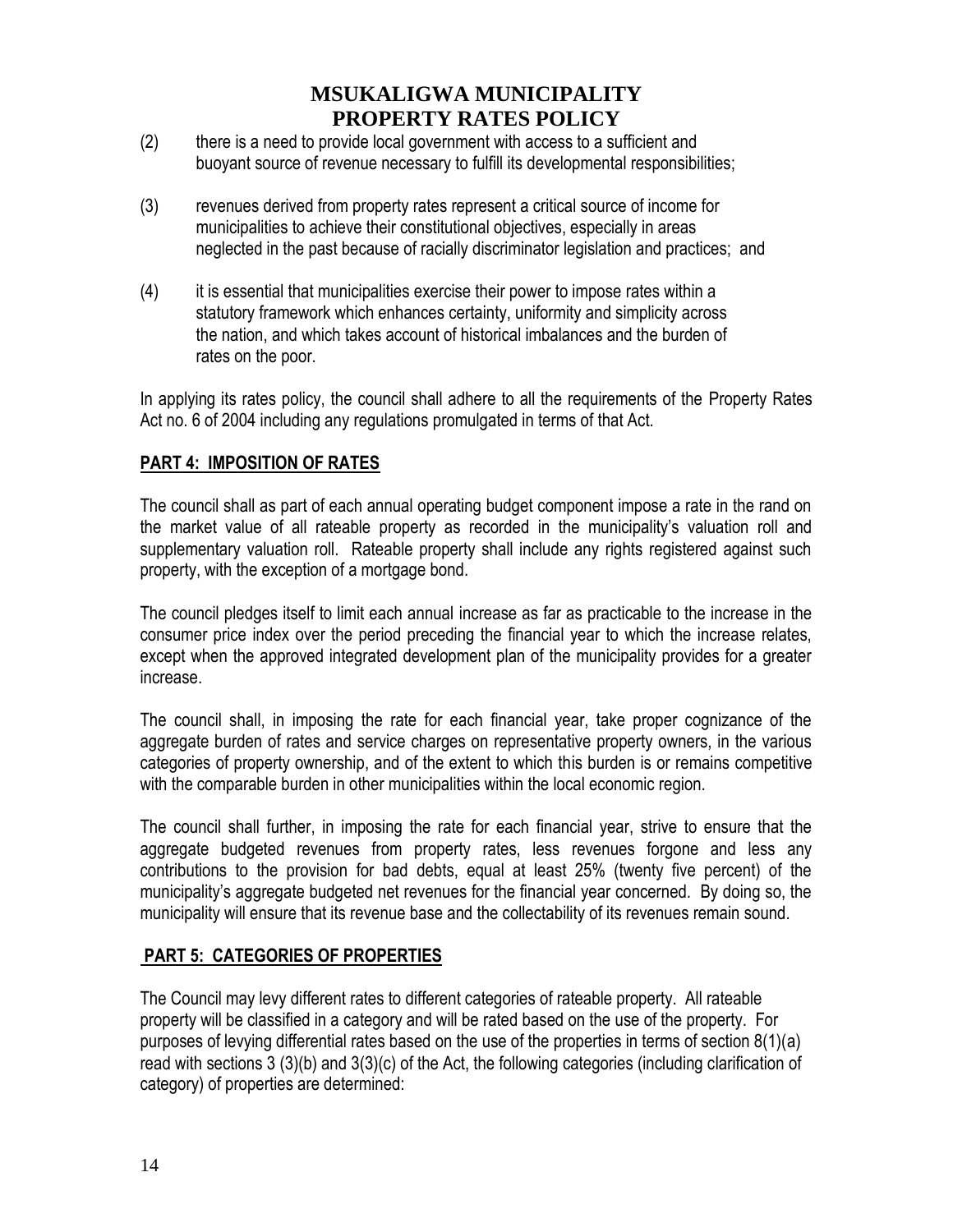The categories and clarification are as follows:"

| $\mathbf{1}$   | Agricultural properties                           | Properties used primarily for farming and agricultural<br>purposes excluding the use of eco-tourism or the trading<br>in or hunting of game.                                                                                                                                                                                                                                                                                                     |
|----------------|---------------------------------------------------|--------------------------------------------------------------------------------------------------------------------------------------------------------------------------------------------------------------------------------------------------------------------------------------------------------------------------------------------------------------------------------------------------------------------------------------------------|
| $\overline{2}$ | Agricultural properties not used for any purposes | Agricultural property which is not used for farming and<br>agricultural purposes.                                                                                                                                                                                                                                                                                                                                                                |
| $\overline{3}$ | <b>Business and Commercial properties</b>         | All properties including farms, small holdings and<br>sectional title schemes used for business<br>and<br>commercial activities.                                                                                                                                                                                                                                                                                                                 |
| 4              | Communal land                                     | Property belonging to a land reform beneficiary or his or<br>her heirs provided that this exclusion lapses 10 years<br>from the date on which such beneficiary's title was<br>registered in the office of the Registrar of Deeds.                                                                                                                                                                                                                |
| 5              | Industrial properties                             | All properties including farms, small holdings and<br>sectional title schemes used for industrial purposes.                                                                                                                                                                                                                                                                                                                                      |
| 6              | Mining properties                                 | Properties used for mining purposes.                                                                                                                                                                                                                                                                                                                                                                                                             |
| $\overline{7}$ | Multiple use properties                           | Properties utilized for more than one purpose.<br>The categorization of such property will be determined<br>by apportioning the market value of the property, in a<br>manner as may be prescribed, to the different purposes<br>for which the property is used, and applying the rates<br>applicable to the categories determined by the<br>Municipality for properties used for those purposes to the<br>different market value apportionments. |
| 8              | Municipal properties                              | All properties registered and vested in the municipality<br>and used by the municipality in the execution of its<br>constitutional obligations.                                                                                                                                                                                                                                                                                                  |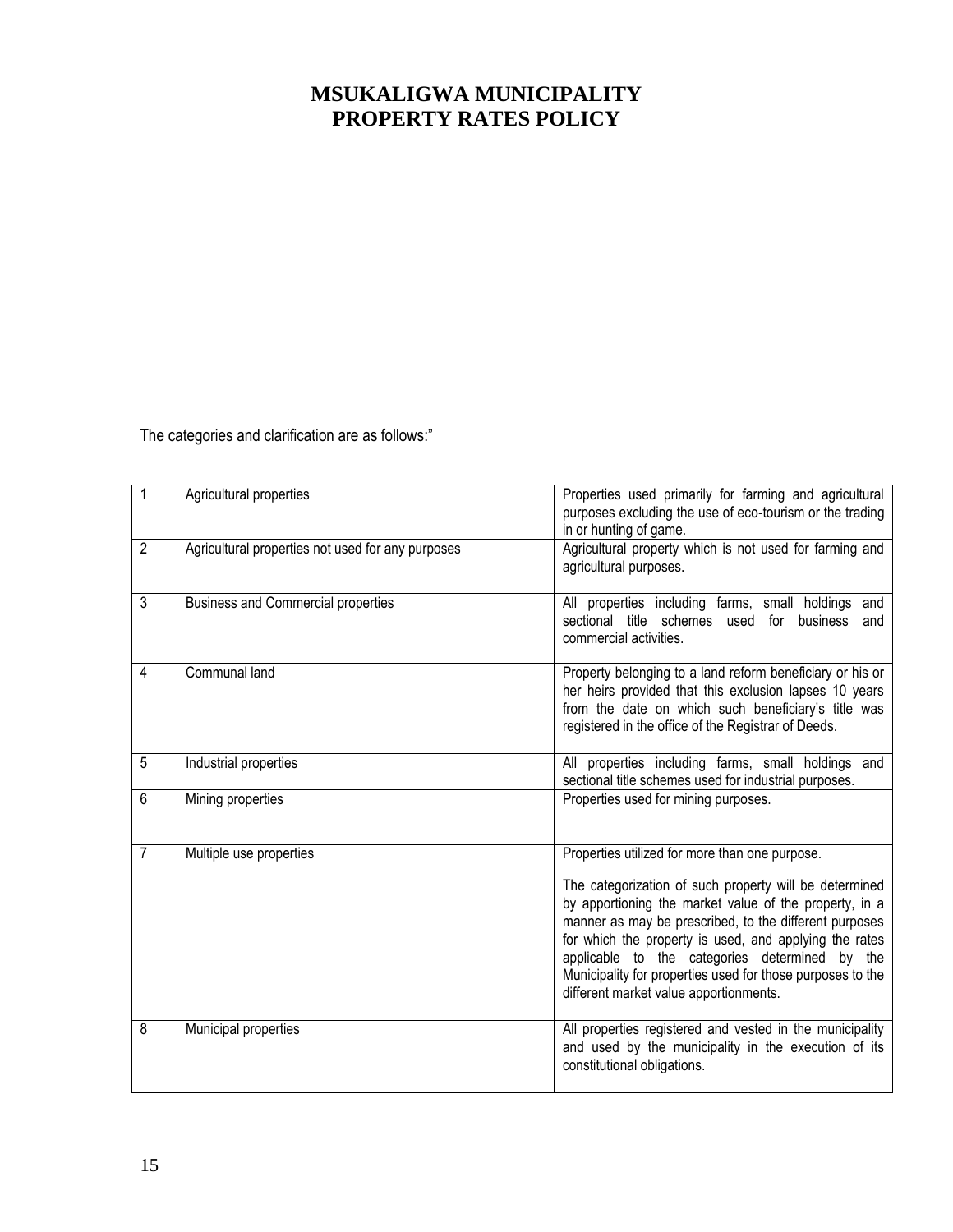| 9  | Place of worship and/or vicarage            | Properties registered in the name of and used primarily<br>as a place of worship by a religious community, including<br>an official residence registered in the name of that<br>community.                                                                                                                                                                                                                                                                                                                                                                                                                                                                                                                                                                                                                                                                                                                                                                                                                                                                                                                                                                                  |
|----|---------------------------------------------|-----------------------------------------------------------------------------------------------------------------------------------------------------------------------------------------------------------------------------------------------------------------------------------------------------------------------------------------------------------------------------------------------------------------------------------------------------------------------------------------------------------------------------------------------------------------------------------------------------------------------------------------------------------------------------------------------------------------------------------------------------------------------------------------------------------------------------------------------------------------------------------------------------------------------------------------------------------------------------------------------------------------------------------------------------------------------------------------------------------------------------------------------------------------------------|
| 10 | Privately owned towns serviced by the owner | A property on which a township is laid out, privately<br>owned, maintained and serviced by the owner.                                                                                                                                                                                                                                                                                                                                                                                                                                                                                                                                                                                                                                                                                                                                                                                                                                                                                                                                                                                                                                                                       |
| 11 | Protected areas                             | An area that is or has to be listed in a register referred to<br>10<br>of the National<br>Environmental<br>section<br>in.<br>Management: Protected Areas Act 2003 (Act No 57 of<br>2003) and "protected areas" has a corresponding<br>meaning.                                                                                                                                                                                                                                                                                                                                                                                                                                                                                                                                                                                                                                                                                                                                                                                                                                                                                                                              |
| 12 | Public monuments & memorial properties      | Monument and memorials erected on land belonging to<br>any branch of central, provincial or local government, or<br>on land belonging to any organization funded by or<br>established in term of the legislation of such a branch of<br>government; or<br>Which were paid for by public subscription, government<br>funds, or a public-spirited or military organization, and<br>are on land belonging to any private individual.                                                                                                                                                                                                                                                                                                                                                                                                                                                                                                                                                                                                                                                                                                                                           |
| 13 | Public service infrastructure               | Publicly controlled infrastructure of the following kinds:<br>National, provincial or other public roads on which<br>(a)<br>goods, services or labour move across a municipal<br>boundary;<br>(b) Water or sewer pipes, ducts or other conduits,<br>dames, water supply reservoirs, water treatment<br>plants or water pumps forming part of a water or<br>sewer scheme serving the public;<br>Power stations, power substations or power lines<br>(c)<br>forming part of an electricity scheme serving the<br>public;<br>Gas or liquid fuel plants or refineries or pipelines for<br>(d)<br>gas or liquid fuels, forming part of a scheme for<br>transporting such fuels;<br>Railway lines forming part of a national railway<br>(e)<br>system;<br>Communication towers, masts, exchanges or lines<br>(f)<br>forming part of a communications system serving<br>the public;<br>Runways or aprons at national or provincial<br>(g)<br>airports;<br>(h) Breakwaters, sea walls, channels, basins, quay<br>walls, jetties, roads, railway or infrastructure used<br>for the provisions of water, lights, power sewerage<br>or similar services of ports, or navigational aids |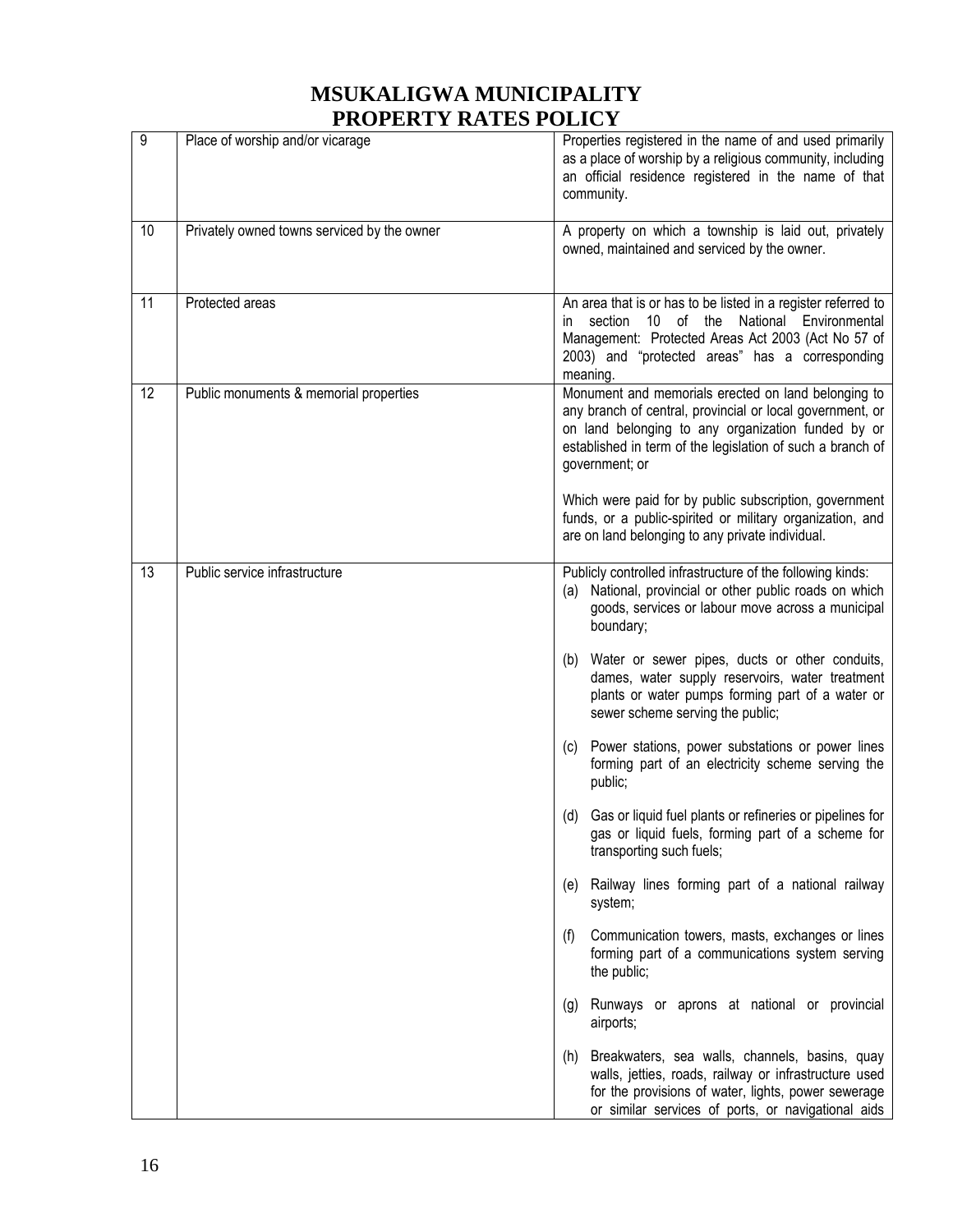|                 |                                           | comprising lighthouses, radio navigational aids,<br>buoys, beacons or any other device or system used<br>to assist the safe and efficient navigation of<br>vessels:<br>Any other publicity controlled infrastructure as may<br>(i)<br>be prescribed; or<br>A right registered against immovable property in<br>(j)<br>connection with infrastructure mentioned<br>- in<br>paragraph (a) to (i). |
|-----------------|-------------------------------------------|-------------------------------------------------------------------------------------------------------------------------------------------------------------------------------------------------------------------------------------------------------------------------------------------------------------------------------------------------------------------------------------------------|
| 14              | Public benefit organization properties    | Property owned by a public benefit organization and<br>used for any specified public benefit activity listed in item<br>1 (welfare and humanitarian), item 2 (health care), and<br>item 4 (education and development) of part 1 of the<br>Ninth Schedule of the Income Tax Act.                                                                                                                 |
| 15              | Residential properties                    | All properties including farms, small holdings as well as<br>sectional title properties of which the primarily use is for<br>residential purposes, excluding hotels and guest houses.                                                                                                                                                                                                           |
| 16              | State trust land                          | Land owned by the state:<br>(a) In trust for persons communally inhabiting the land<br>in terms of a traditional system of land tenure;<br>(b) Over which land tenure rights were registered or<br>granted; or<br>Which is earmarked for disposal in terms of the<br>(C)<br>Restitution of Land Rights Act, 1994 (Act 22 of<br>1994).                                                           |
| $\overline{17}$ | State-owned properties                    | All properties owned by Provincial and / or National<br>Government or an organ of the State.                                                                                                                                                                                                                                                                                                    |
| $\overline{18}$ | Vacant properties & Commercial properties | All properties of which the permitted use is for business<br>and commercial purposes and is undeveloped                                                                                                                                                                                                                                                                                         |
| 19              | Vacant Industrial properties              | All Properties of which the permitted use is for industrial<br>purposes and is undeveloped.                                                                                                                                                                                                                                                                                                     |
| 20              | Vacant Residential properties             | All properties of which the permitted use is for residential<br>purposes and is undeveloped.                                                                                                                                                                                                                                                                                                    |
| 21              | Unregistered properties                   | Properties of which certificate of registered titles has not<br>been issued by the Deeds Office                                                                                                                                                                                                                                                                                                 |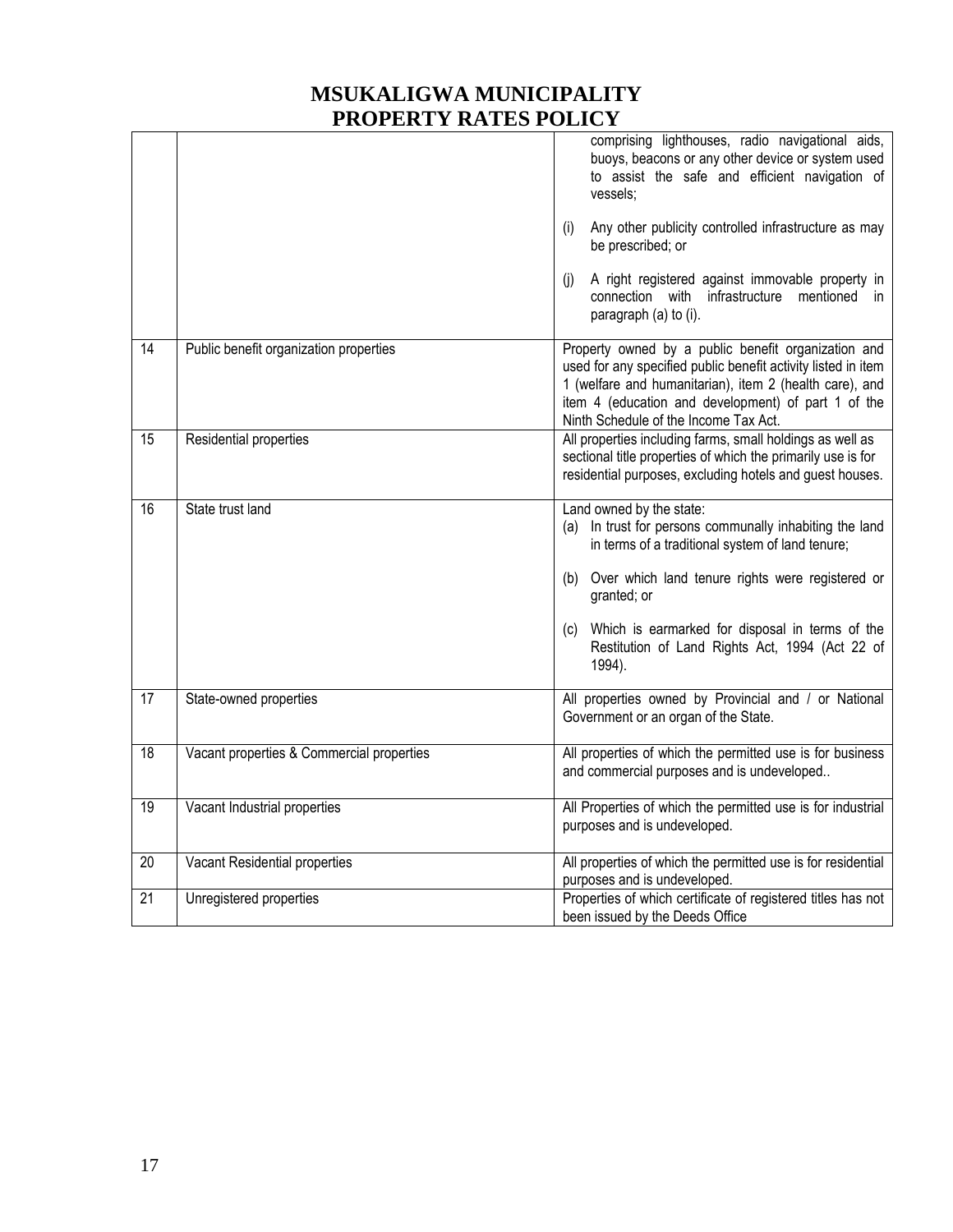#### **PART 6: RATE RATIOS**

"The rate ratios to be in line with Section 19 of the Local Government Property Rates Act, Act 6 of 2004"

| Ref no           | Category                                          | <b>Rate Ratio</b>   |
|------------------|---------------------------------------------------|---------------------|
| 1.               | <b>Agricultural Properties</b>                    | 1:0.25              |
| 2.               | Agricultural Properties not used for any purposes | 1:0.25              |
| 3.               | <b>Business and Commercial properties</b>         | 1:2                 |
| $\overline{4}$ . | Communal land                                     | 0:0                 |
| 5.               | Industrial properties                             | 1:2                 |
| 6.               | Mining properties                                 | 1:2                 |
| 7.               | Multiple use properties                           | Per category of use |
| 8.               | Municipal properties                              | 1:0                 |
| 9.               | Place of worship and/or vicarage                  | 1:0                 |
| 10.              | Privately owned towns serviced by the owner       | 1:1                 |
| 11.              | Protected areas                                   | 1:0                 |
| 12.              | Public monuments & memorial properties            | 1:0                 |
| 13.              | Public service infrastructure                     | 1:0.25              |
| 14.              | Public benefit organization properties            | 1:0.25              |
| 15.              | Residential properties                            | 1:1                 |
| 16.              | State trust land                                  | 1:0                 |
| 17.              | State-owned properties                            | 1:                  |
| 18.              | Vacant Business & Commercial properties           | 1:2                 |
| 19.              | Vacant Industrial properties                      | 1:2                 |
| 20.              | Vacant Residential properties                     | 1:                  |
| 21.              | Unregistered properties                           | 0:0                 |

#### **PART 7: EXEMPTIONS, REBATES AND REDUCTIONS ON RATES**

In imposing the rate in the rand for each annual operating budget component, the council shall grant exemptions, rebates and reductions to the categories of properties and categories of owners indicated in schedule 1, but the council reserves the right to amend these exemptions, rebates and reductions if the circumstances of a particular annual budget so dictate.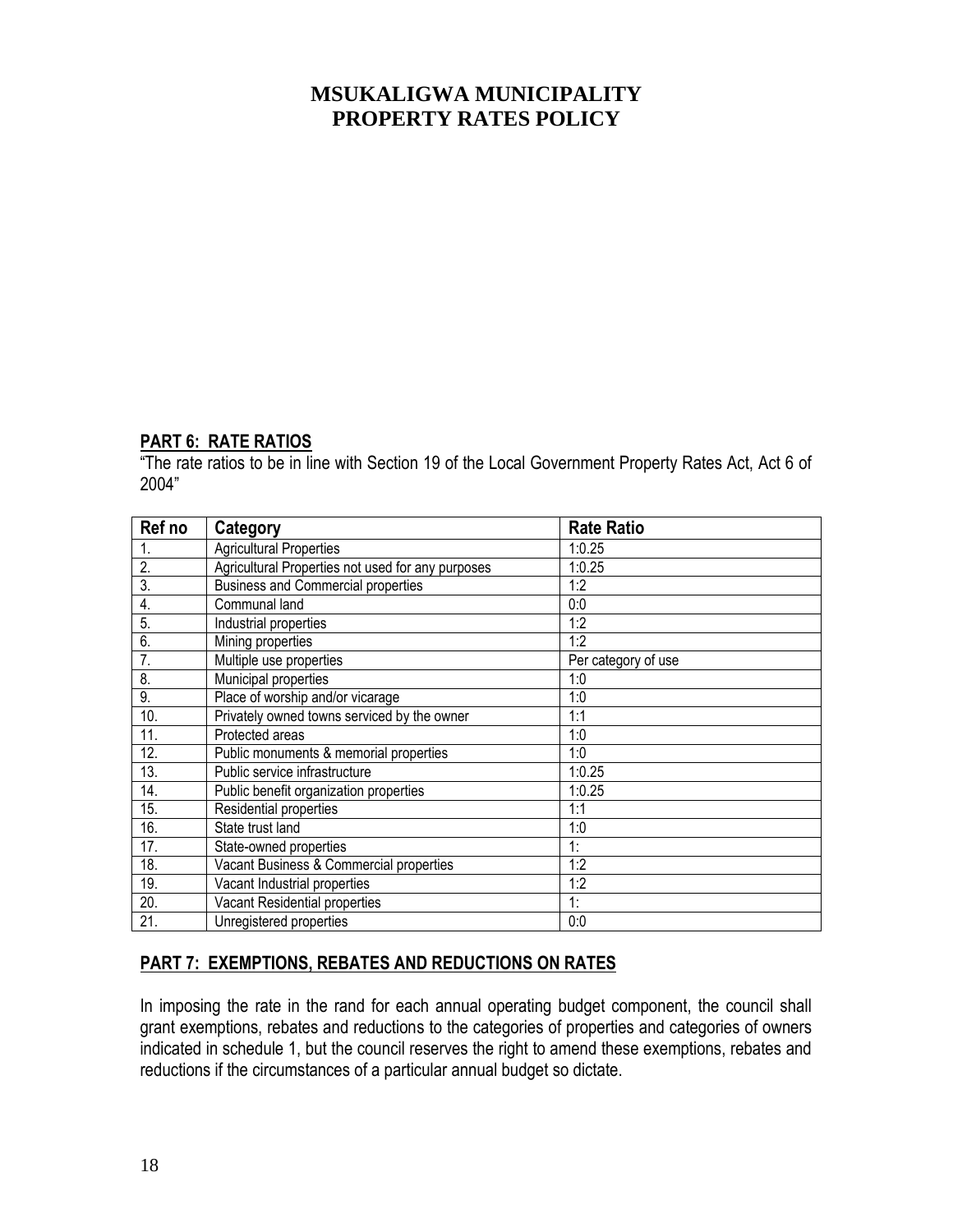### **7.1 EXEMPTIONS**

- 7.1.1 The first **R15 000** of the market value of all residential properties and of all properties used for multiple purposes, provided one or more components of such properties are used for residential purposes, is exempt from the payment of rates in terms of Section 17(1)(h) in the Act;
- 7.1.2 Rateable property registered in the name of a welfare organization registered in terms of the National Welfare Act, 1978 (Act 100 of 1978)
- 7.1.3 Rateable property registered in the name of an institution or organization which, in the opinion of the Council performs charitable work;
- 7.1.4 Hospitals, clinics and institutions for mentally ill persons which are not operated with the intention to make a profit;
- 7.1.5 Rateable property registered in the name of a public benefit organization performing specific public benefit activities;
- 7.1.6 Cemeteries and crematoriums that are registered in the name of private persons and which are used exclusively for burials and cremations of human remains, as the case may be;
- 7.1.7 Museums, art galleries, libraries and botanical gardens which are registered in the names of private persons and which are open to public, whether admission fees is charged or not;
- 7.1.8 National monuments including ancillary business activities at national monuments;

Exemptions described under sub paragraphs 6.1.2 to 6.1.8 above may only be granted upon formal written applications submitted by the owners for consideration in terms of Section 15 (2) of the MPRA.

#### 7.2 **Rebates and Reductions on Rates**

The following categories of owners of residential properties shall additionally receive the following rebates on the rates due in respect of such properties.

#### **7.2.1 Indigent Owners**

Property owners who are both the permanent occupants and the sole owners of the property concerned and who are registered indigents in terms of the municipality's indigent management policy will be subsidized in terms of Indigent policy and will not form part of a rebate in terms of the MPRA. Such subsidy is funded from the equitable share received to provide basic services to the poor.

#### **7.2.2 Pensioners and Disabled persons**

Retired and Disabled persons qualify for special rebates according to monthly household income and other criteria as follows:

- Applicants must have reached the age of 60 years.
- The Applicant must be a registered owner of the property and occupies it for at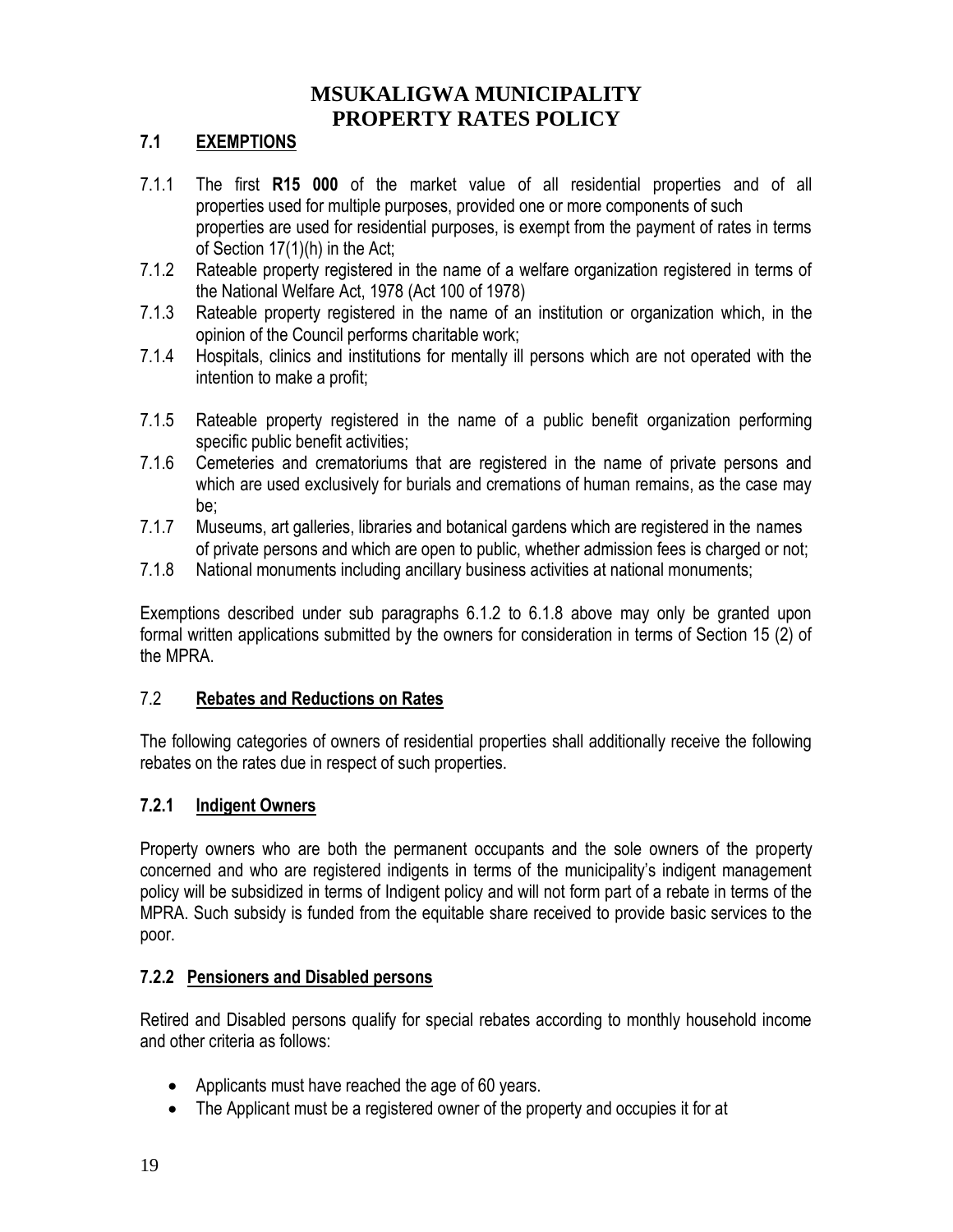least 5 years.

- Applicant cannot be a registered owner of more than one property in the Municipal area.
- Income must not exceed the maximum as approved by Council from time to time. (Schedule 1)
- Proof of income from pension or other income must be provided with applications in terms of this rebate.
- Applications must be provided before the  $15<sup>th</sup>$  of March of each financial year in order to qualify for the rebate during the next financial year.

### 7.2.3 **Disabled and Medical Unfit Applicants**

- Applicants qualify irrespective the age on condition that a medical certificate be produced to Council, and in receipt of a disability pension from the Department of Welfare and Population Development.
- Income must not exceed the maximum as approved by Council from time to time. (Schedule 1)
- The Applicant must be a registered owner of the property and occupies it for at least 5 years.
- The Applicant cannot be a registered owner of more than one property in the Municipal area.
- Applications must be provided before the  $15<sup>th</sup>$  of March of each financial year in order to qualify for the rebate during the next financial year.

 A rebate as determined on the above mentioned rates shall apply for residential applicants who qualify in terms of these criteria.

### **7.2.4 Compulsory phasing in of certain rates**

Rates levied on new ratable property must be phased in over a period of three or four years depending on the ownership and use (category) of such a property in terms of section 21 of the Municipal Properties Rates Act. (Schedule 1)

The Council grants the above rebates in recognition of the following factors:

- The inability of residential property owners to pass on the burden of rates, as opposed to the ability of the owners of business, commercial, industrial and certain other properties to recover such rates as part of the expenses associated with the goods or services which they produce.
- The need to accommodate indigents and less affluent pensioners.
- The services provided to the community by public service organizations.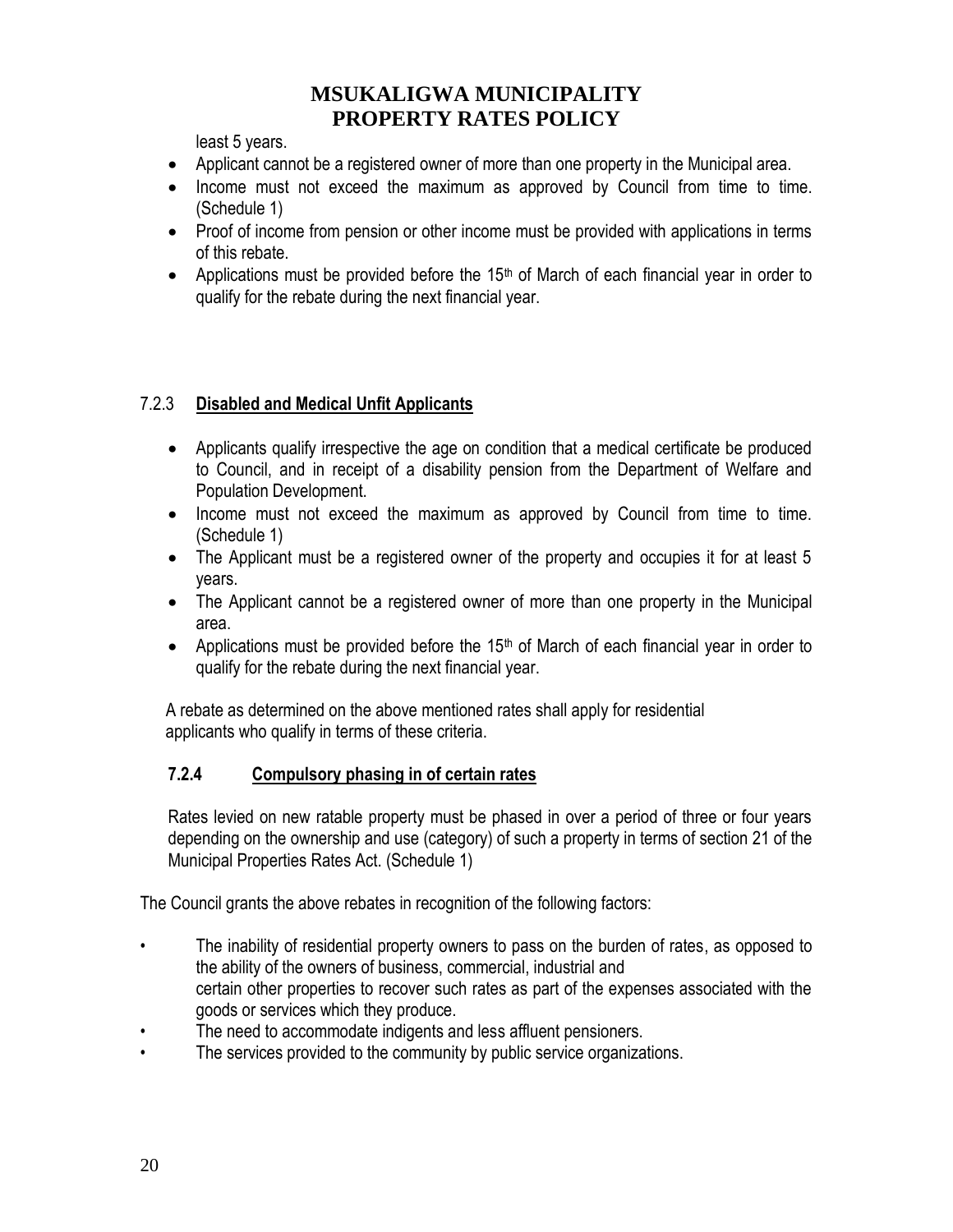- The value of agricultural activities to the local economy coupled with the limited municipal services extended to such activities, but also taking into account the municipal services provided to municipal residents who are employed in such activities.
- The need to preserve the cultural heritage of the local community.
- The need to encourage the expansion of public service infrastructure.
- The indispensable contribution which property developers (especially in regard to commercial and industrial property development) make towards local economic development, and the continuing need to encourage such development.
- The requirements of the Property Rates Act no. 6 of 2004.

The municipal manager shall ensure that the revenues forgone in respect of the foregoing rebates are appropriately disclosed in each annual operating budget component and in the annual financial statements and annual report, and that such rebate are also clearly indicated on the rates accounts submitted to each property owner.

#### **PART 8: FREQUENCY OF PAYMENTS**

Payments for rates shall be made monthly on or before the date specified in each monthly rate account, which date shall be the 15<sup>th</sup> day of the month concerned or if the 15<sup>th</sup> is not a business day, the last business day before the 15<sup>th</sup>.

#### **PART 9: CORRECTION OF ERRORS AND OMISSIONS**

- 1. Where the rates levied on a particular property have been incorrectly determined, because of an error or omission on the part of the municipality, the rates payable shall be appropriately adjusted for the period extending **from the date on which the error or omission is detected back to the date on which rates were first levied** in terms of the current valuation roll, but limited to one (the present) financial year.
- 2. Where the rates levied on a particular property have been incorrectly determined, because of false information provided by the property owner concerned or a contravention of the permitted use to which the property concerned may be put, the rates payable shall be appropriately adjusted for the period extending from the date on which the error or omission is detected back to the date on which rates were first levied in terms of the current valuation roll.
- 3. In addition, where the error occurred because of false information provided by the property owner or as a result of a contravention of the permitted use of the property concerned a penalty fee as approved by Council shall be imposed and interest on the unpaid portion of the adjusted rates payable shall be levied at the maximum rate permitted by prevailing legislation.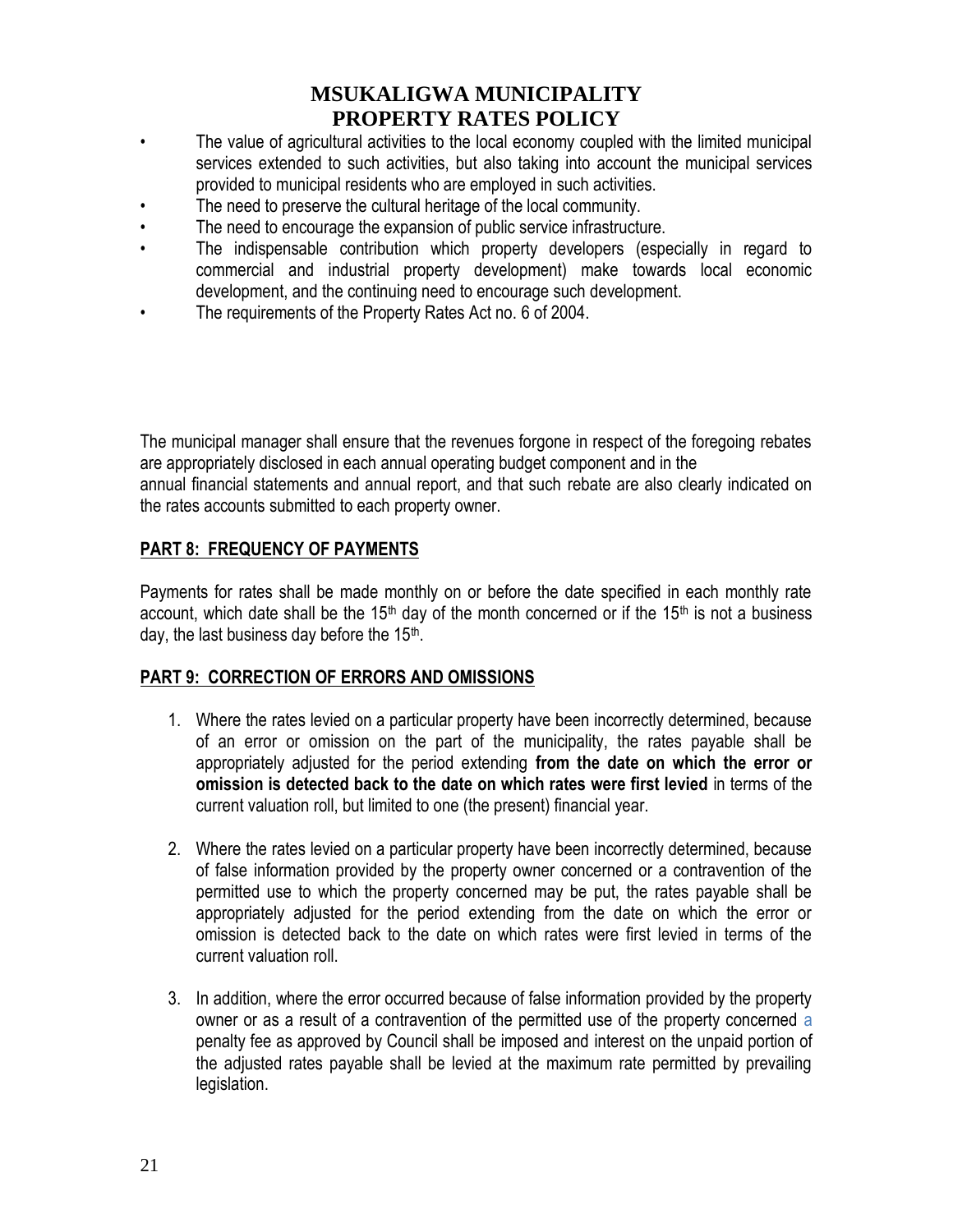### **MSUKALIGWA MUNICIPALITY PROPERTY RATES POLICY PART 10: FREQUENCY OF VALUATIONS**

The municipality shall prepare a new valuation roll every 4 years and supplementary valuation rolls once a year (Sec. 32(1)(b)

#### **PART 11: LEGAL REQUIREMENTS**

A paraphrase – and in some instances an abridgement – of the key requirements of the Local Government: Property Rates Act no. 6 of 2004 is attached as an annexure to this policy.

### **(SECTION 2) POWER TO LEVY RATES**

- (1) A metropolitan or local municipality may levy a rate on property in its municipal area.
- (2) A municipality must exercise its power to levy a rate on property subject to
	- (a) Section 229 and any other applicable provisions of the Constitution,
	- (b) The provisions of the present Act,
	- (c) and the rates policy it must adopt in terms of this Act.

#### **(SECTION 3) ADOPTION AND CONTENTS OF RATES POLICY**

The council of a municipality must adopt a policy consistent with the present Act on the levying of rates on rateable property in the municipality.

Such a rates policy will take effect on the effective date of the first valuation roll prepared by the municipality in terms of the present Act, and such policy must accompany the municipality's budget for the financial year concerned when that budget is tabled in the council in terms of the requirements of the Municipal Finance Management Act.

A rates policy must:

- treat persons liable for rates equitably;
- determine the criteria to be applied by the municipality if it:
	- levies different rates for different categories of property;
	- exempts a specific category of owners of properties, or the owners of a specific category of properties, from payment of a rate on their properties;
	- grants to a specific category of owners of properties, or to the owners of a specific category of properties, a rebate on or a reduction in the rate payable in respect of their properties; or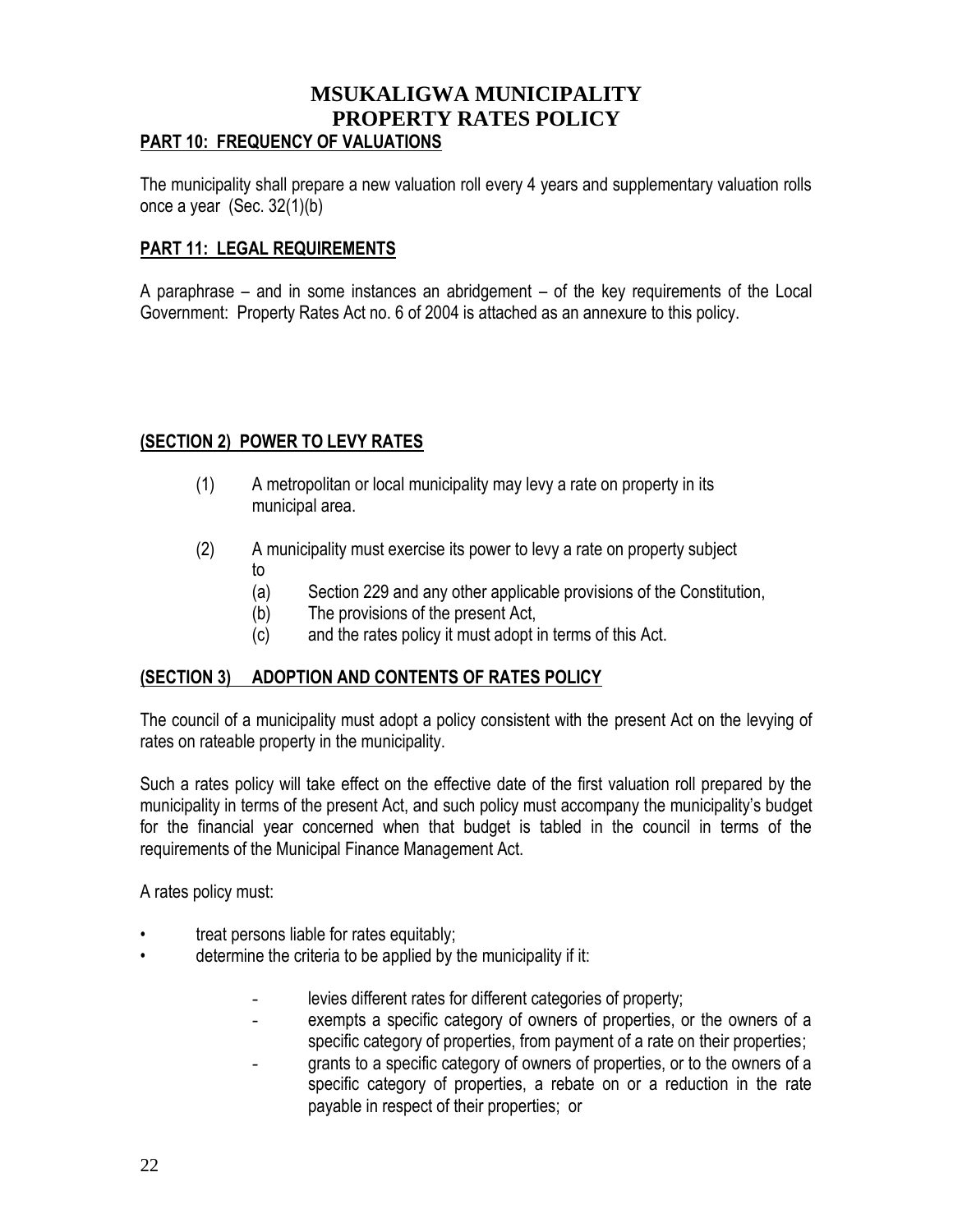- increases rates;

• determine or provide criteria for the determination of categories of properties for the purposes of levying different rates, and categories of owners of properties, or

Categories of properties, for the purpose of granting exemptions, rebates and reductions;

- determine how the municipality's powers in terms of Section 9 must be exercised in relation to properties used for multiple purposes;
- identify and provide reasons for
	- (i) Exemptions
	- (ii) Rebates and
	- (iii) Reductions
- take into account the effect of rates on the poor and include appropriate measures to alleviate the rates burden on them;
- take into account the effect of rates on organizations conducting specified public benefit activities and registered in terms of the Income Tax Act for tax reductions because of those activities, in the case of property owned and used by such organizations for those activities;
- take into account the effect of rates on public service infrastructure;
- allow the municipality to promote local, social and economic development; and
- identify, on a basis as may be prescribed, all rateable properties in a municipality that are not rated in terms of Section 7.

When considering the criteria to be applied in respect of any exemptions, rebates and reductions on properties used for agricultural purposes, a municipality must take into account:

- the extent of services provided by the municipality in respect of such properties;
- the contribution of agriculture to the local economy
- the extent of which agriculture assists in meeting the service delivery and development obligations of the municipality; and
- the contribution of agriculture to the social and economic welfare of farm workers.

Any exemptions, rebates or reductions granted and provided for in the rates policy adopted by a municipality must comply and be implemented in accordance with a national framework that may be prescribed after consultation with organized local government.

No municipality may grant relief in respect of the payment of rates to:

- a category of owners of properties, or to the owners of a category of properties, other than by way of an exemption, rebate or reduction as provided for in its rates policy and granted in terms of Section 15 of the present Act; or
- the owners of properties on an individual basis.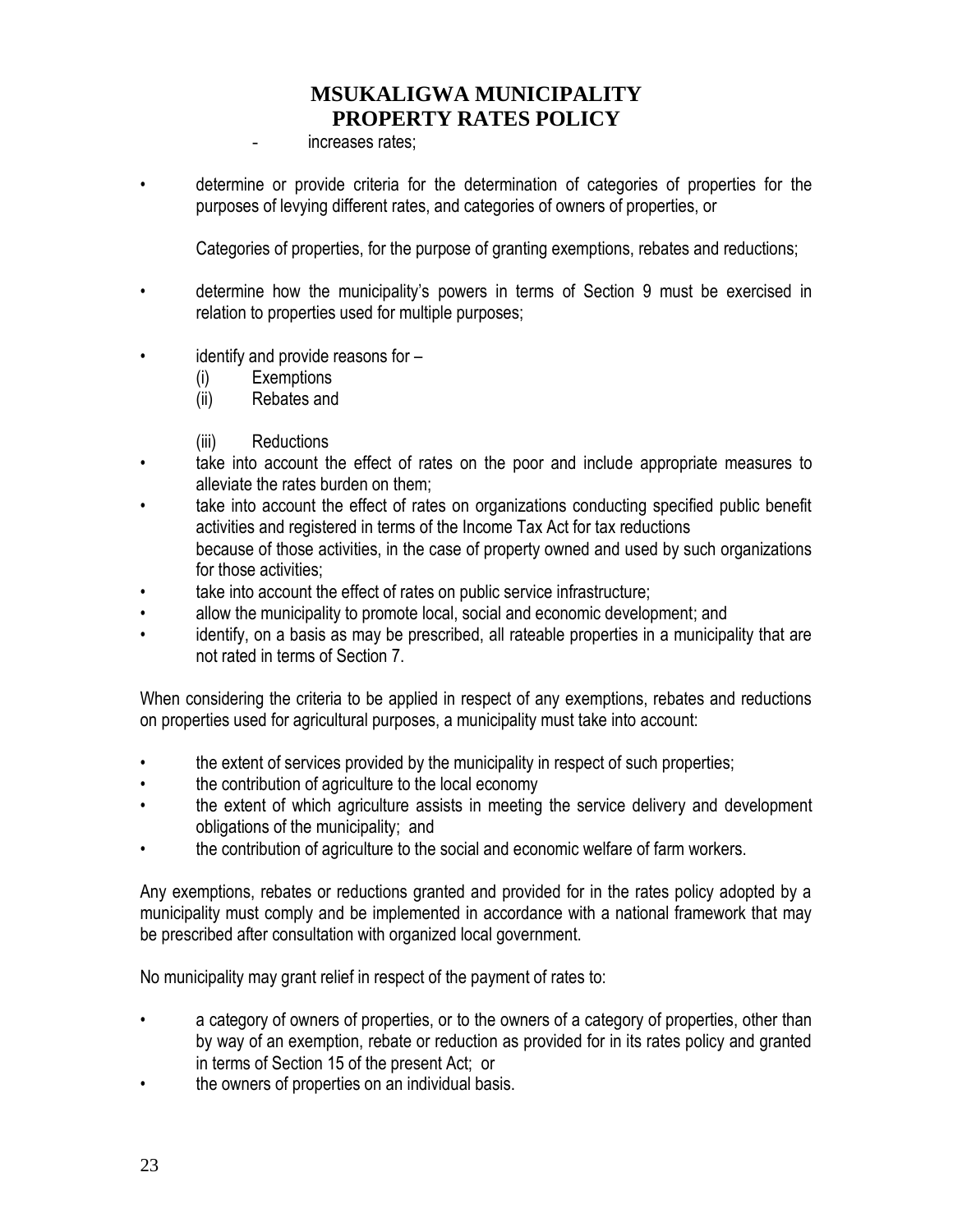### **MSUKALIGWA MUNICIPALITY PROPERTY RATES POLICY (SECTION 4) COMMUNITY PARTICIPATION**

Before a municipality adopts its rates policy, the municipality must follow the process of community participation envisaged in Chapter 4 of the Municipal Systems Act; and comply with the following requirements, as set out below.

The municipal manager of the municipality must:

- Conspicuously display the draft rates policy for a period of at least 30 days at the Municipality's head and satellite offices and libraries, and, if the municipality has an official website or a website available to it, on that website as well; and
- advertise in the media a notice stating that a draft rates policy has been prepared for submission to the council, and that such policy is available at the various municipal offices for public inspection, and (where applicable) is also available on the relevant website; and inviting the local community to submit comments and representations to the municipality within a period specified in the notice, but which period shall not be less than 30 days.

The council must take all comments and representations made to it into account when it considers the draft rates policy.

#### **(SECTION 5) ANNUAL REVIEW OF RATES POLICY**

The council must annually review, and – if needed – amend its rates policy. Any amendments to the rates policy must accompany the municipality's annual budget when it is tabled in the council in terms of the Municipal Finance Management Act.

When the council decides to amend the rates policy, community participation must be allowed for as part of the municipality's annual budget process.

#### **(SECTION 6) BY-LAWS TO GIVE EFFECT TO RATES POLICY**

- (1) A municipality must adopt by-laws in terms of section 13 of the Municipal Systems Act to give effect to the implementation of its rates policy.
- (2) By-laws in terms of subsection (1) of MPRA may differentiate between-
	- (a) different categories of properties; and
	- (b) different categories of owners of properties liable for the payment of rates

### **(SECTION 7) RATES TO BE LEVIED ON ALL RATEABLE PROPERTY**

When levying rates a municipality must levy such rates on all rateable property in its area, (or, in the case of a district municipality, on all rateable property in the district management area):

properties of which the municipality itself is the owner;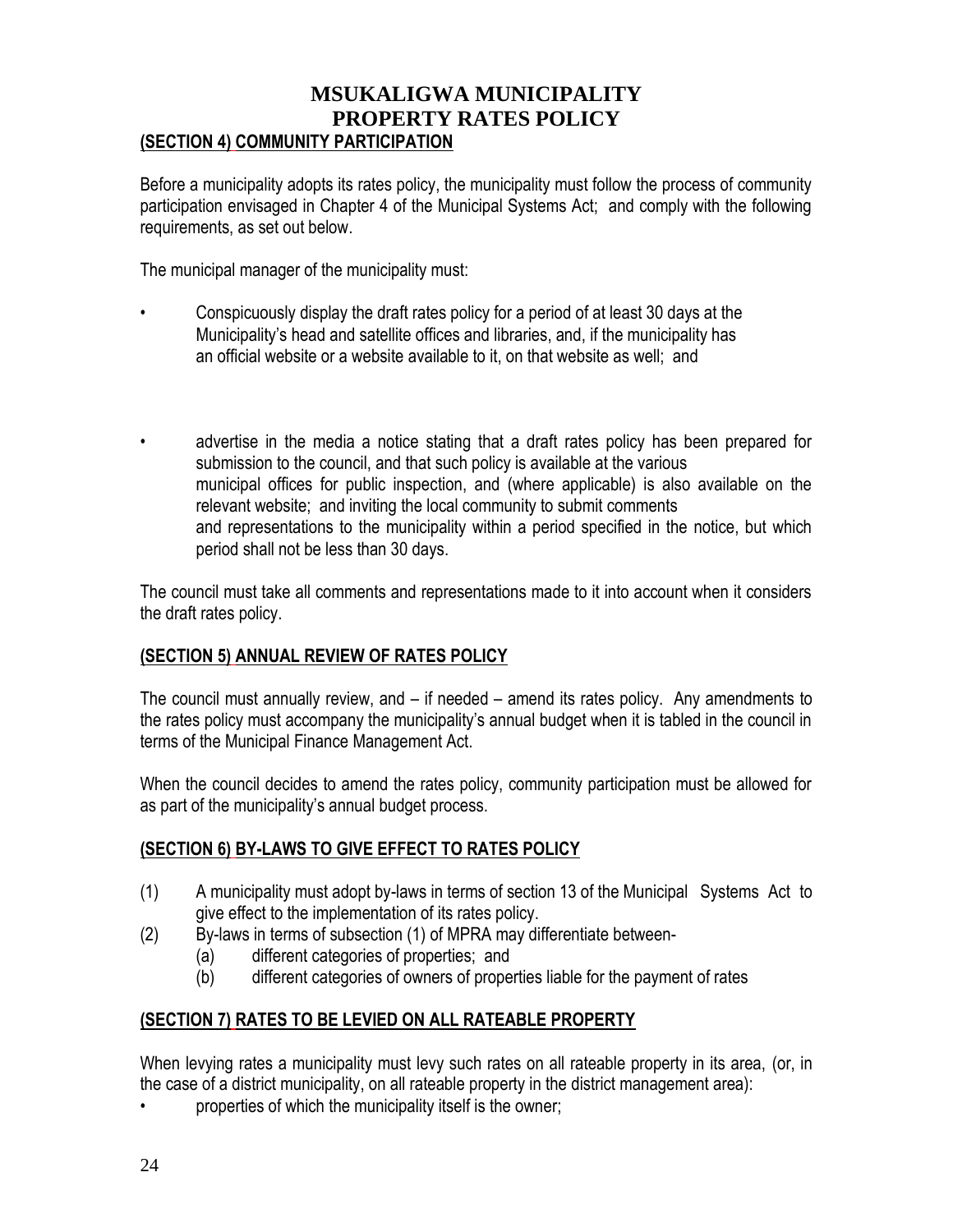- public service infrastructure owned by a municipal entity;
- rights registered against immovable property in the name of a person;
- properties in respect of which it is impossible or unreasonably difficult to establish a market value because of legally insecure tenure attributable to past racially discriminatory laws or practices.

The requirement to levy rates on all rateable properties does not prevent a municipality from granting exemptions from, rebates on, or reductions in rates levied.

### **(SECTION 8) DIFFERENTIAL RATES**

A municipality may in terms of the criteria set out in its rates policy levy different rates for different categories of rateable property, and these categories may be determined according to the:

- Use of the property;
- Permitted use of the property; or
- Geographical area in which the property is situated.

#### **USAGE CATEGORIES OF RATEABLE PROPERTY THAT MAY BE DETERMINED INCLUDE THE FOLLOWING**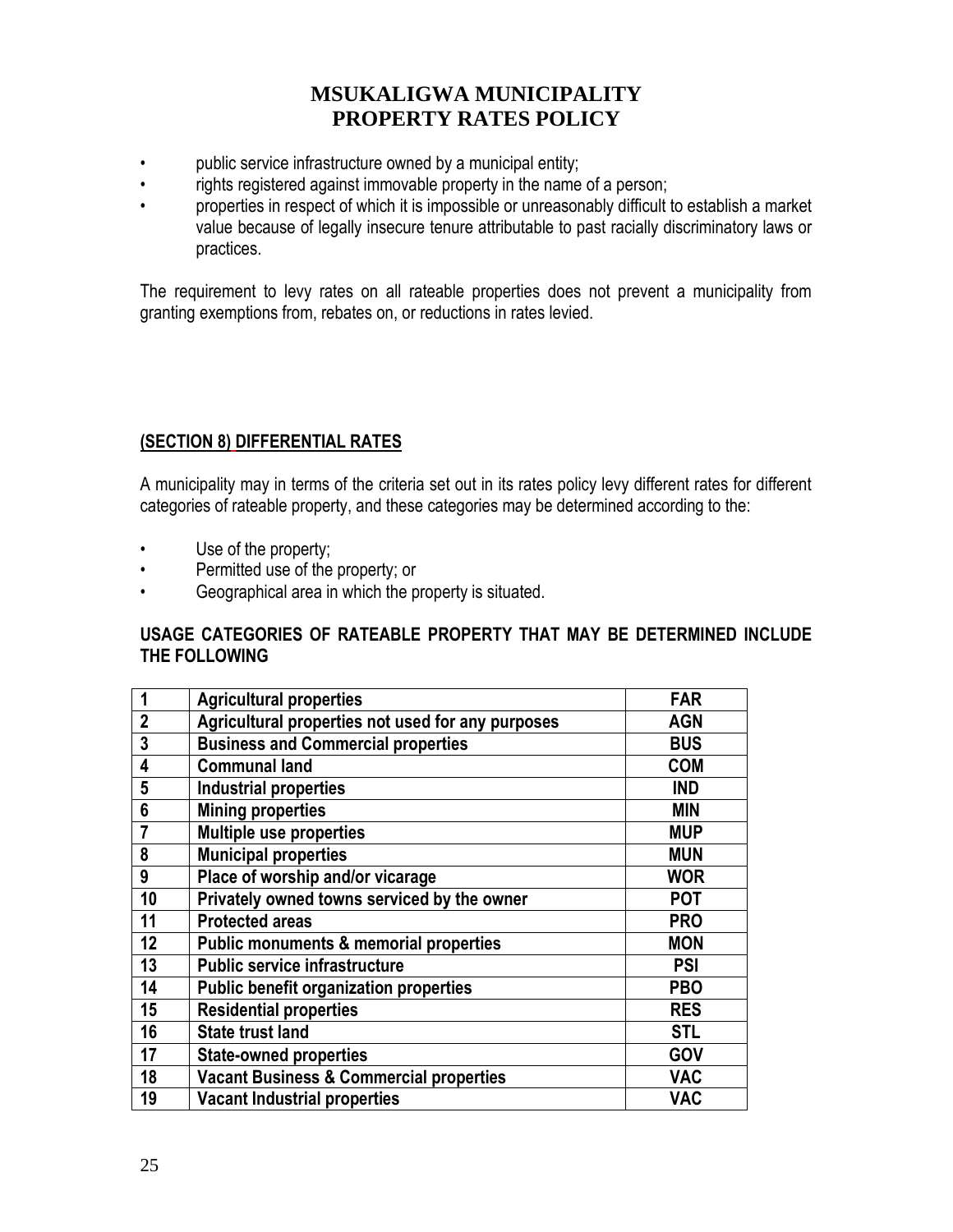| 20  | <b>Vacant Residential properties</b> | VAC |
|-----|--------------------------------------|-----|
| ີາ4 | <b>Unregistered properties</b>       | URP |

### **(SECTION 9) PROPERTIES USED FOR MULTIPLE PURPOSES**

A property used for multiple purposes must, for rates purposes, be assigned to a category determined by the municipality for properties used for:

- a purpose corresponding with the permitted use of the property, if the permitted use of the property is regulated;
- a purpose corresponding with the dominant use of the property; or
- multiple purposes, as specified in Section 8 above.

A rate levied on a property assigned to a category of properties used for multiple purposes must be determined by:

- apportioning the market value of the property, in a manner as may be prescribed to the different purposes for which the property is used; and
- applying the rates applicable to the categories determined by the municipality for properties used for those purposes to the different market value apportionments.

#### **(SECTION 10) LEVYING OF RATES ON PROPERTY IN SECTIONAL TITLE SCHEMES**

(1) A rate on a property which is subject to a sectional title scheme must be levied on the individual sectional title units in the scheme, and not on the property on a whole.

(2) Subsection (1) of the MPRA must be read subject to section 92 of the MPRA.

### **(SECTION 11) AMOUNT DUE FOR RATES - PROPERTY MUST BE STATED AS AN AMOUNT IN THE RAND**

- (1) A rate levied by a municipality on:
	- (a) The market value on the property;
	- (b) in the case of public service infrastructure, on the market value of the public service infrastructure less 30% of that value as contemplated in section 17(1)(a), or such lower percentage as the Minister may determine in terms of section 17(4); or
	- $(c)$  in the case of property to which Section 17(1)(h) applies, on the market value of the property less the amount stated in that section or on such other amount as the Minister may determine in terms of section 17(3).
- (2) A rate levied by a municipality on residential properties with a market value below a prescribed valuation level may, instead of a rate determined in terms of subsection (1) of the MPRA, be a uniform fixed amount per property.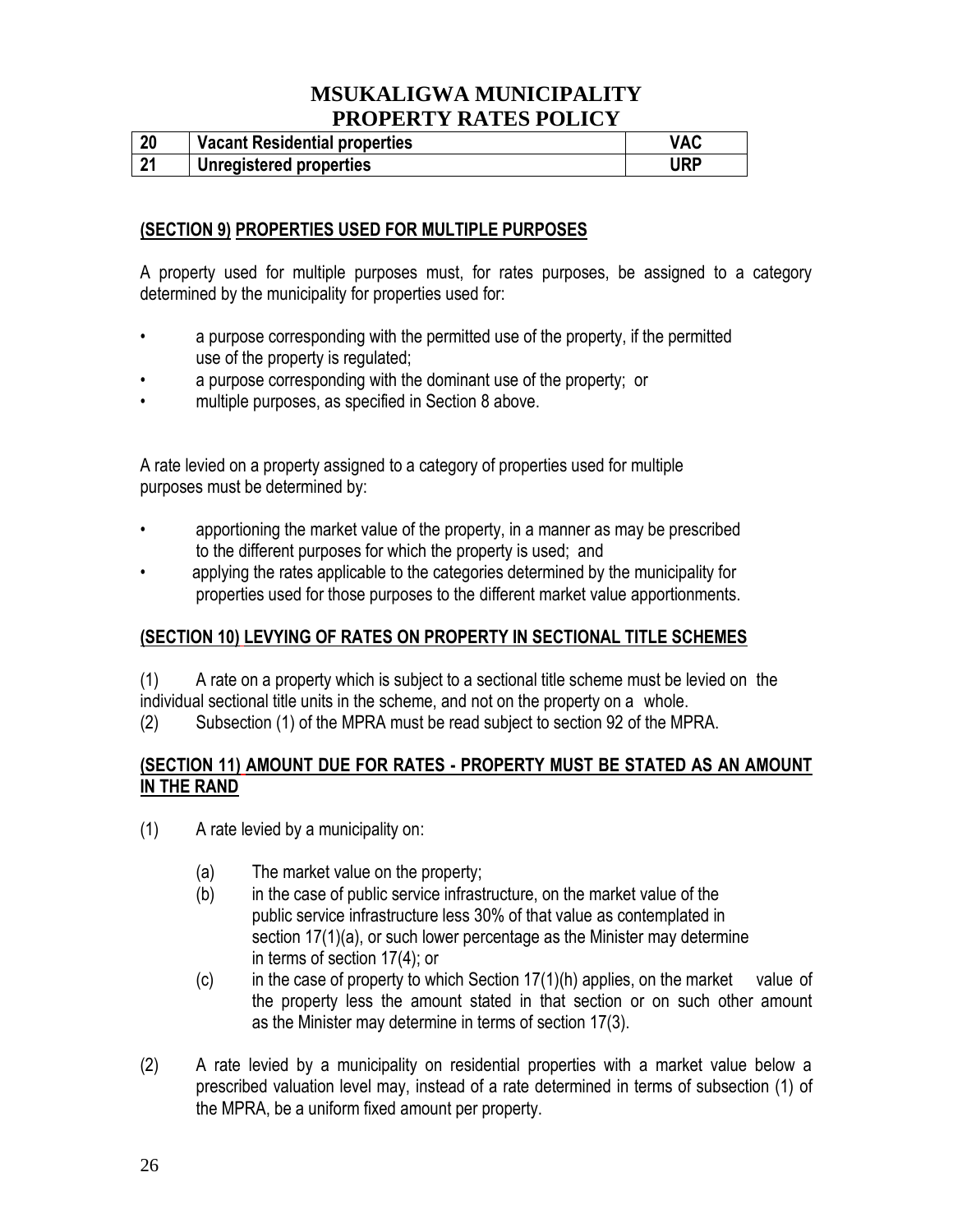#### **(SECTION 12) PERIODS FOR WHICH RATES MAY BE LEVIED**

- (1) In levying rates, a municipality must levy the rate for a financial year. A rate lapses at the end of the financial year for which it was levied.
- (2) The levying of rates forms part of the municipality's annual budget process, and the municipality must therefore annually, at the time of its budget process, review the amount in the rand of its current rates in line with the annual budget for the next financial year.
- (3) A rate levied for a financial year may not be increased during a financial year as provided for in section 28(6) of the Municipal Finance Management Act.

#### **(SECTION 13) COMMENCEMENT OF RATES**

- (1) A rate becomes payable
	- (a) as from the start of the particular financial year,
	- (b) or if the municipality's annual budget is not approved by the start of the financial year, as from such later date when the municipality's annual budget, including the resolution levying the rates, is approved by the provincial executive in terms of the provisions of the Municipal Finance Management Act.
- (2) Subsection (1) of the MPRA does not affect the application of section 17(2)(b) and (c) and (5) (b) and (e), 55 and 78(4).

#### **(SECTION 14) PROMULGATION OF RESOLUTIONS LEVYING RATES**

A rate is levied by a municipality by a resolution passed by the council with a supporting vote of a majority of its members.

- (2) (a) The resolution levying the rates must be annually promulgated 30 days from the date after the resolution by publishing the resolution in the Provincial Gazette.
	- (b) The resolution must-
		- (i) contain the date on which the resolution levying rates was passed;
		- (ii) differentiate between categories of properties; and
		- (iii) reflect the cent amount in the Rand rate for each category of property.
- (3) Whenever a municipality adopts a resolution in terms of section 1 of the MPRA for the levying of assessment rates.
	- (a) conspicuously display the resolution for a period of at least 30 days
		- (i) at the municipality's head and satellite offices and libraries, and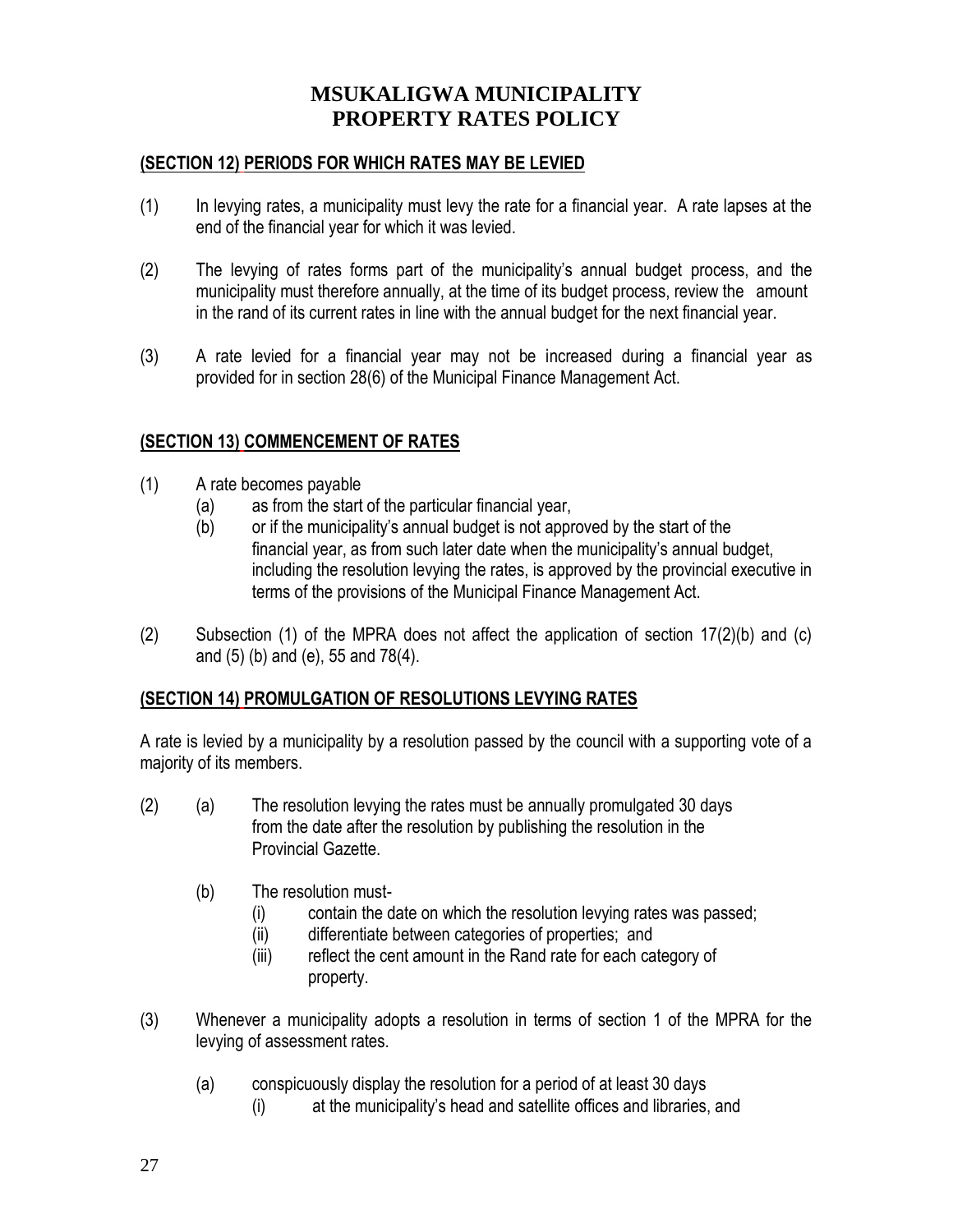- (ii) if the municipality has an official website or a website is available to it, as envisaged in section 218 of the Municipal Systems Act, on that website and
- (b) advertise in the media a notice stating that
	- (i) the resolution levying a rate on property has been passed by the council, and
	- (ii) the resolution is available at the municipality's head and satellite offices and libraries for public inspection during office hours and if the Municipality has an official website or a website available to it that the resolution is also available on that website.

### **(SECTION 15) EXEMPTIONS, REDUCTIONS AND REBATES**

A municipality may in terms of the criteria which it has set out in its rates policy:

- (a) Exempt a specific category of owners of properties, or the owners of a specific category of properties, from payment of the rate levied on their property; or
- (b) Grant to a specific category of owners of properties, or to the owners of a specific category of properties, a rebate on or a reduction in the rates payable in respect of their properties.
- (2) When granting in terms of subsection (1) of the MPRA exemptions, rebates or reductions in respect of owners of categories of properties, a municipality may determine such categories in accordance with Section 8(2) and subsection (2A). And when granting exemptions, rebates or reductions in respect of categories of owners of properties, such categories may include:

### **OWNER CATEGORIES**

- (a) Indigent owners;
- (b) owners dependent on pensions or social grants for their livelihood;
- (c) owners temporarily without income;
- (d) owners or property situated within an area affected by  $-$ 
	- (i) a disaster within the meaning of the Disaster Management Act, 2002 (Act No. 57 of 2002); or
	- (ii) any other serious adverse social or economic conditions;
- (e) owners of residential properties with a market value lower than R15 000.
- (f) owners of agricultural properties who are bona fide farmers. (2A) in addition to the categories of rateable property determined in terms of section 8(2), a municipality may subject to any ration determined in terms of section 19, for the purposes of granting exemptions, rebates and reductions, determine such categories based on: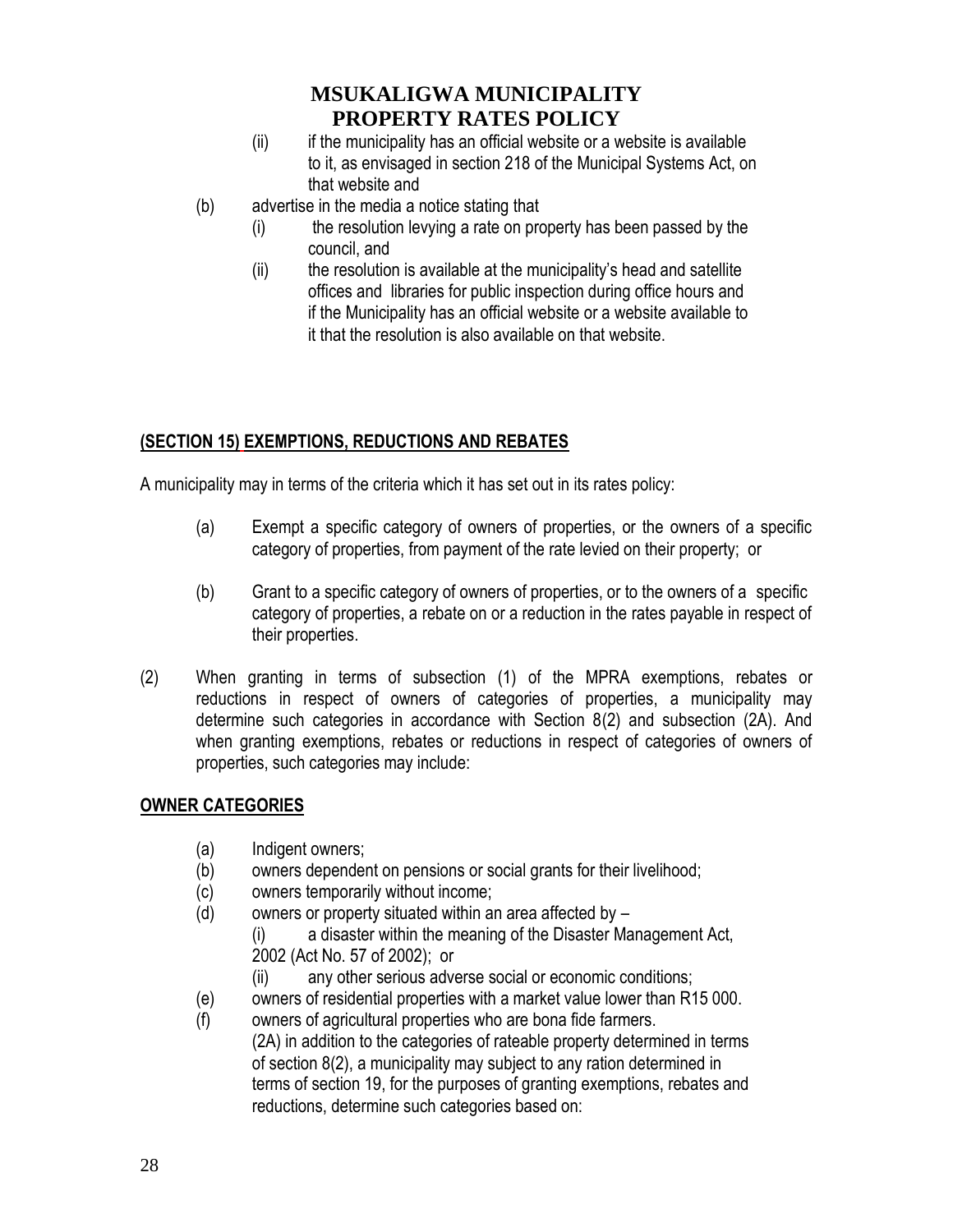- (a) properties used for public service purposes:
- (b) properties to which a land tenure right applies and on which no industrial commercial, business, mining or commercial agricultural activities are conducted; and
- (c) properties to which the provisions of the National Heritage Resources Act, 1999 (Act No 25, of 1999) apply, or an institution that has been declared to be subject to the Cultural Institutions Act, 1998 Act No. 119 of 1998).
- (3) The municipal manager must annually table in the council of the municipality a:
	- (a) list of all exemptions, reductions and rebates granted by the municipality
	- (b) statement reflecting the income for the municipality forgone during the terms of such exemption, rebates and reductions:
- (4) Projections regarding revenue to be forgone for a financial year in relation to subsection (3)(b) must be reflected in the municipality's annual budget for that year as-
	- (a) income on the revenue side; and
	- (b) expenditure on the expenditure side

#### **(SECTION 16) CONSTITUTIONALLY IMPERMISSIBLE RATES (ABRIDGED)**

- (1) In terms of the Constitution a municipality may not exercise its power to levy rates on property in a manner that materially and unreasonably prejudices
	- (a) national economic
	- (b) economic activities across its boundaries,
	- (c) or the national mobility of goods, services, capital and labour.
- (2) (a) If a rate on a specific category of properties, or a rate on a specific category of properties above a specific amount in the rand, is materially and unreasonably prejudicing any of the matters listed in subsection (1) of the MPRA, the Minister, with the concurrence of the Minister of Finance, must, by notice in the Gazette, give notice to the relevant municipality or municipalities that the rate must be limited to an amount in the Rand specified in the notice.
	- (b) A municipality affected by a notice referred to in line (a) above must give effect to the notice and if necessary adjust its budget for the next financial year accordingly.
- (3) (a) Any sector of the economy, after consulting the relevant municipality and organized local government, may through its organized structure, request the minister to evaluate evidence to the effect that a rate on any specific category of properties, or a rate any specific category of properties above a specific amount in the rand, is materially and unreasonably prejudicing any of the matters listed in subsection (1) of the MPRA.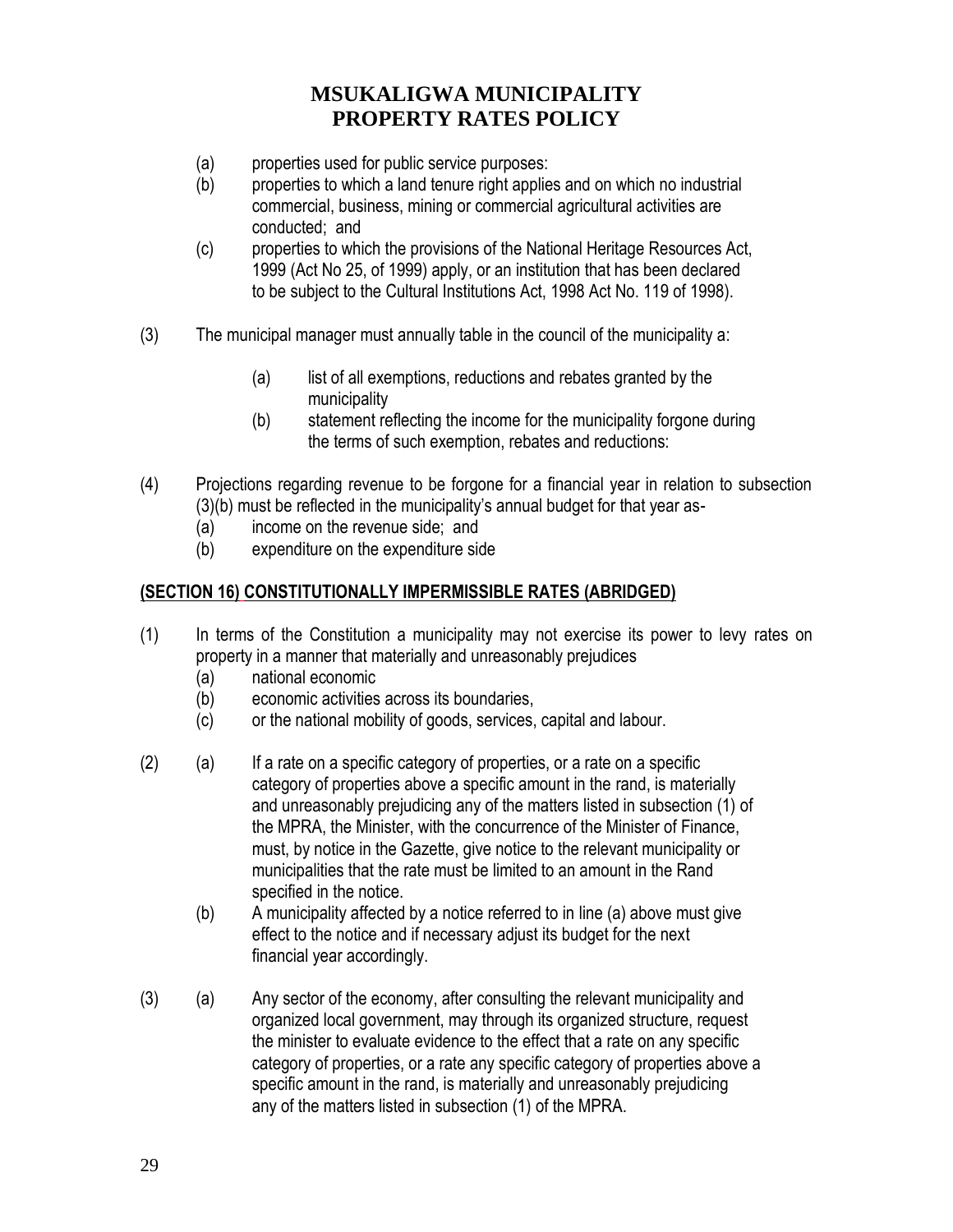- (aA) A request contemplated in line (a) above must be submitted to the minister within 24 months of the date of imposition of the applicable rate.
- (b) If the Minister is convinced by the evidence referred to in paragraph (a) that a rate on any specific category of properties, or a rate on any specific category of properties, or a rate on any specific category of properties above a specific amount in the Rand, is materially and unreasonably prejudicing any of the matters listed in subsection (1), the Minister must act in terms of subsection (2).
- (4) A notice issued in terms of subsection (2) must give the reasons why a rate on the relevant category of properties, or a rate on the relevant category of properties above the amount specified in the notice, is materially and unreasonably prejudicing a matter listed in subsection (1).
- (5) The Minister, after consultation with the Minister of Finance, may by notice in the Gazette issue guidelines to assist municipalities in the exercise of their power to levy rates consistent with subsection (1).

### **(SECTION 17) OTHER IMPERMISSIBLE RATES (ABRIDGED)**

A municipality may not levy a rate on:

- (a) Subject to paragraph (1) (a) of the MPRA on the first 30% of the market value of public service infrastructure;
- (b) On any part of the seashore as defined in the National Environmental Management: Integrated Coastal Management Act, 2008 (Act No 24 of 2008).
- (c) on any part of the territorial waters of the Republic as determined in terms of the Maritime Zones Act, 1994 (Act No. 15 of 1994);
- (d) on any islands of which the state is the owner, including the Prince Edward Islands referred to the Prince Edward Islands Act, 1948 (Act No. 43 of 1948);
- (e) on those parts of a special nature reserve, national park or nature reserve within the meaning of the National Environmental Management Protected Areas Act, 2008 (Act No 57 of 2003), or of a national botanical garden within the meaning of the National Environmental Management, Biodiversity Act, 2004 (Act No. 10 of 2004), which are not developed or used for commercial, business, agricultural or residential purposes;
- (f) on mining rights or a mining permit within the meaning of the Mineral and Petroleum Resources Development Act, 2002 (Act No. 28 of 2002), excluding any building other immovable structures and infrastructure above the surface of the mining property required for purposes of mining;
- (g) on a property belonging to a land reform beneficiary or his or her heirs, dependants or spouse: Provided that this exclusion lapses –
	- (i) 10 years from the date on which such beneficiary's title was registered in the office of the Registrar of Deeds; or
	- (ii) upon alienation of the property by the land reform beneficiary or his or her heirs, dependants or spouse;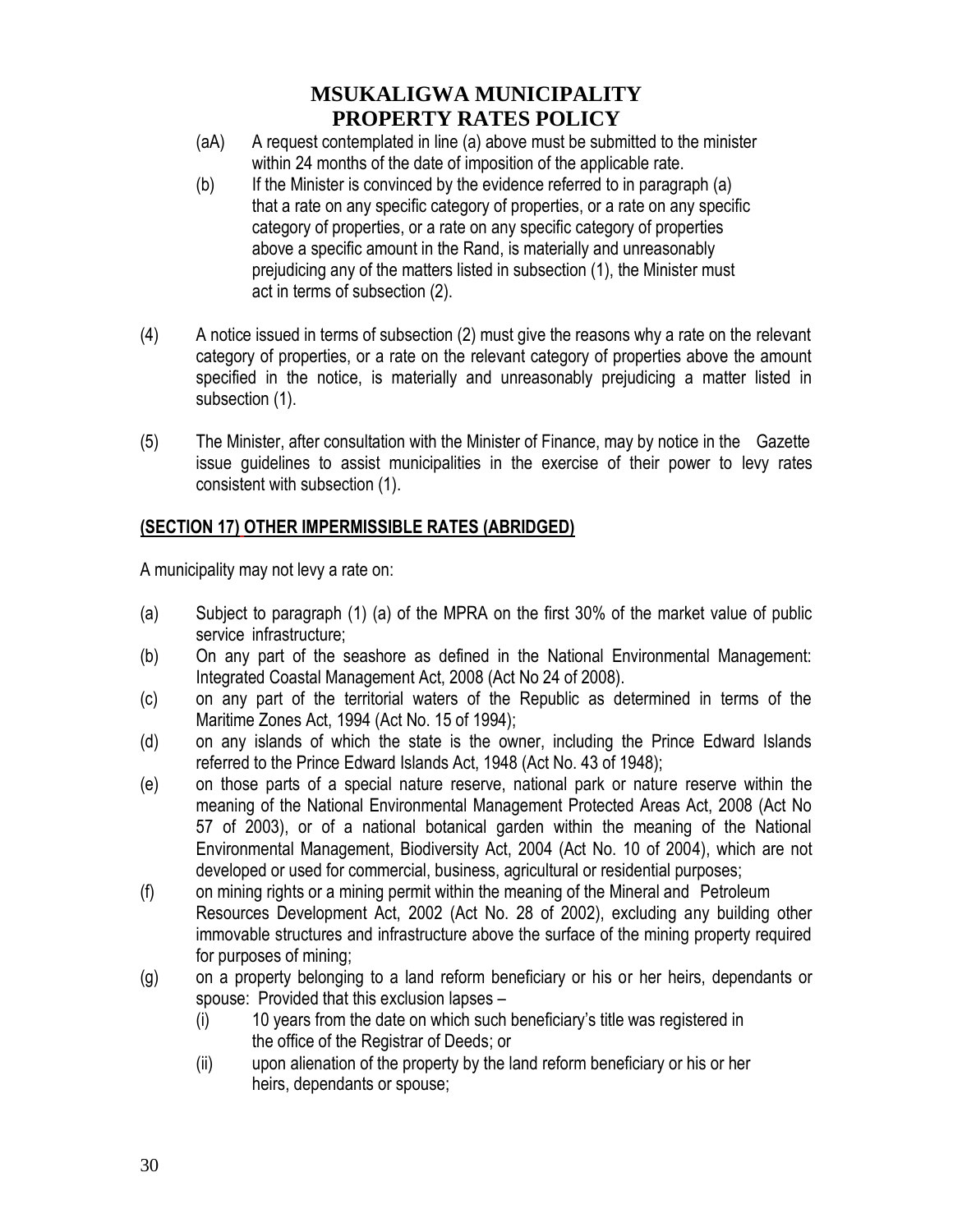- (h) on the first R15 000 of the market value of a property assigned in the valuation roll or supplementary valuation roll of a municipality to a category determined by the municipality-
	- (i) for residential properties; or
	- (ii) for properties used for multiple purposes, provided one or more components of the property are used for residential purposes; or
- (i) on a property registered in the name of and used **primarily as a place of public worship** by a religious community, including an official residence registered in the name of that community which is occupied by an office-bearer of that community who officiates at services at that place of worship.
- (IA) The exclusion from rates of a property referred to in subsection (1)(b) of the MPRA lapses:
	- (a) if the property is alienated or let; o
	- (b) if the exclusion from rates of a property lapses in terms of paragraph (a), if the new owner or lessee becomes liable to the municipality concerned for the rates that, had it not been for subsection (1)(b) would have been payable on the property, notwithstanding the provisions of section 78, with effect from the date of alienation or lease;
- $(2)$  (a) The exclusion from rates of a property referred to in subsection  $(1)(e)$  of the MPRA lapses if the declaration of that property as a special nature reserve, national park, nature reserve or national botanical garden, or as part of such a reserve, park or botanical garden, is withdrawn in terms of the applicable Act mentioned in that subsection.
	- (b) (i) If the property in respect of which the declaration is withdrawn is privately owned, the owner, upon withdrawal of the declaration, becomes liable to the municipality concerned for any rates that, had it not been for subsection (1)(e) of the MPRA, would have been payable on the property, notwithstanding the provisions of section 78, during the period commencing from the effective date of the current valuation roll of the municipality.
		- (ii) Provided that if the property was declared as a protected area after the effective date of the current valuation roll, rates are payable only from the date of declaration of the property.
	- (c) The amount for which an owner becomes liable in terms of paragraph (b) must be regarded as rates in arrears, and the applicable interest on that amount is payable to the municipality.
	- (d) Paragraphs (b) and (c) apply only if the declaration of the property was withdrawn because of-
		- (i) a decision by the private owner for any reason to withdraw from the agreement concluded between the private owner and the state in terms of the Protected Act, and in terms of which the private owner initially consented to the property being declared as a protected area; or
		- (ii) a decision by the state to withdraw from such agreement because of a breach of the agreement by the private owner.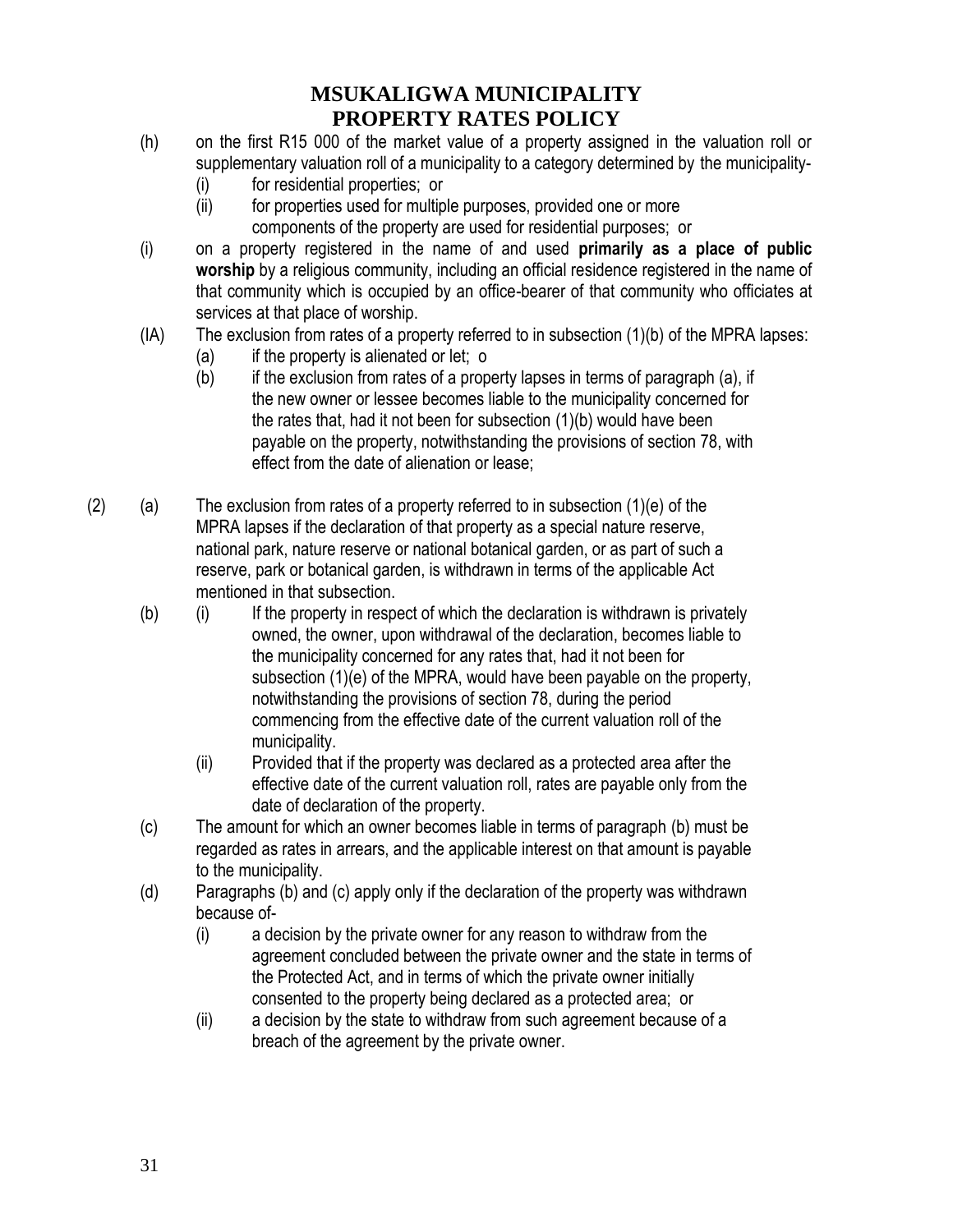- (3) The Minister, acting with the concurrence of the Minister of Finance, may from time to time by notice in the Gazette, increase the monetary threshold referred to in subsection (1)(h) to reflect inflation.
- (4) The Minister may, by notice in the Gazette, lower the percentage referred to in subsection (1)(a) of the MPRA, but only after consultation with-
	- (a) relevant Cabinet members responsible for the various aspects of public service infrastructure;
	- (b) organized local government; and
	- (c) relevant public service infrastructure entities
- $(5)$  (a) The exclusion from rates of a property referred to in subsection  $(1)(i)$  lapses if the property-
	- (i) is disposed of by the **religious community** owning it; or
	- (ii) is no longer used primarily as a place of public worship by a religious community or, in the case of an official residence contemplated in that subsection, is no longer used as such an official residence.
	- (b) if the exclusion from rates of a property used as such an official residence lapses, the religious community owning the property becomes liable to the municipality concerned for any rates that, had it not been for subsection (1)(i), would have been payable on the property, notwithstanding section 78, during the period of one year preceding the date on which the exclusion lapsed.
	- (c) The amount for which the religious community becomes liable in terms of paragraph (b) must be regarded as rated in arrears, and the applicable interest on that amount is payable to the municipality.

### **(SECTION 18) EXEMPTION OF MUNICIPALITIES FROM PROVISIONS OF SECTION 17**

- (1) A municipality may apply in writing to the Minister to be exempted from paragraph (a), (e), (g) or (h) of section 17 if it can demonstrate that an exclusion in terms of relevant paragraph is compromising or impeding its ability or right to exercise its powers or to perform its functions within the meaning of section 151(4) of the Constitution.
- (2) Any exemption granted by the Minister in terms of subsection (1)
	- (a) must be in writing; and
	- (b) is subject to such limitations and conditions as the Minister may determine.

#### **(SECTION 19) IMPERMISSIBLE DIFFERENTIATION**

A municipality may not levy:

(a) different rates on residential properties (except as provided for in sections 11(2), 21, 89 and 89A: provided that his paragraph does not apply to residential property which is vacant; and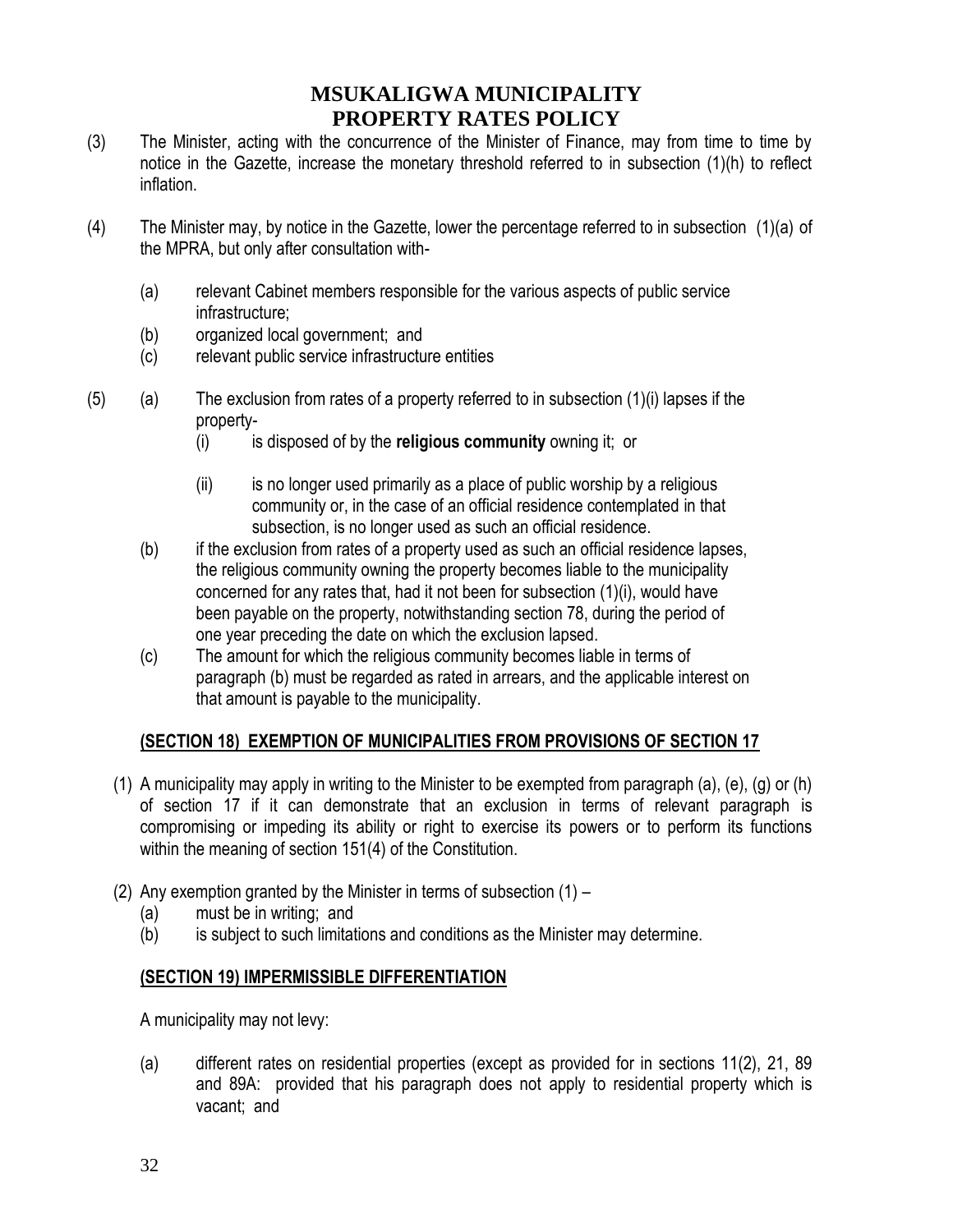(b) by the substitution for subsection 2 of the following sub-sections.

(2) The ratio referred in subsection (1)(b) of the MPRA maybe subject to prescribed norms and standards, and may only be prescribed with the concurrence of the Minister of Finance.

#### **(SECTION 20) LIMITS ON ANNUAL INCREASES OF RATES**

- (1) The Minister may, with the concurrence of the Minister of Finance and by notice in the Gazette, set an upper limit on the percentage by which.
	- (a) rates on property categories or a rate on a specific category of properties may be increased, or.
	- (b) the total revenue derived from rates on all property categories or a rate on a specific category of properties may be increased.

(2) Different limits may be set in terms of subsection (1) of the MPRA for –

- (a) different kind of municipalities which may, for the purposes of this section, be defined in the notice either in relation to categories, types or budgetary size of municipalities or in any other way; or
- (b) different categories of properties, subject to section 19.
- (2A) The Minister may, with the concurrence of the Minister of Finance, and by the notice referred to in subsection (1) of the MPRA, delay the implementation of a limit, for a period determined in that notice and in respect of the different kinds of municipalities defined in terms of subsection (2)(a) of the MPRA.
- (3) The Minister may, on written application by a municipality, and on good cause shown, exempt a municipality from a limit set in terms of subsection (1) of the MPRA.
- (4) This section must be read with section 43 of the Municipal Finance Management Act.

#### **(SECTION 21) COMPULSORY PHASING IN OF CERTAIN RATES**

A rate levied on newly rateable property must be phased in over a period of three financial years. Similarly, a rate levied on property owned by a land reform beneficiary must, after the exclusion period has lapsed, be phased in over a period of three financial years.

The phasing in discount on a property must:

- in the first year, be at least 75% of the rate for that year otherwise applicable to that property;
- in the second year, be at least 50% of the rate for that year otherwise applicable to that property, and;
- in the third year, be at least 25% of the rate for that year otherwise applicable to that property.

No rate may be levied during the first year on newly rateable property owned and used by organizations conducting specified public benefit activities. Thereafter the phasing in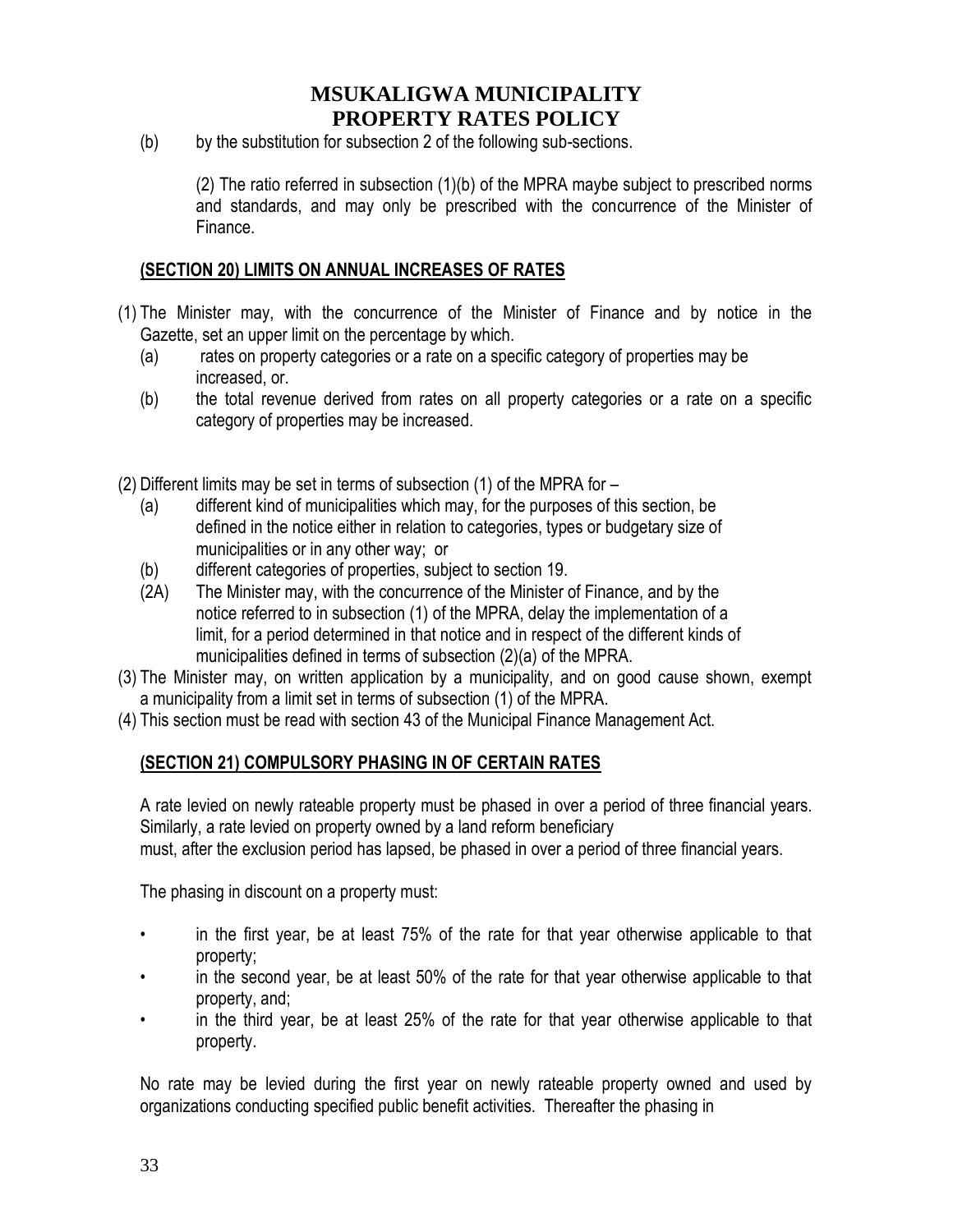discount shall apply as for other newly rateable property owned and used by organizations conducting specified public benefit activities. Thereafter the phasing in discount shall apply as for other newly rateable property except that the 75% discount shall apply to the second year, the 50% to the third year, and the 25% to the fourth year..

A rate levied on newly rateable property may not be higher than the rate levied on similar property or categories of property in the municipality.

### **(SECTION 22) SPECIAL RATING AREAS**

- (1) A municipality may by a resolution of its council
	- (a) determine an area within that municipality as a special rating area,
	- (b) levy an additional rate on property in that area for the purpose of raining funds for improving or upgrading that area,
	- (c) and differentiate between categories of properties when levying such additional rate.

Referred to in paragraph (b).

- (2) Before determining a special rating area, the municipality must:
	- (a) consult the local community, including on the following matters:
		- (i) the proposed boundaries of the area; and
		- (ii) the proposed improvement or upgrading of the area; and
	- (b) obtain the consent of the majority of the members of the local community in the proposed special rating area who will be liable for paying the additional rate.
- (3) When a municipality determines a special rating area, the municipality
	- (a) must determine the boundaries of the area;
	- (b) must indicate how the area is to be improved or upgraded by funds derived from the additional rate;
	- (c) must establish separate accounting and other record-keeping systems regarding
		- (i) the revenue generated by the additional rate; and
		- (ii) the improvement and upgrading of the area; and
	- (d) may establish a committee composed of persons representing the community in the area to act as a consultative and advisory forum for the municipality on the improvement and upgrading of the area, provided representivity, including gender representivity, is taken into account when such a committee is established. Such a committee must be a subcommittee of the ward committee or committees in the area, if the municipality has a ward committee or committees in the area.
- (4) This section may not be used to reinforce existing inequities in the development of the municipality, and any determination of a special rating area must be consistent with the objectives of the municipality's integrated development plan.
- (5) This section must be read with section 85 of the Municipal Systems Act if this section is applied to provide funding for an internal municipal service district established in terms of that section of the Municipal Systems Act.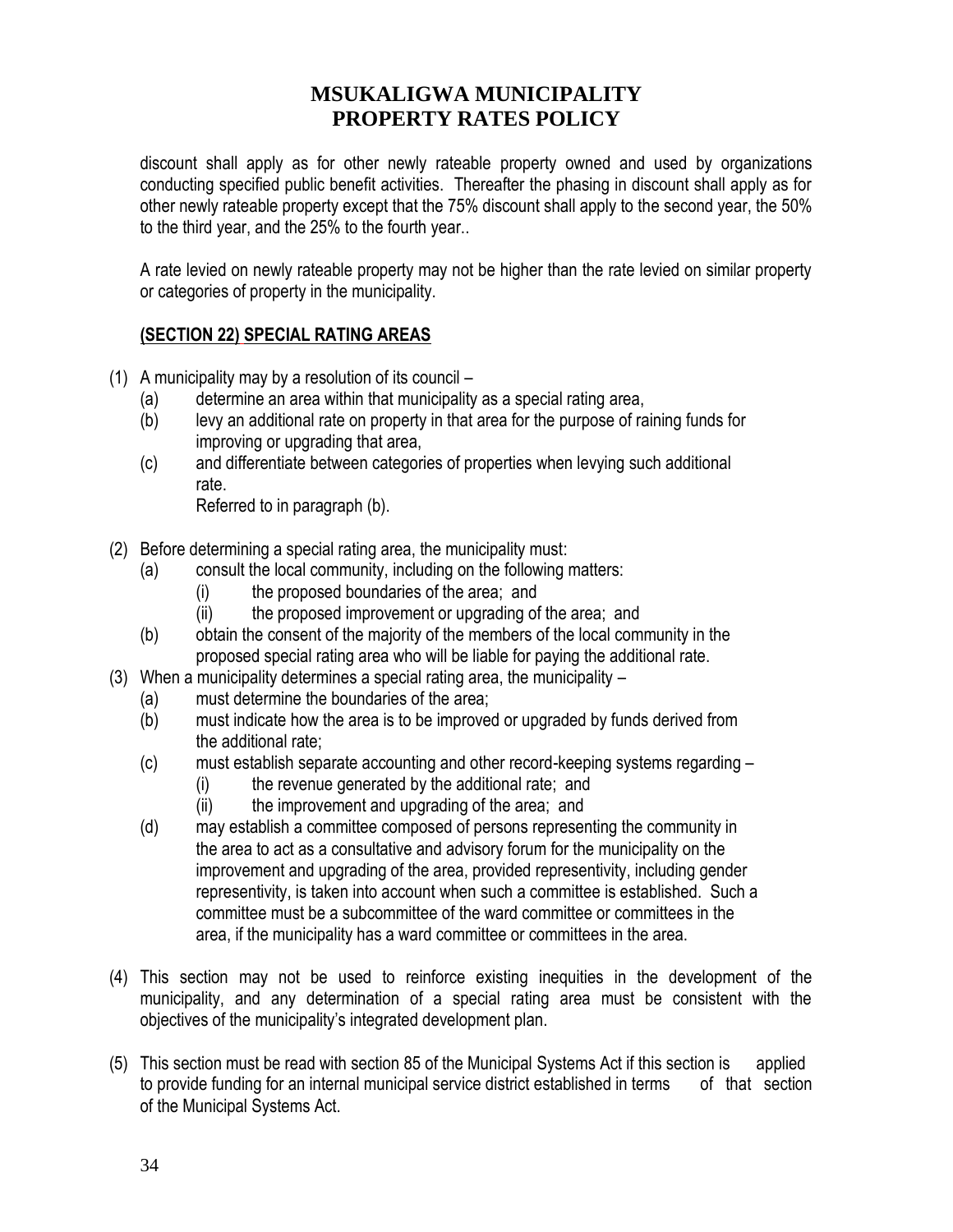#### **(SECTION 23) REGISTER OF PROPERTIES (SECTION 23)**

- (1) The municipality must draw up and maintain a register in respect of all properties situated within that municipality, dividing such register into a part A and a part B.
- (2) Part A of the register consists of the current valuation roll of the municipality, including any supplementary valuation rolls prepared from time to time.
- (3) Part B of the register specifies which properties on the valuation roll or any supplementary valuation rolls are subject to:
	- (a) an exemption from rates in terms of Section 15 of the present Act;
	- (b) a rebate on or a reduction in the rate in terms of Section 15;
	- (c) a phasing in of the rate in terms of Section 21; and
	- (d) an exclusion referred to in Section 17.
- (4) The register must be open for inspection by the public during office hours, and if the municipality has an official website or a website available to it, the register must also be displayed on that website.
- (5) The municipality must at regular intervals, but at lest annually, update part B of the register. Part A of the register must be updated in accordance with the provisions of this Act relating to the updating and supplementing of valuation rolls.

#### **(SECTION 24) PROPERTY RATES PAYABLE BY OWNERS)**

- **(1) A rate levied by a municipality on property must be paid by the owner of the property subject to Chapter 9 of the Municipal Systems Act. (Refer to the definition of "Owner" and "Property" with regard to unregistered properties).**
- (2) Joint owners of a property are jointly and severally liable for the amount due for rates on that property.
	- (c) In the case of agricultural property owned by more than one owner in undivided shares, the municipality must consider whether in the particular circumstances it would be more appropriate for the municipality to hold any one of the joint owners liable for all rates levied in respect of the agricultural property, or to hold any joint owner only liable for that portion of the rates levied on the property that represent that joint owner's undivided share in the agricultural property.

#### **(SECTION 25) PAYMENT OF RATES ON PROPERTY IN SECTIONAL TITLE SCHEMES (SECTION 25)**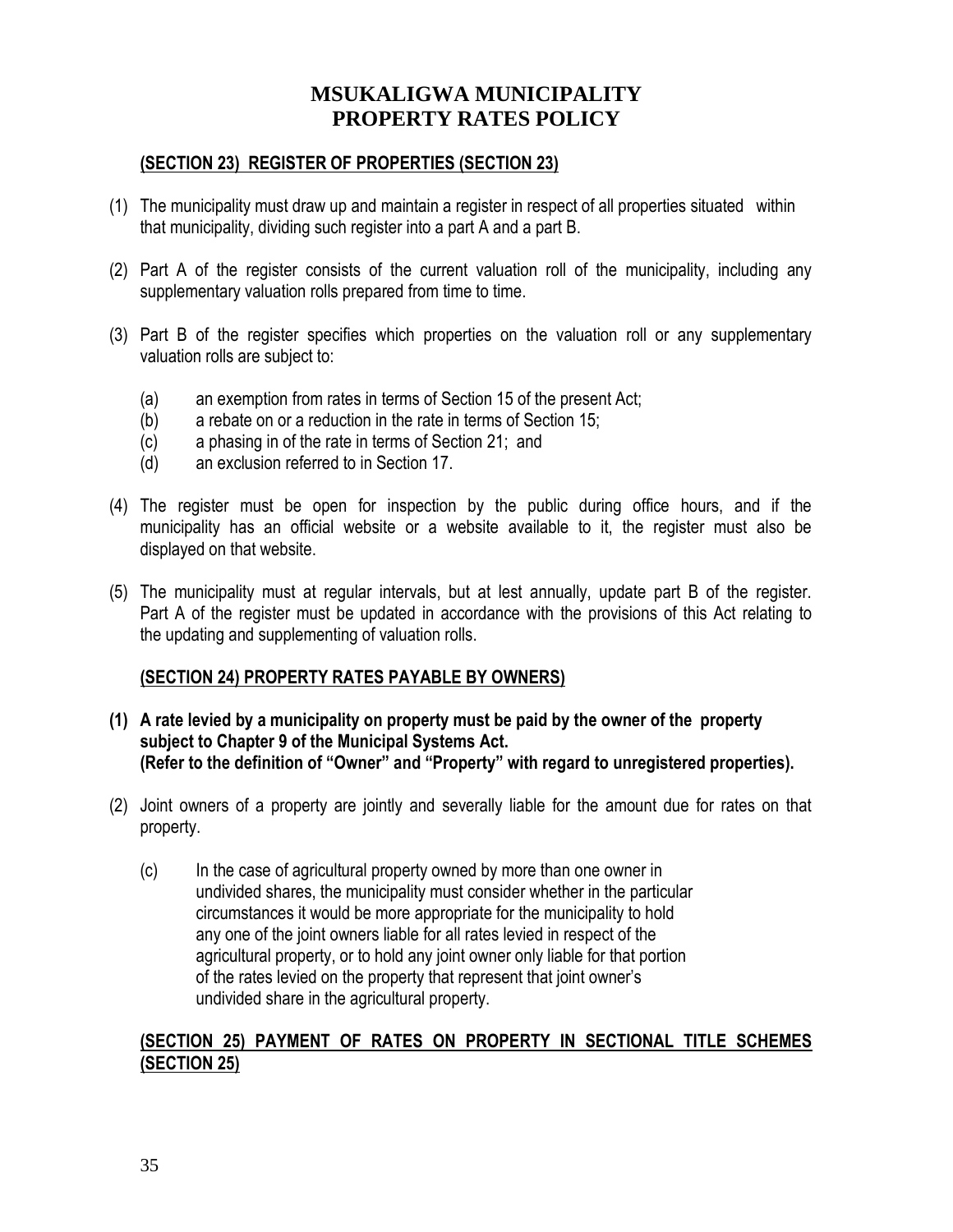- (1) The rate levied by a municipality on a sectional title unit is payable by the owner of the unit or the holder of a right contemplated in section 25 or 27 of the Sectional Titles Act.
- (2) The municipality may not recover the rate on such sectional title unit, or on a right contemplated in section 25 of 27, of the Sectional Titles Act. Registered against the Sectional Title unit, or any part of such rate, from the body corporate controlling the sectional title scheme, except when the body corporate itself is the owner of any specific sectional title unit or the holder of such right.
- (3) A Body Corporate controlling a sectional title scheme may not apportion and collect rates from the owners of the section title units in the scheme.
- (4) This section must be read subject to section 92 of the MPRA.

#### **(SECTION 26) METHOD AND TIME OF PAYMENT**

- (1) A municipality must recover the amount levied:
	- (a) on a monthly basis, or less often as may be prescribed in terms of the Municipal Finance Management Act, or annually, as may be agreed to with the owner of the property.
	- (b) annually, as may be agreed to with the owner of the property.
- (2) (a) If the levied amount is payable in a single annual amount, it must be paid on or before a date determined by the municipality.
	- (b) If the levied amount is payable in installments, it must be paid on or before a date in each period determined by the municipality.
- (3) Payment of a levied amount maybe differ but only in special circumstances.

#### **(SECTION 27) ACCOUNTS TO BE FURNISHED**

A municipality must furnish each person liable for the payment of a rate with a written account specifying:

- (a) the amount due for rates payable;
- (b) the date on or before which the amount is payable;
- (c) how the amount was calculated;
- (d) the market value of the property;
- (e) if the property is subject to any compulsory phasing in discount in terms of Section 21, the amount of the discount, and
- (f) if the property is subject to any additional rate in terms of Section 22, the amount due for additional rates.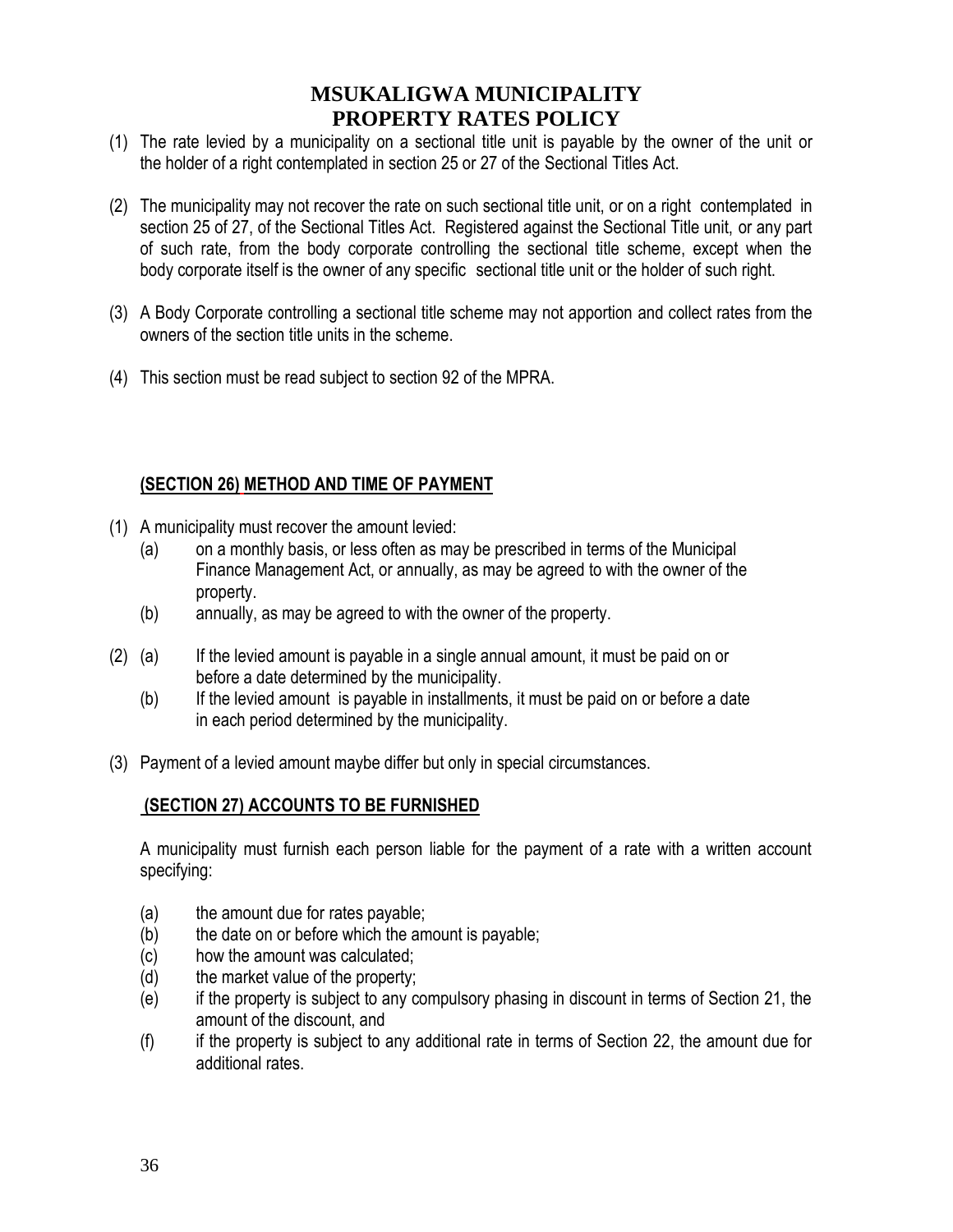- (1A) A person liable for the levied amount must furnish the Municipality with an address where correspondence can be directed to failing which the property address must be used when sending correspondence.
- (2) The person liable for payment of the rates remains liable for such payment whether or not such person has received a written account from the municipality in terms of section 1. If the person concerned has not received a written account, that person must make the necessary enquiries from the municipality.

#### **SECTION 28) RECOVERY OF RATES IN ARREARS FROM TENANTS AND OCCUPIERS**

- (1) If an amount due for rates levied in respect of a property is unpaid by the owner of the property after the date determined for payment by the municipality, the municipality may recover the amount in whole or in part from a tenant or occupier of the property, despite any contractual obligation to the contrary on the tenant or occupier.
- (2) The municipality may recover an amount only after it has served a written notice on such tenant or occupier.
- (3) The amount that the municipality may recover from the tenant or occupier is limited to the amount of the rent or other money due or payable, but not yet paid, by such tenant or occupier to the owner of the property.
- (4) The tenant or occupier of a property must, on request by a Municipality, furnish the Municipality with a written statement specifying all payments to be made by the tenant or occupier to the owner of the property for rent or other money payable on the property during a period determined by the municipality.

#### (SECTION 29) **RECOVERY OF RATES FROM AGENTS**

- (1) A municipality may, recover the amount due for rates on a property in whole or in part from the agent of the owner, if this is more convenient for the municipality and has given notice of such action to the agent.
- (2) The amount that the municipality may recover from the agent is limited to the amount of any rent or other money received by the agent.
- (4) The agent must, on request by a municipality, furnish the municipality with a written statement specifying all payments for rent on the property and any other money received by the agent on behalf of the owner during a period determined by the municipality.

#### **(SECTION 30) GENERAL VALUATION AND PREPARATION OF VALUATION ROLLS**

(1) A municipality intending to levy a rate on property must in accordance with this Act cause –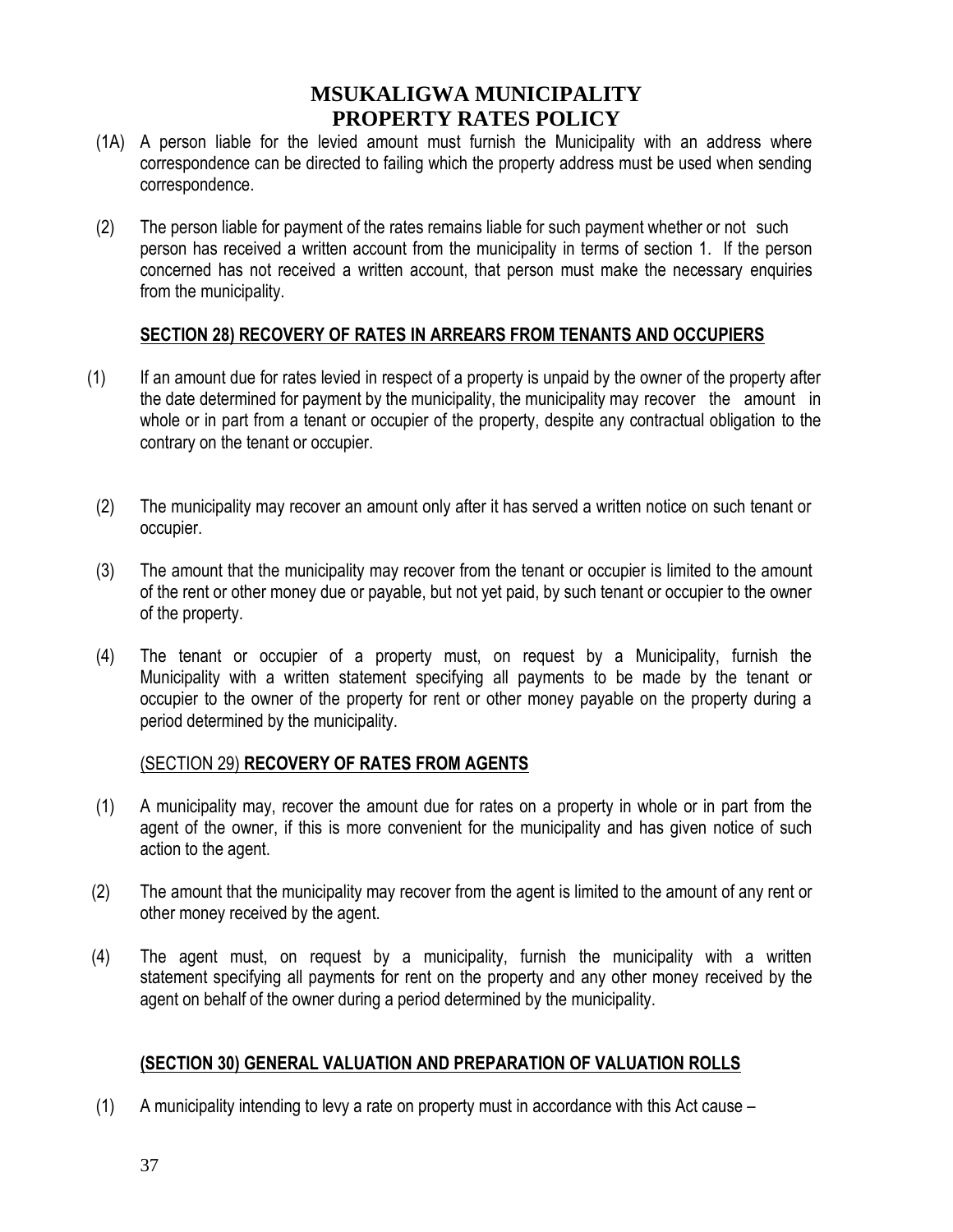- (a) a general valuation to be made of all properties in the municipality, determined in terms of sub-section (2); and
- (b) a valuation roll to be prepared of all properties determined in terms of sub-section (3).
- (2) All rateable properties in a municipal area must be valued during such general valuation, including all properties partially excluded from rates in terms of Section 17(1)(a) of the MPRA and provided that –

Properties referred to in Section 7(2)(a) of the MPRA must be valued only to the extent that the municipality intends to levy a rate on those properties.

(3) All properties valued in terms of subsection (2) must be included in the valuation roll: Provided that properties referred to in sections  $7(2)(a)(i)(ii)$  and section  $17(1)(e)(q)(i)(i)$  of the MPRA must be included in the valuation roll whether they have been valued or not.

### **(SECTION 31) DATE OF VALUATION**

- (1) For the purposes of a general valuation a municipality must determine a date that may be not more than 12 months before the start of the financial year in which the valuation roll is to be first implemented.
- (2) The general valuation must reflect the market values of properties determined in accordance with
	- (a) market conditions which apply as at the date of the valuation; and
	- (b) any other applicable provisions of this Act.

#### **(SECTION 32) COMMENCEMENT AND PERIOD OF VALIDITY OF VALUATION ROLLS (ABRIDGED)**

- $(1)$  A valuation roll
	- (a) takes effect from the start of the financial year following completion of the public inspection period required by section 49; and
	- (b) remains valid for that financial year or for one or more subsequent financial years, as the municipality may decide, but in total not for more than five financial years.
- (2) The MEC for Local Government, in a province may extent the period for a valuation roll remains valid to seven financial years but only –
- (3) The valuation roll of the municipality remains valid for one year after the date on which the roll has lapsed in the provincial executive intervenes in the municipality in terms of section 139 of the constitution either before or after that date, provided that the intervention was caused by the municipality's failure-
	- (a) To determine a date of valuation for its general valuation in terms of section 31 of the MPRA, or
	- (b) to designate a person as its municipal valuer in terms of section 33 of the MPRA.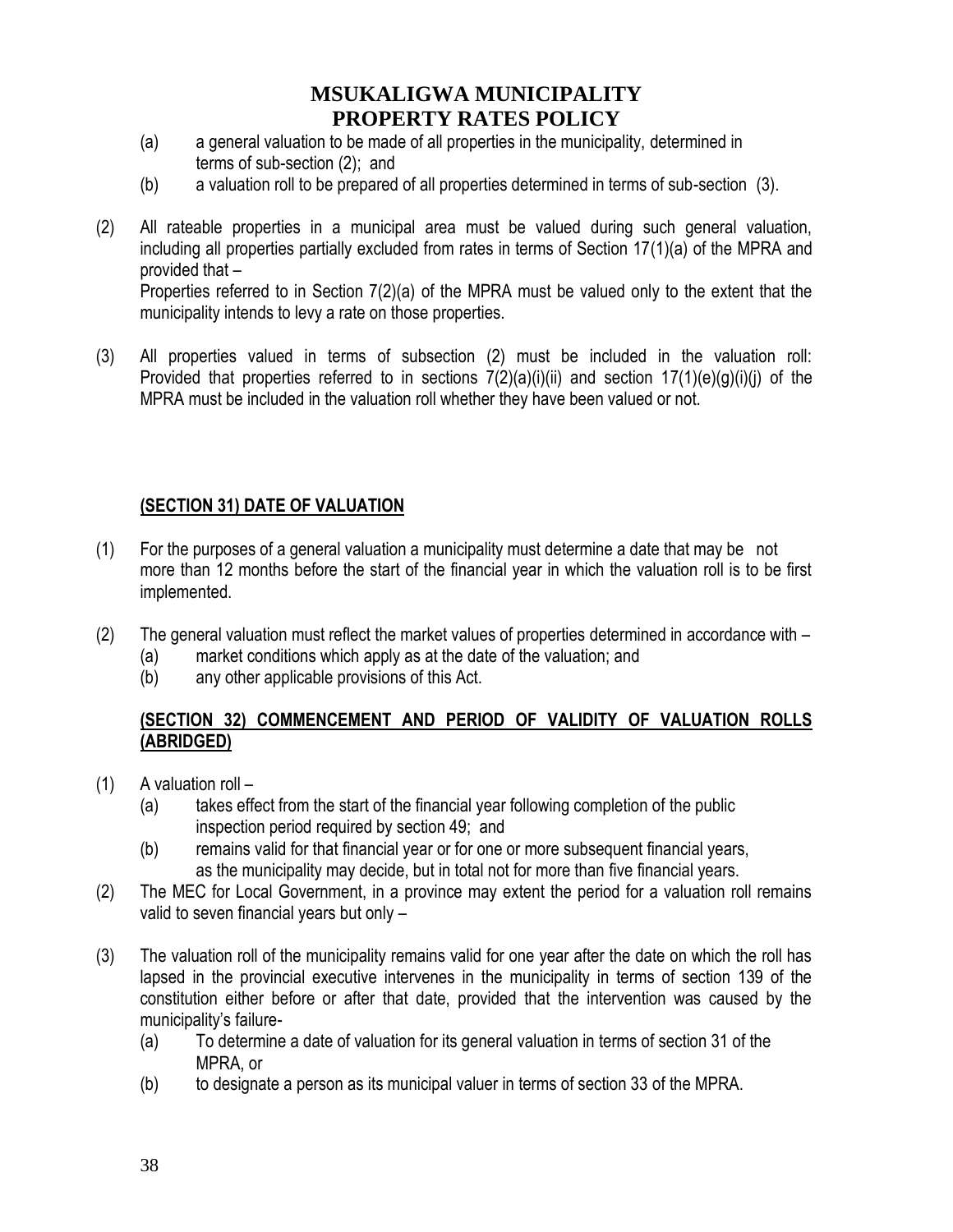### **MSUKALIGWA MUNICIPALITY PROPERTY RATES POLICY (SECTION 33) DESIGNATION OF MUNICIPAL VALUERS**

- (1) A municipality must, before the date of valuation, designate a person as municipal valuer. A municipality may designate either one of its officials or a person in private practice as its municipal valuer.
- (2) If a municipality decides to secure the services of a person in private practice as its municipal valuer, it must-
	- (a) follow an open, competitive and transparent process in accordance with Chapter 11 of the Municipal Finance Management Act; and
	- (b) designate the successful bidder as its municipal valuer by way of a written contract setting out the terms and conditions of the designation.
- (3) A municipality must issue to the person designated as its municipal valuer an identity card in the prescribed format containing a photograph of that person.
- (4) A municipality may withdraw the designation of a person as its municipal valuer but only on the grounds of-
	- (a) misconduct, incapacity or incompetence:
	- (b) non-compliance with a provision of this Act;
	- (c) under-performance; or
	- (d) breach of contract, in the case of a person referred to in subsection (2) of the MPRA.

### **(SECTION 46) GENERAL BASIS OF VALUATION**

- (1) Subject to any other applicable provisions of this Act, the market value of a property is the amount the property would have realized if sold on the date of valuation in the open market by a willing seller to a willing buyer.
- (2) In determining the market value of a property, the following must be considered for purposes of valuing the property:
	- (a) The value of any licence, permission or other privilege granted in terms of legislation in relation to the property, but not a mining right or mining permit granted in terms of the Mineral and Petroleum Resources Development Act, 2002 (Act No. 28 of 2002).
	- (b) The value of any immovable improvement on the property that was erected or is being used for a purpose which is inconsistent with or in contravention of the permitted use of the property, as if the improvement was erected or is being used for a lawful purpose; and
	- (c) The value of the use of the property for a purpose which is inconsistent with or in contravention of the permitted use of the property, as if the property is being used for a lawful purpose.
- (3) In determining the market value of a property the following must be disregarded for purposes of valuing the property: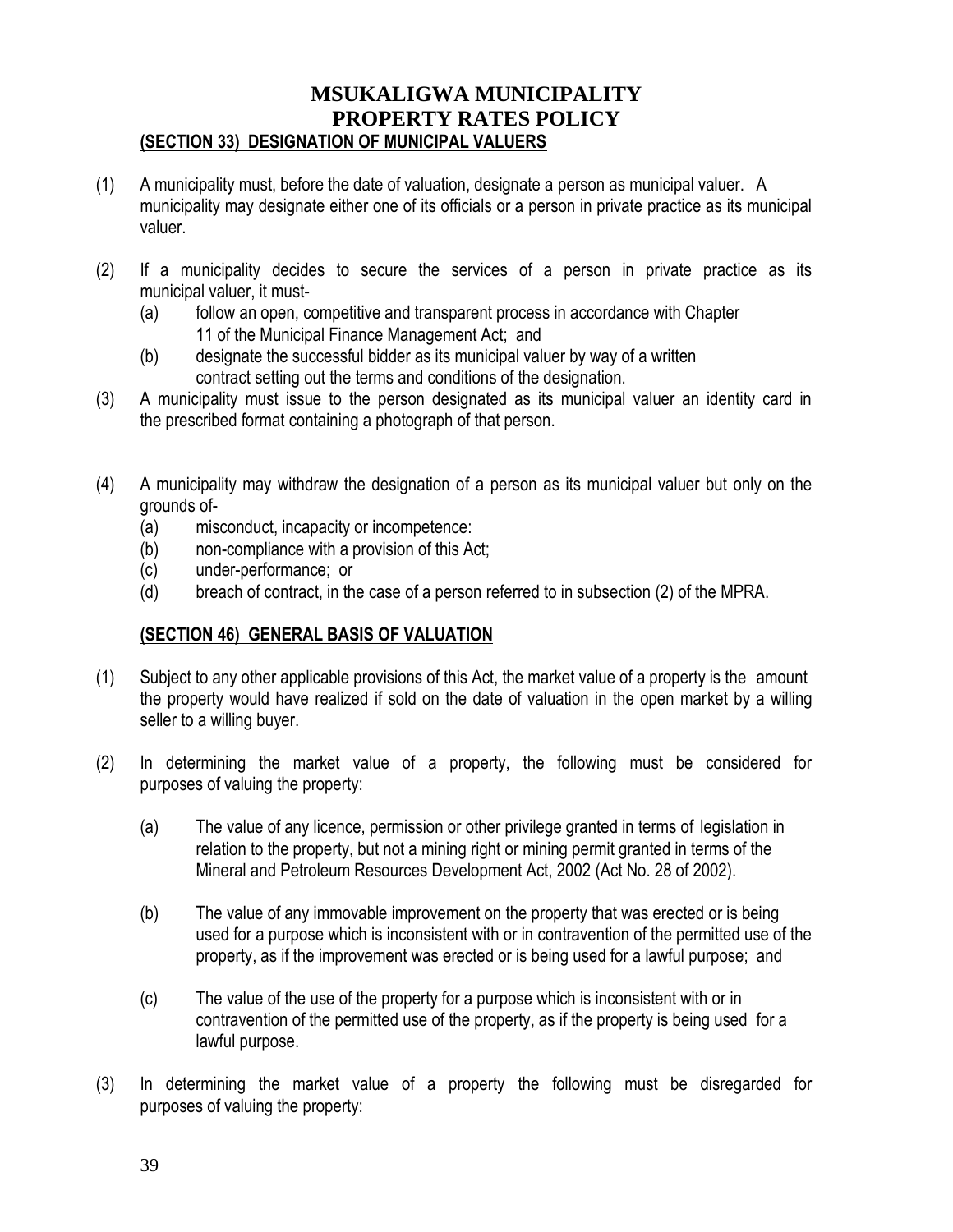- (a) Any building or other immovable structure under the surface of the property which is the subject matter of any mining authorization or mining right defined in the Mineral and Petroleum Resources Development Act, 2002 (Act No. 28 of 2002).
- (i) a lift;
- (ii) an escalator;
- (iii) an air-conditioning plant;
- (iv) fire extinguishing apparatus;
- (v) a water pump installation for a swimming pool or for irrigation or domestic purposes;
- (b) any equipment or machinery which, in relation to the property concerned, is immovable property, excluding –
- (c) any unregistered lease in respect of the property.
- (4) in determining the market value of a property used for agricultural purposes, the value of any annual crops or growing timber on the property that have not yet been harvested as at the date of valuation must be disregarded for purposes of valuing the property.

#### **(SECTION 47) VALUATION OF PROPERTY IN SECTIONAL TITLE SCHEMES**

When valuing a property which is subject to a sectional title scheme, the valuer must determine the market value of each sectional title unit in the scheme in accordance with section 46.

#### **(SECTION 48) GENERAL**

Contents of valuation

- (1) A valuation roll must list all properties in the municipality determined in terms of section 30(3) of the MPRA.
- (2) The valuation roll must reflect the following particulars in respect of each property as at the date of valuation to the extent that such information is reasonably determinable:
	- (a) The registered or other description of the property;
	- (b) the category determined in terms of section 8 in which the property falls;
	- (c) the physical address of the property;
	- (d) the extent of the property;
	- (e) the market value of the property, if the property was valued;
	- (f) the name of the owner; and
	- (g) any other prescribed particulars.

#### **Categories:**

|  | <b>Agricultural properties</b> |  |
|--|--------------------------------|--|
|--|--------------------------------|--|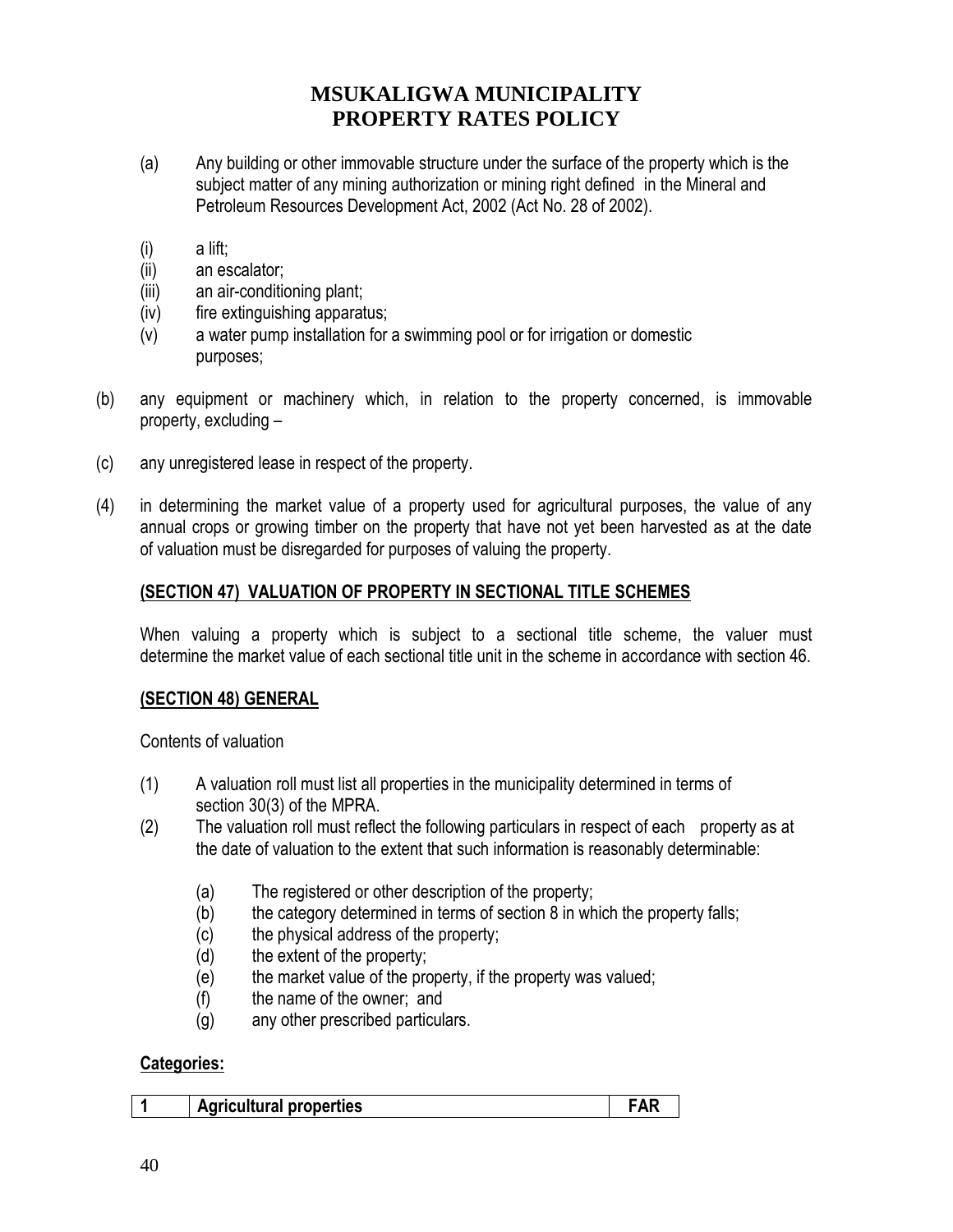| $\mathbf{2}$ | Agricultural properties not used for any purposes  | <b>AGN</b> |
|--------------|----------------------------------------------------|------------|
| 3            | <b>Business and Commercial properties</b>          | <b>BUS</b> |
| 4            | <b>Communal land</b>                               | <b>COM</b> |
| 5            | <b>Industrial properties</b>                       | <b>IND</b> |
| 6            | <b>Mining properties</b>                           | <b>MIN</b> |
| 7            | Multiple use properties                            | <b>MUP</b> |
| 8            | <b>Municipal properties</b>                        | <b>MUN</b> |
| 9            | Place of worship and/or vicarage                   | <b>WOR</b> |
| 10           | Privately owned towns serviced by the owner        | <b>POT</b> |
| 11           | <b>Protected areas</b>                             | <b>PRO</b> |
| 12           | <b>Public monuments &amp; memorial properties</b>  | <b>MON</b> |
| 13           | <b>Public service infrastructure</b>               | <b>PSI</b> |
| 14           | <b>Public benefit organization properties</b>      | <b>PBO</b> |
| 15           | <b>Residential properties</b>                      | <b>RES</b> |
| 16           | <b>State trust land</b>                            | <b>STL</b> |
| 17           | <b>State-owned properties</b>                      | GOV        |
| 18           | <b>Vacant Business &amp; Commercial properties</b> | <b>VAC</b> |
| 19           | <b>Vacant Industrial properties</b>                | <b>VAC</b> |
| 20           | <b>Vacant Residential properties</b>               | <b>VAC</b> |
| 21           | <b>Unregistered properties</b>                     | <b>URP</b> |

### **(PART 6): EXEMPTIONS, REBATES AND REDUCTIONS ON RATES**

### **EXEMPTIONS**

• **The first R15 000 of the market value** of all residential properties (RES) and of all properties used for multiple purposes, provided one or more components of such properties are used for residential purposes, is exempt from the payment of rates in terms of Section 17(1)(h) of the Property Rates Act. (Paragraph 6.1.1)

### **Indigent Owners:**

- Indigents will be subsidized in accordance with the indigent policy adopted by Council and will not form part of a rebate in terms of the MPRA.
- Any owner of erven that is not a registered as an indigent must pay the full property rated after impermissible rates and a 15% discount was awarded. The full value if taxable less R 15 000
- Indigent properties will pay tax after the value of R 70 000 that is rebated to a maximum of R 70 000 for the financial year 2020/21

**See amendments to the tariff for 2020/2021:**